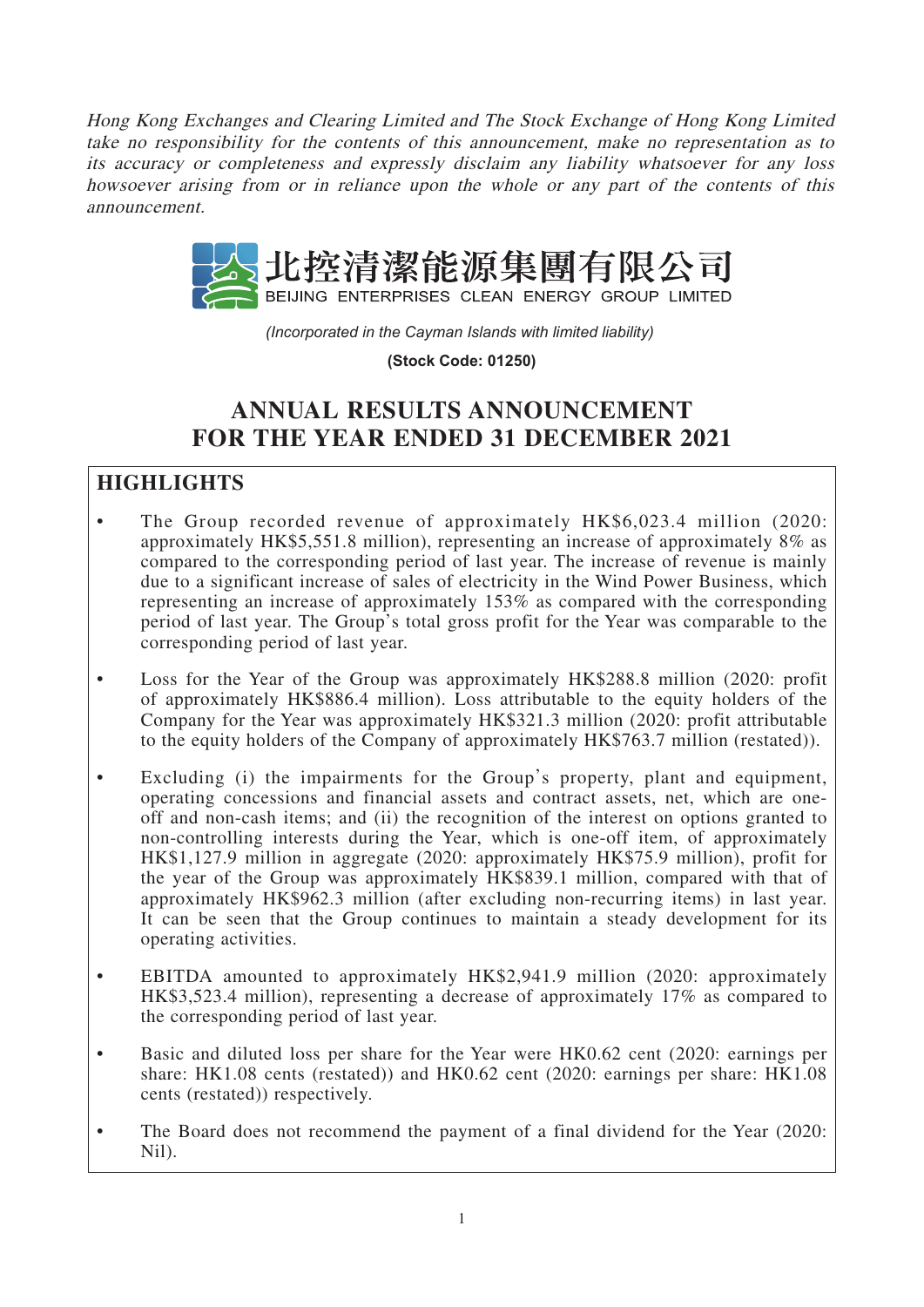## **RESULTS**

The board (the "**Board**") of directors (the "**Directors**") of Beijing Enterprises Clean Energy Group Limited (the "**Company**") announces the consolidated results of the Company and its subsidiaries (collectively referred to as the "**Group**") for the year ended 31 December 2021 (the "**Year**") and the consolidated statement of financial position of the Group as at 31 December 2021, together with comparative figures for the year ended 31 December 2020, as follows:

## **CONSOLIDATED STATEMENT OF PROFIT OR LOSS**

For the year ended 31 December 2021

|                                                                                                   | <b>Notes</b>                     | 2021<br><b>HK\$'000</b>                  | 2020<br>HK\$'000<br>(Restated)         |
|---------------------------------------------------------------------------------------------------|----------------------------------|------------------------------------------|----------------------------------------|
| <b>REVENUE</b><br>Cost of sales                                                                   | $\overline{2}$                   | 6,023,419<br>(3,446,896)                 | 5,551,791<br>(2,888,927)               |
| Gross profit<br>Other income and gains, net<br>Selling and distribution expenses                  | $\mathcal{L}$                    | 2,576,523<br>216,894<br>(286)            | 2,662,864<br>206,346<br>(21)           |
| Administrative expenses<br>Other operating expenses, net<br>Finance costs<br>Share of profits of: | $\overline{4}$                   | (512, 073)<br>(1,081,914)<br>(1,518,742) | (388, 578)<br>(157,076)<br>(1,323,729) |
| Joint ventures<br>Associates                                                                      |                                  | 17,815<br>36,909                         | 16,450<br>2,154                        |
| (LOSS)/PROFIT BEFORE TAX<br>Income tax expense                                                    | $\mathfrak{Z}$<br>$\overline{5}$ | (264, 874)<br>(23,960)                   | 1,018,410<br>(131,970)                 |
| (LOSS)/PROFIT FOR THE YEAR                                                                        |                                  | (288, 834)                               | 886,440                                |
| <b>ATTRIBUTABLE TO:</b><br>Equity holders of the Company<br>Non-controlling interests             |                                  | (321, 312)<br>32,478                     | 763,694<br>122,746                     |
|                                                                                                   |                                  | (288, 834)                               | 886,440                                |
| (LOSS)/EARNINGS PER SHARE<br>ATTRIBUTABLE TO EQUITY HOLDERS<br>OF THE COMPANY<br><b>Basic</b>     | $\overline{7}$                   | $HK(0.62)$ cent                          | HK1.08 cents                           |
| Diluted                                                                                           |                                  | $HK(0.62)$ cent                          | HK1.08 cents                           |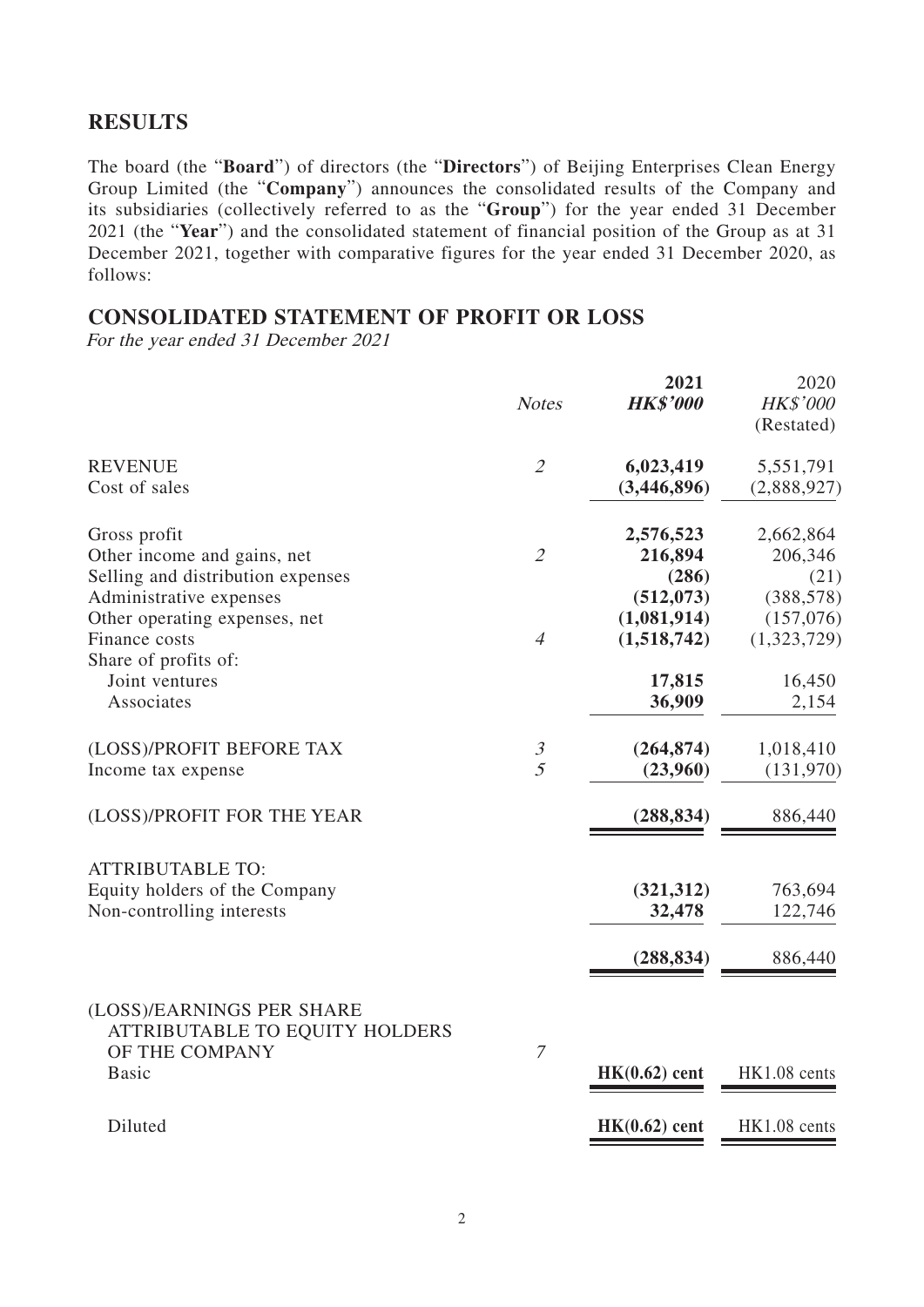# **CONSOLIDATED STATEMENT OF COMPREHENSIVE INCOME**

For the year ended 31 December 2021

|                                                                                                | 2021<br><b>HK\$'000</b> | 2020<br><b>HK\$'000</b><br>(Restated) |
|------------------------------------------------------------------------------------------------|-------------------------|---------------------------------------|
| (LOSS)/PROFIT FOR THE YEAR                                                                     | (288, 834)              | 886,440                               |
| OTHER COMPREHENSIVE INCOME                                                                     |                         |                                       |
| Other comprehensive income that may be reclassified to                                         |                         |                                       |
| profit or loss in subsequent periods:                                                          |                         |                                       |
| Exchange fluctuation reserve:                                                                  |                         |                                       |
| Translation of foreign operations                                                              | 726,229                 | 1,444,978<br>3,626                    |
| Release upon disposal of subsidiaries<br>Share of other comprehensive income of joint ventures | 15,039                  | 25,166                                |
| Share of other comprehensive income of associates                                              | 33,238                  | 54,456                                |
|                                                                                                |                         |                                       |
| OTHER COMPREHENSIVE INCOME                                                                     |                         |                                       |
| FOR THE YEAR, NET OF TAX                                                                       | 774,506                 | 1,528,226                             |
| TOTAL COMPREHENSIVE INCOME FOR THE YEAR                                                        | 485,672                 | 2,414,666                             |
| <b>ATTRIBUTABLE TO:</b>                                                                        |                         |                                       |
| Equity holders of the Company                                                                  | 372,642                 | 2,184,509                             |
| Non-controlling interests                                                                      | 113,030                 | 230,157                               |
|                                                                                                | 485,672                 | 2,414,666                             |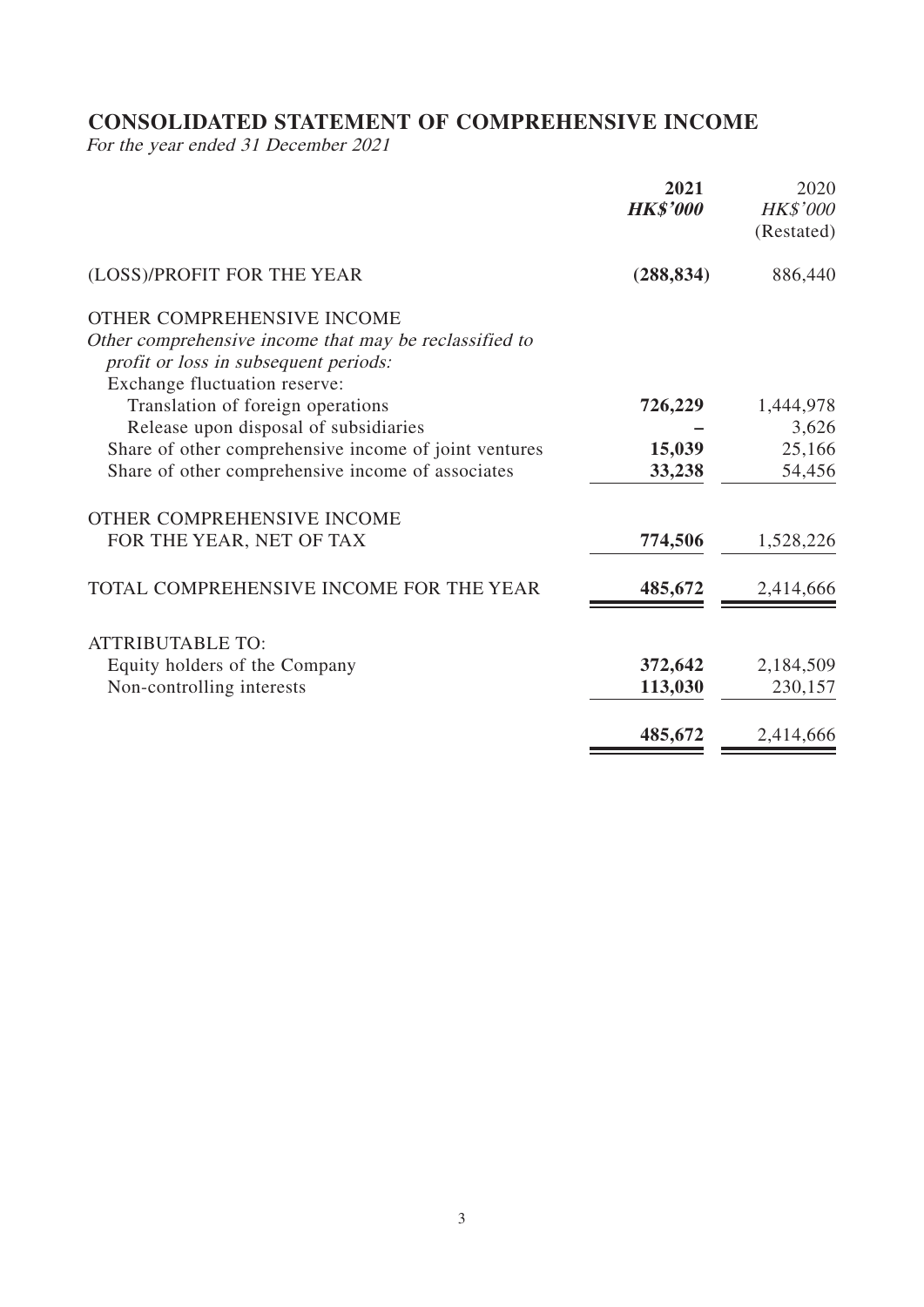# **CONSOLIDATED STATEMENT OF FINANCIAL POSITION**

31 December 2021

|                                                        |              | 31 December     | 31 December  | 1 January             |
|--------------------------------------------------------|--------------|-----------------|--------------|-----------------------|
|                                                        |              | 2021            | 2020         | 2020                  |
|                                                        | <b>Notes</b> | <b>HK\$'000</b> | HK\$'000     | HK\$'000              |
|                                                        |              |                 | (Restated)   | (Restated)            |
| <b>NON-CURRENT ASSETS</b>                              |              |                 |              |                       |
| Property, plant and equipment                          |              | 27,732,405      | 26, 347, 029 | 22,383,901            |
| Investment properties                                  |              | 162,000         | 162,000      | 170,000               |
| Goodwill                                               |              | 547,837         | 490,682      | 495,556               |
| Operating concessions                                  |              | 2,138,011       | 2,288,353    | 1,970,397             |
| Operating rights                                       |              | 1,020,748       | 989,405      | 934,507               |
| Other intangible assets                                |              | 20,001          | 19,661       | 20,270                |
| Investments in joint ventures                          |              | 497,159         | 447,881      | 133,395               |
| Investments in associates                              |              | 1,129,425       | 953,201      | 723,799               |
| Financial assets at fair value through profit or loss  |              |                 | 813,145      | 262,072               |
| Financial assets at fair value through other           |              |                 |              |                       |
| comprehensive income                                   |              |                 |              | 7,092                 |
| Prepayments, deposits and other receivables            |              | 3,291,428       | 4,849,561    | 4,631,754             |
| Other tax recoverables                                 |              | 585,233         | 1,206,929    | 1,291,040             |
| Other non-current assets                               |              | 1,332,003       | 812,690      | 649,896               |
| Deferred tax assets                                    |              | 285,508         | 108,578      | 97,726                |
| Total non-current assets                               |              | 38,741,758      | 39,489,115   | 33,771,405            |
| <b>CURRENT ASSETS</b>                                  |              |                 |              |                       |
| Inventories                                            |              | 126,520         | 169,425      | 245,519               |
| Contract assets                                        | $\mathcal S$ | 1,353,953       | 3,477,559    | 5,376,387             |
| Trade and bills receivables                            | 9            | 10,006,793      | 7,057,897    | 4,203,537             |
| Financial assets at fair value through profit or loss  |              | 581,123         |              |                       |
| Prepayments, deposits and other receivables            |              | 2,343,586       | 3,018,267    | 3,236,699             |
| Other tax recoverables                                 |              | 352,472         | 1,000,249    | 1,182,167             |
| Restricted cash and pledged deposits                   |              | 227,200         | 393,199      | 323,627               |
| Cash and cash equivalents                              |              | 1,140,832       | 2,521,536    | 3,698,835             |
|                                                        |              | 16,132,479      | 17,638,132   |                       |
|                                                        |              |                 |              | 18,266,771<br>154,106 |
| Assets of a disposal group classified as held for sale |              |                 |              |                       |
| Total current assets                                   |              | 16,132,479      | 17,638,132   | 18,420,877            |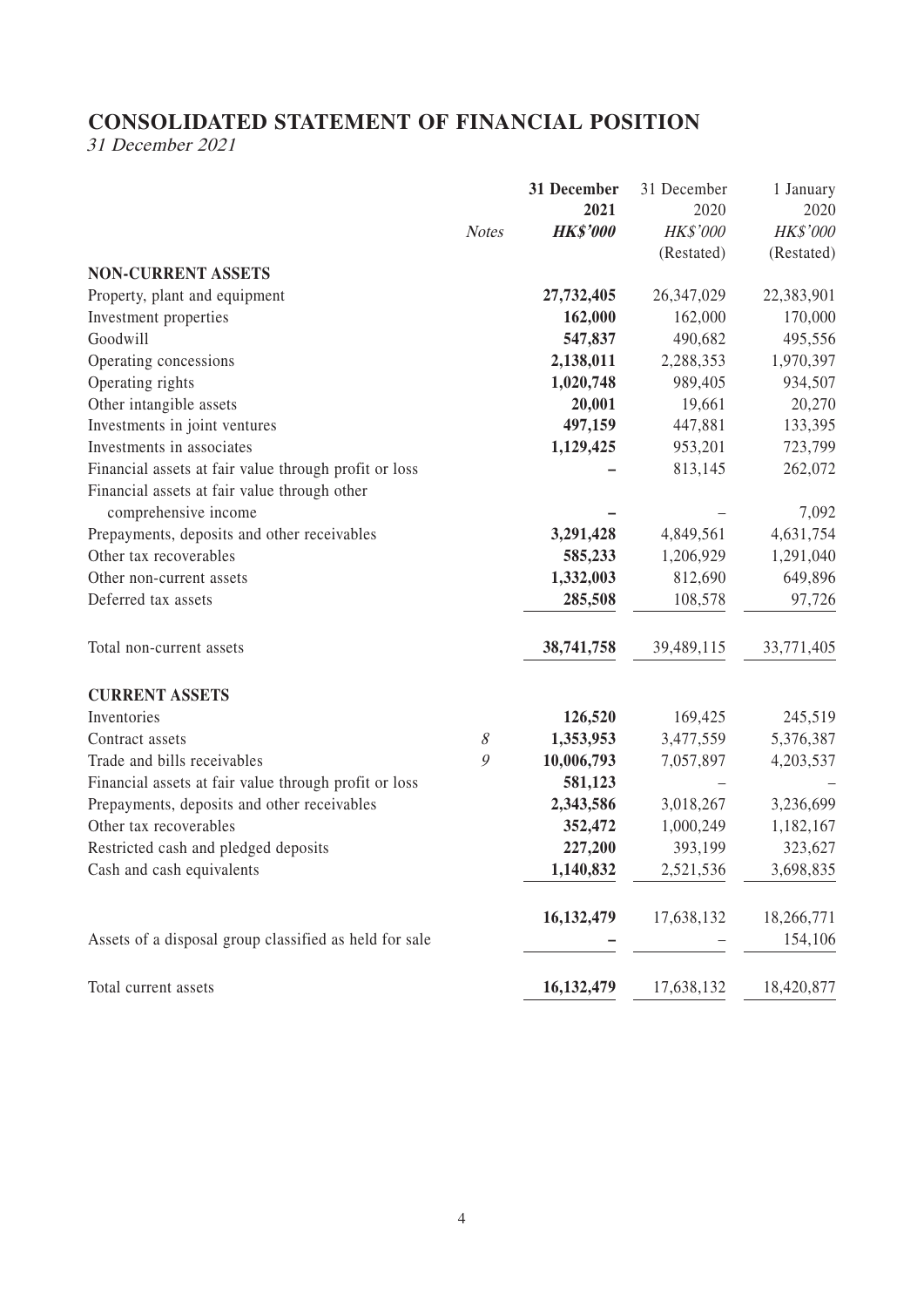|                                                  |              | 31 December     | 31 December | 1 January  |
|--------------------------------------------------|--------------|-----------------|-------------|------------|
|                                                  |              | 2021            | 2020        | 2020       |
|                                                  | <b>Notes</b> | <b>HK\$'000</b> | HK\$'000    | HK\$'000   |
|                                                  |              |                 | (Restated)  | (Restated) |
| <b>CURRENT LIABILITIES</b>                       |              |                 |             |            |
| Trade and bills payables                         | 10           | 3,296,057       | 5,898,149   | 5,563,504  |
| Other payables and accruals                      |              | 2,363,821       | 4,208,246   | 5,107,637  |
| Lease liabilities                                |              | 1,009,155       | 831,716     | 2,645,344  |
| Interest-bearing bank loans and other borrowings |              | 9,041,677       | 4,813,782   | 3,229,625  |
| Corporate bonds                                  | 11           | 1,188,385       | 592,124     |            |
| Other current liabilities                        |              | 1,577,945       |             |            |
| Income tax payables                              |              | 225,795         | 244,790     | 149,564    |
|                                                  |              |                 |             |            |
|                                                  |              | 18,702,835      | 16,588,807  | 16,695,674 |
| Liabilities directly associated with the assets  |              |                 |             |            |
| classified as held for sale                      |              |                 |             | 118,758    |
|                                                  |              |                 |             |            |
|                                                  |              |                 |             |            |
| Total current liabilities                        |              | 18,702,835      | 16,588,807  | 16,814,432 |
|                                                  |              |                 |             |            |
| NET CURRENT (LIABILITIES)/ASSETS                 |              | (2,570,356)     | 1,049,325   | 1,606,445  |
|                                                  |              |                 |             |            |
| <b>TOTAL ASSETS LESS</b>                         |              |                 |             |            |
| <b>CURRENT LIABILITIES</b>                       |              | 36,171,402      | 40,538,440  | 35,377,850 |
|                                                  |              |                 |             |            |
| <b>NON-CURRENT LIABILITIES</b>                   |              |                 |             |            |
| Lease liabilities                                |              | 3,531,063       | 6,208,490   | 12,987,864 |
| Interest-bearing bank loans and other borrowings |              | 17,399,202      | 17,156,781  | 8,938,290  |
| Corporate bonds                                  | 11           |                 | 1,104,199   | 557,047    |
| Other non-current liabilities                    |              | 2,781,734       | 2,347,752   | 1,412,218  |
| Deferred income                                  |              | 50,517          | 260,910     | 129,261    |
| Deferred tax liabilities                         |              | 326,832         | 335,418     | 347,401    |
|                                                  |              |                 |             |            |
| Total non-current liabilities                    |              | 24,089,348      | 27,413,550  | 24,372,081 |
|                                                  |              |                 |             |            |
| Net assets                                       |              | 12,082,054      | 13,124,890  | 11,005,769 |
|                                                  |              |                 |             |            |
|                                                  |              |                 |             |            |
| <b>EQUITY</b>                                    |              |                 |             |            |
| Equity attributable to equity holders of the     |              |                 |             |            |
| Company                                          |              |                 |             |            |
| Share capital                                    | 12           | 63,525          | 63,525      | 63,525     |
| Perpetual capital instrument                     | 13           |                 | 1,143,587   | 1,139,106  |
| Reserves                                         |              | 11,186,898      | 10,861,351  | 8,807,331  |
|                                                  |              |                 |             |            |
|                                                  |              | 11,250,423      | 12,068,463  | 10,009,962 |
| Non-controlling interests                        |              | 831,631         | 1,056,427   | 995,807    |
|                                                  |              |                 |             |            |
| Total equity                                     |              | 12,082,054      | 13,124,890  | 11,005,769 |
|                                                  |              |                 |             |            |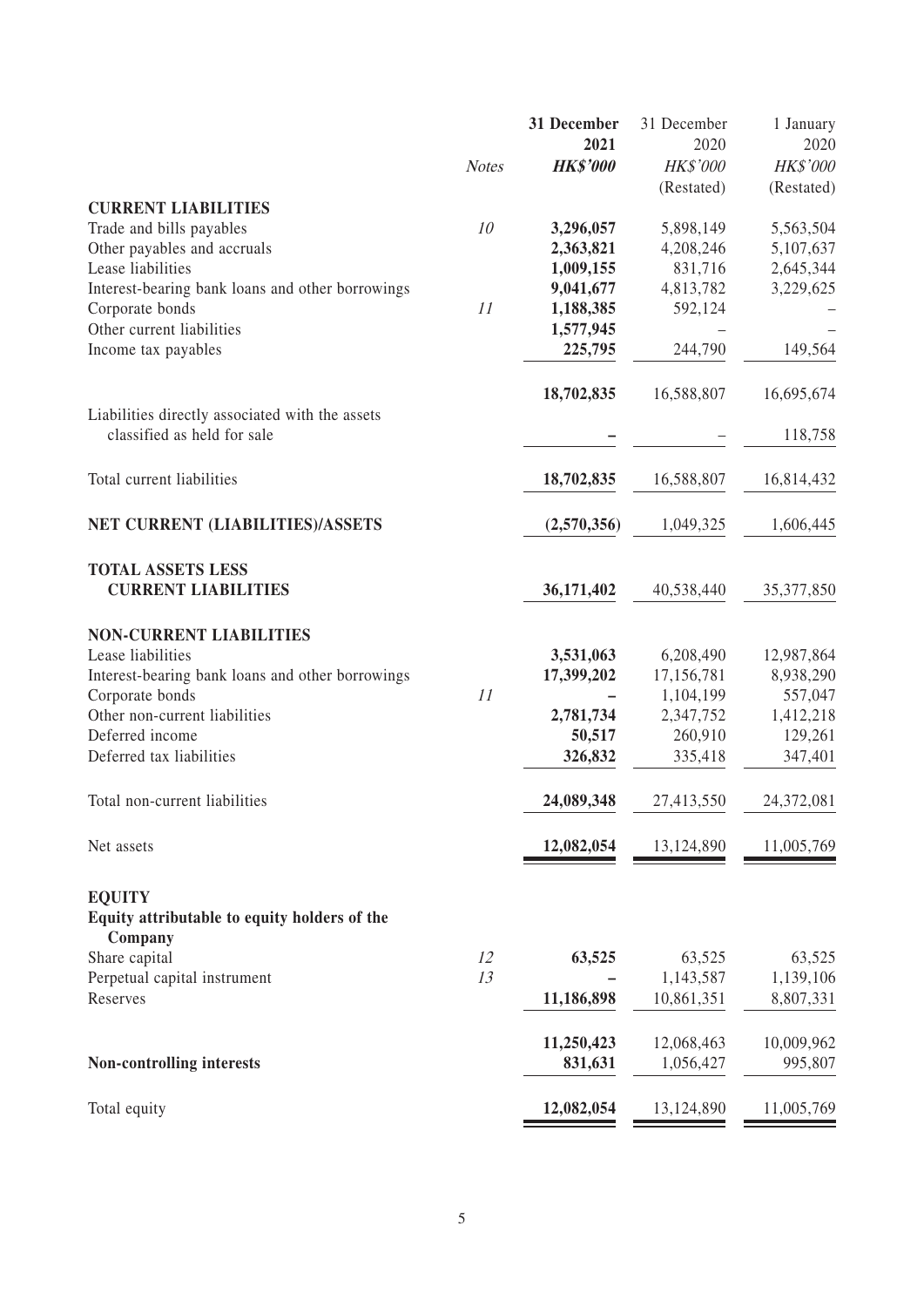### **NOTES:**

#### **1.1 CORPORATE AND GROUP INFORMATION**

Beijing Enterprises Clean Energy Group Limited (the "**Company**") is a limited liability company incorporated in the Cayman Islands. The registered office of the Company is Windward 3, Regatta Office Park, P.O. Box 1350, Grand Cayman KY1-1108, Cayman Islands.

During the Year, the Company and its subsidiaries (collectively referred to as the "**Group**") were principally engaged in the investment, development, construction, operation and management of photovoltaic power businesses (the "**Photovoltaic Power Business**"), wind power businesses (the "**Wind Power Business**") and clean heat supply businesses (the "**Clean Heat Supply Business**") in the mainland ("**Mainland China**") in the People's Republic of China (the "**PRC**").

#### **1.2 BASIS OF PREPARATION**

This financial information has been prepared in accordance with Hong Kong Financial Reporting Standards ("**HKFRSs**") (which include all Hong Kong Financial Reporting Standards, Hong Kong Accounting Standards ("**HKASs**") and Interpretations) issued by the Hong Kong Institute of Certified Public Accountants ("**HKICPA**"), accounting principles generally accepted in Hong Kong and the disclosure requirements of the Hong Kong Companies Ordinance. They have been prepared under the historical cost convention, except for investment properties, financial assets at fair value through profit or loss and financial guarantee contracts which have been measured at fair value. This financial information is presented in Hong Kong dollars ("**HK\$**") and all values are rounded to the nearest thousand except when otherwise indicated.

#### **Going concern**

As at 31 December 2021, the Group's current liabilities exceeded its current assets by approximately HK\$2,570,356,000. The Directors have considered the Group's available sources of funds as at the date of approval of these consolidated financial statements, which are as follows:

- (a) Unutilised banking facilities available to the Group that the Directors are confident of them being able to be continuously renewed upon their respective expirations in the foreseeable future based on the Group's past experiences and good credit standing;
- (b) An indirect shareholder of the Company has committed to provide continuous financial support to the Group if need; and
- (c) Other available sources of financing from banks, financial institutions and other institutions, in consideration of the Group's credit history.

In light of the available funding as mentioned above, and after taking into account the operating performance of the Group and cash flow projection prepared by the Directors, the Directors are confident that the Group will have sufficient working capital to meet with its financial obligations and operation requirements as and when they fall due. Hence the Directors are of the opinion that it is appropriate to prepare these consolidated financial statements under the going concern basis.

Should the Group be unable to operate as a going concern, adjustments would have to be made to write down the value of assets to their net realisable values and to provide for any further liabilities which might arise, and to reclassify non-current assets and non-current liabilities as current assets and current liabilities, respectively. The effect of these adjustments has not been reflected in these financial statements.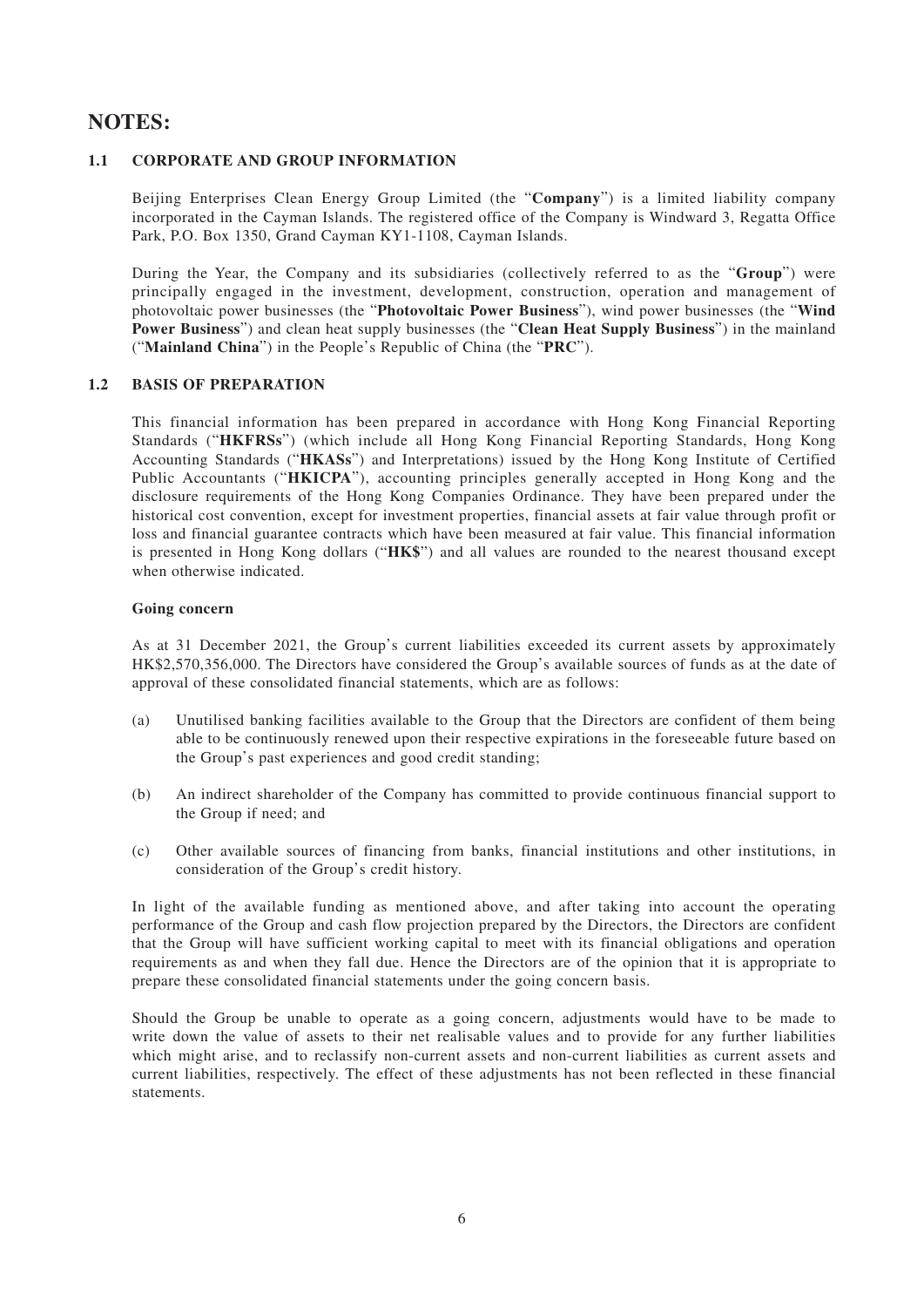#### **1.3 CHANGES IN ACCOUNTING POLICIES AND DISCLOSURES**

The Group has adopted the following revised HKFRSs for the first time for the current year's financial statements.

| Amendments to HKFRS 9, HKAS 39, | Interest Rate Benchmark Reform – Phase 2         |
|---------------------------------|--------------------------------------------------|
| HKFRS 7. HKFRS 4 and HKFRS 16   |                                                  |
| Amendments to HKFRS 16          | Covid-19-Related Rent Concessions beyond 30 June |
|                                 | 2021 (early adopted)                             |

The nature and impact of the revised HKFRSs are described below:

(a) Amendments to HKFRS 9, HKAS 39, HKFRS 7, HKFRS 4 and HKFRS 16 address issues not dealt with in the previous amendments which affect financial reporting when an existing interest rate benchmark is replaced with an alternative risk-free rate ("**RFR**"). The amendments provide a practical expedient to allow the effective interest rate to be updated without adjusting the carrying amount of financial assets and liabilities when accounting for changes in the basis for determining the contractual cash flows of financial assets and liabilities, if the change is a direct consequence of the interest rate benchmark reform and the new basis for determining the contractual cash flows is economically equivalent to the previous basis immediately preceding the change. In addition, the amendments permit changes required by the interest rate benchmark reform to be made to hedge designations and hedge documentation without the hedging relationship being discontinued. Any gains or losses that could arise on transition are dealt with through the normal requirements of HKFRS 9 to measure and recognise hedge ineffectiveness. The amendments also provide a temporary relief to entities from having to meet the separately identifiable requirement when an RFR is designated as a risk component. The relief allows an entity, upon designation of the hedge, to assume that the separately identifiable requirement is met, provided the entity reasonably expects the RFR risk component to become separately identifiable within the next 24 months. Furthermore, the amendments require an entity to disclose additional information to enable users of financial statements to understand the effect of interest rate benchmark reform on an entity's financial instruments and risk management strategy.

The Group had certain interest-bearing bank borrowings denominated in Hong Kong dollars and foreign currencies based on the Hong Kong Interbank Offered Rate, the London Interbank Offered Rate and Loan Prime Rate from the People's Bank of China as at 31 December 2021. Since the interest rates of these borrowings were not replaced by RFRs during the Year, the amendment did not have any impact on the financial position and performance of the Group. If the interest rates of these borrowings are replaced by RFRs in a future period, the Group will apply the abovementioned practical expedient upon the modification of these instruments provided that the "economically equivalent" criterion is met.

(b) Amendment to HKFRS 16 issued in April 2021 extends the availability of the practical expedient for lessees to elect not to apply lease modification accounting for rent concessions arising as a direct consequence of the COVID-19 pandemic by 12 months. Accordingly, the practical expedient applies to rent concessions for which any reduction in lease payments affects only payments originally due on or before 30 June 2022, provided the other conditions for applying the practical expedient are met. The amendment is effective retrospectively for annual periods beginning on or after 1 April 2021 with any cumulative effect of initially applying the amendment recognised as an adjustment to the opening balance of retained profits at the beginning of the current accounting period. Earlier application is permitted.

The Group has early adopted the amendment on 1 January 2021. The amendment did not have any impact on the financial position and performance of the Group, as the Group does not have rent concessions arising as a direct consequence of the COVID-19 pandemic for the year ended.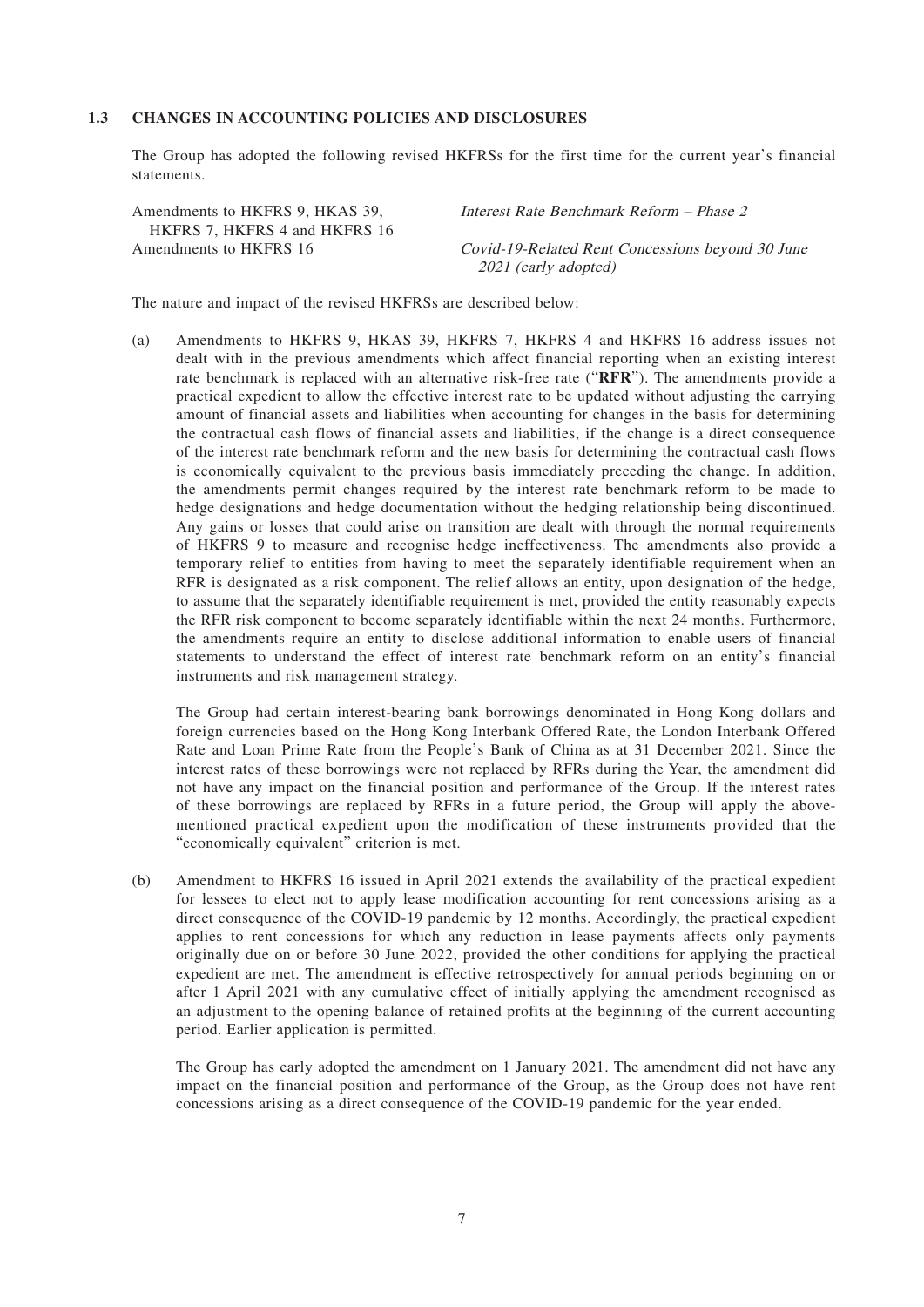During the years ended 31 December 2019 and 2020, as a result of the three rounds of capital increase by the non-controlling interests into 天津北清電力智慧能源有限公司 (Tianjin Beiqing Electric Smart Energy Co., Ltd.\*) ("**Beiqing Smart**"), an indirect non-wholly owned subsidiary of the Company, an option (the "**NCI Put Option**") was granted to the non-controlling interests under which the noncontrolling interests shall have the right to request certain subsidiaries of the Group to repurchase the equity interests in Beiqing Smart held by the non-controlling interests at any time after the occurrence of certain events. The Group adopted the accounting policy to account for the NCI Put Option to fully recognise the non-controlling interests.

During the Year, the Company changed its accounting policy for the NCI Put Option from full recognition of the non-controlling interests arising from the three rounds of capital increase to no recognition of the non-controlling interests arising from the three rounds of capital increase.

In the opinion of the Directors, the change in accounting policy provides more reliable and relevant information to the users of the financial statements to understand the financial performance and the financial position of the Group.

The change in accounting policy has been applied retrospectively and the comparative figures for the corresponding comparative prior periods have been restated. This change in accounting policy has had no impact on the cash flows for the year ended 31 December 2020.

The table below illustrates the measurement of the NCI Put Option from full recognition of the noncontrolling interests arising from the three rounds of capital increase to no recognition of the noncontrolling interests arising from the three rounds of capital increase as at 31 December 2020 and 1 January 2020.

|                                                                                                                |                                                                   | 2020<br>HK\$'000<br>Increase/<br>(Decrease)                     |
|----------------------------------------------------------------------------------------------------------------|-------------------------------------------------------------------|-----------------------------------------------------------------|
| <b>Consolidated Statement of Profit or Loss</b>                                                                |                                                                   |                                                                 |
| <b>ATTRIBUTABLE TO:</b><br>Equity holders of the Company<br>Non-controlling interests                          |                                                                   | 103,711<br>(103, 711)                                           |
| <b>EARNINGS PER SHARE ATTRIBUTABLE TO EQUITY HOLDERS</b><br>OF THE COMPANY                                     |                                                                   |                                                                 |
| <b>Basic</b>                                                                                                   |                                                                   | HK0.16 cent                                                     |
| Diluted                                                                                                        |                                                                   | HK0.16 cent                                                     |
|                                                                                                                | 31 December<br>2020<br><b>HK\$'000</b><br>Increase/<br>(Decrease) | 1 January<br>2020<br><b>HK\$'000</b><br>Increase/<br>(Decrease) |
| <b>Consolidated Statement of Financial Position</b>                                                            |                                                                   |                                                                 |
| <b>EQUITY</b><br>Equity attributable to equity holders of the Company<br>Reserves<br>Non-controlling interests | 1,324,097<br>(1,324,097)                                          | 704,197<br>(704, 197)                                           |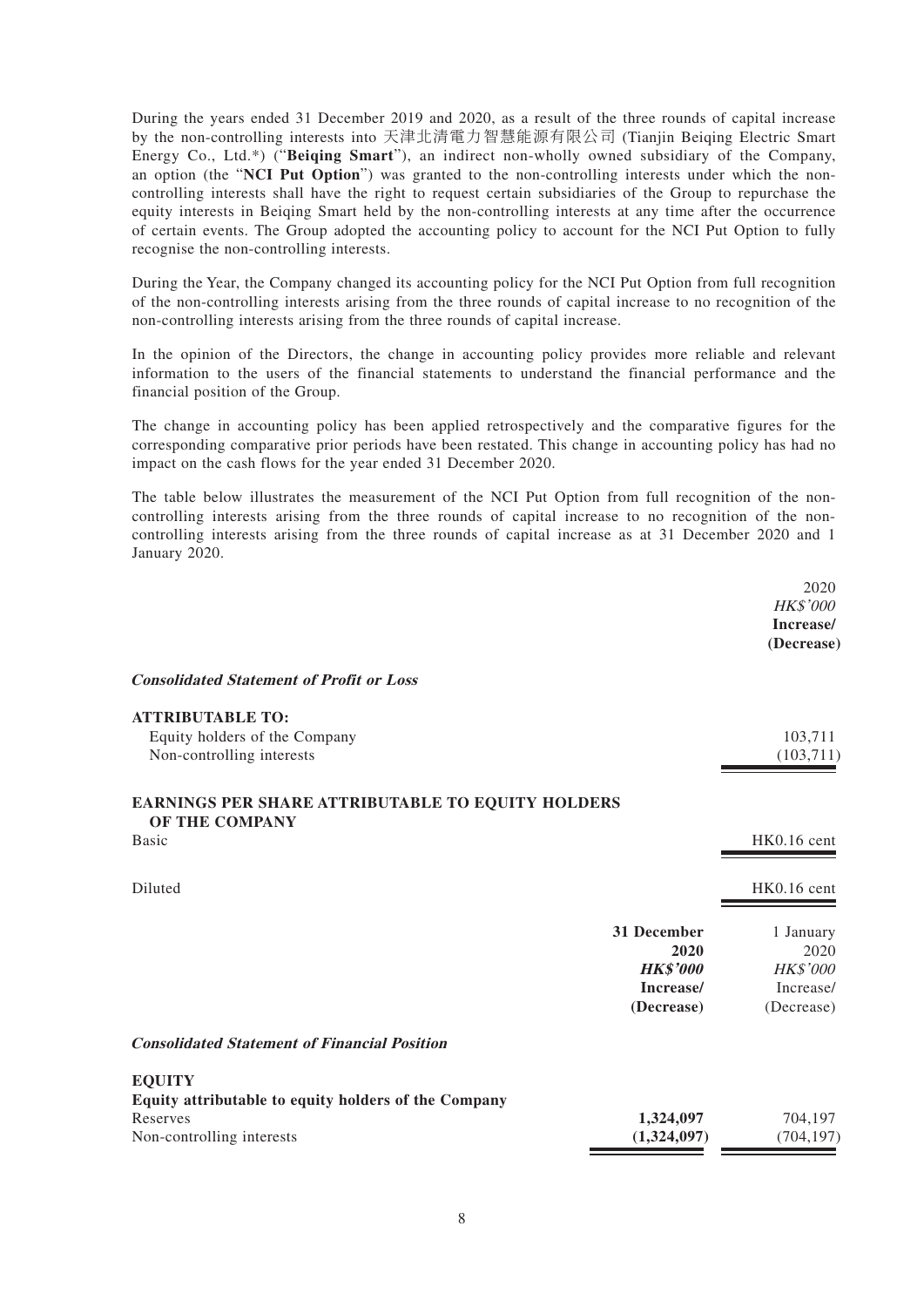#### **2. REVENUE, OTHER INCOME AND GAINS, NET**

An analysis of the Group's revenue, other income and gains, net is as follows:

|                                                                          | 2021            | 2020      |
|--------------------------------------------------------------------------|-----------------|-----------|
|                                                                          | <b>HK\$'000</b> | HK\$'000  |
| Revenue from contracts with customers                                    |                 |           |
| Sale of electricity with tariff adjustment*                              |                 |           |
| <b>Photovoltaic Power Business</b>                                       | 3,125,977       | 2,846,277 |
| <b>Wind Power Business</b>                                               | 815,895         | 322,092   |
| Construction services                                                    | 725,418         | 1,048,597 |
| Technical consultancy services                                           | 68,963          | 172,881   |
| Entrusted operations                                                     | 194,734         | 201,483   |
| Provision of clean heat supply services                                  | 1,092,432       | 960,461   |
|                                                                          | 6,023,419       | 5,551,791 |
| Other income and gains, net                                              |                 |           |
| Bank interest income                                                     | 6,928           | 17,205    |
| Other interest income                                                    | 9,687           | 25,952    |
| Government grants                                                        | 57,203          | 108,422   |
| Gains on bargain purchase of subsidiaries                                | 13,922          |           |
| Gains on disposal of interest in joint ventures                          | 3,178           | 22,025    |
| Gain on remeasurement from step acquisition of                           |                 |           |
| a former joint venture to a subsidiary                                   | 18,855          |           |
| Gains on disposal of subsidiaries                                        | 782             | 3,827     |
| Fair value gain on financial assets at fair value through profit or loss | 21,528          | 20,722    |
| Reversal of impairment of interest in an associate                       | 53,551          |           |
| Others                                                                   | 31,260          | 8,193     |
|                                                                          | 216,894         | 206,346   |

\* Tariff adjustment represents subsidies from the government authorities in respect of the Group's photovoltaic and wind power businesses.

#### **3. (LOSS)/PROFIT BEFORE TAX**

The Group's (loss)/profit before tax is arrived at after charging:

|                                                                | 2021            | 2020            |
|----------------------------------------------------------------|-----------------|-----------------|
|                                                                | <b>HK\$'000</b> | <b>HK\$'000</b> |
| Cost of sales of electricity                                   | 1,594,950       | 1,014,459       |
| Cost of construction services                                  | 688.013         | 810,700         |
| Cost of technical consultancy services                         | 41,996          | 67,857          |
| Cost of services in relation to entrusted operations           | 125,395         | 124,431         |
| Cost of clean heat supply services                             | 996,542         | 871,480         |
| Depreciation of property, plant and equipment                  | 1,159,238       | 660,305         |
| Depreciation of right-of-use assets recognised under property, |                 |                 |
| plant and equipment                                            | 340,230         | 409,368         |
| Amortisation of operating concessions                          | 127,748         | 60,566          |
| Amortisation of operating rights                               | 56,973          | 48,206          |
| Amortisation of other intangible assets                        | 3,796           | 2,866           |
|                                                                |                 |                 |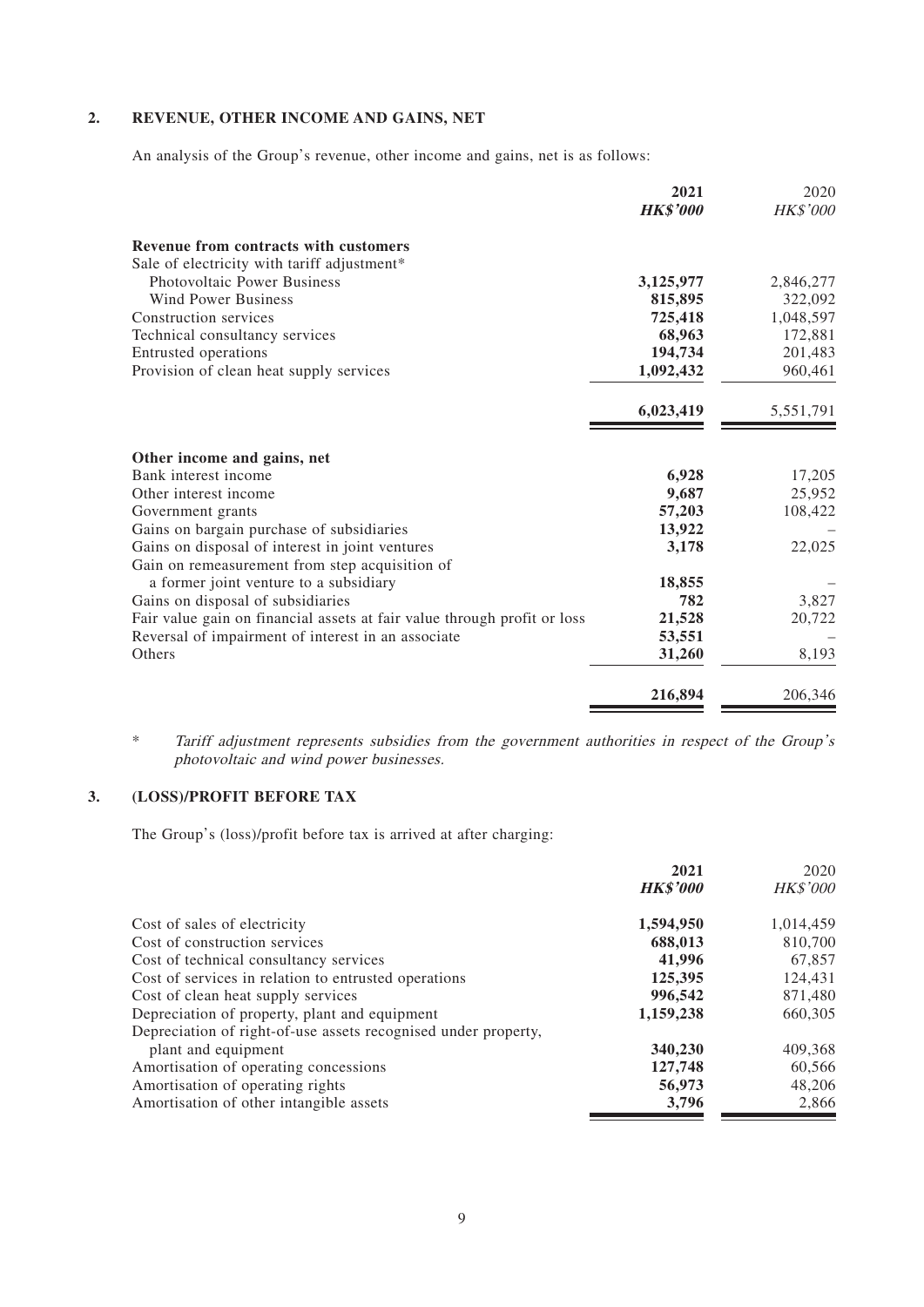#### **4. FINANCE COSTS**

An analysis of finance costs is as follows:

|                                                              | 2021<br><b>HK\$'000</b> | 2020<br><b>HK\$'000</b> |
|--------------------------------------------------------------|-------------------------|-------------------------|
|                                                              |                         |                         |
| Interest on interest-bearing bank loans and other borrowings | 819,297                 | 889,314                 |
| Interest on lease liabilities                                | 418,009                 | 413,858                 |
| Interest on options granted to non-controlling interests     | 205,849                 | 86,889                  |
| Interest on corporate bonds                                  | 99,563                  | 69,238                  |
| Total interest expenses                                      | 1,542,718               | 1,459,299               |
| Less: Interest capitalised                                   | (23, 976)               | (135,570)               |
|                                                              | 1,518,742               | 1,323,729               |

#### **5. INCOME TAX EXPENSE**

No provision for Hong Kong profits tax has been made as the Group did not generate any assessable profits arising in Hong Kong during the Year (2020: Nil).

The PRC corporate income tax provision in respect of operations in Mainland China is calculated at the applicable tax rates on the estimated assessable profits for the Year based on the prevailing legislation, interpretations and practices in respect thereof. In accordance with the relevant tax rules and regulations of Mainland China, a number of the Company's subsidiaries enjoy income tax exemptions and reductions because (i) these companies are engaged in the operation of photovoltaic and wind power plants; and (ii) they have operations in certain regions of the PRC that are qualified for certain concessionary corporate income tax rates for a prescribed period of time.

|                                               | 2021<br><b>HK\$'000</b> | 2020<br><b>HK\$'000</b> |
|-----------------------------------------------|-------------------------|-------------------------|
| Current – Mainland China                      |                         |                         |
| Charge for the Year                           | 217,448                 | 200,872                 |
| Underprovision/(overprovision) in prior years | 4,058                   | (31, 633)               |
| Deferred                                      | (197, 546)              | (37, 269)               |
| Total tax expense for the Year                | 23,960                  | 131,970                 |

#### **6. DIVIDENDS**

The Board does not recommend the payment of any dividend for the Year (2020: Nil).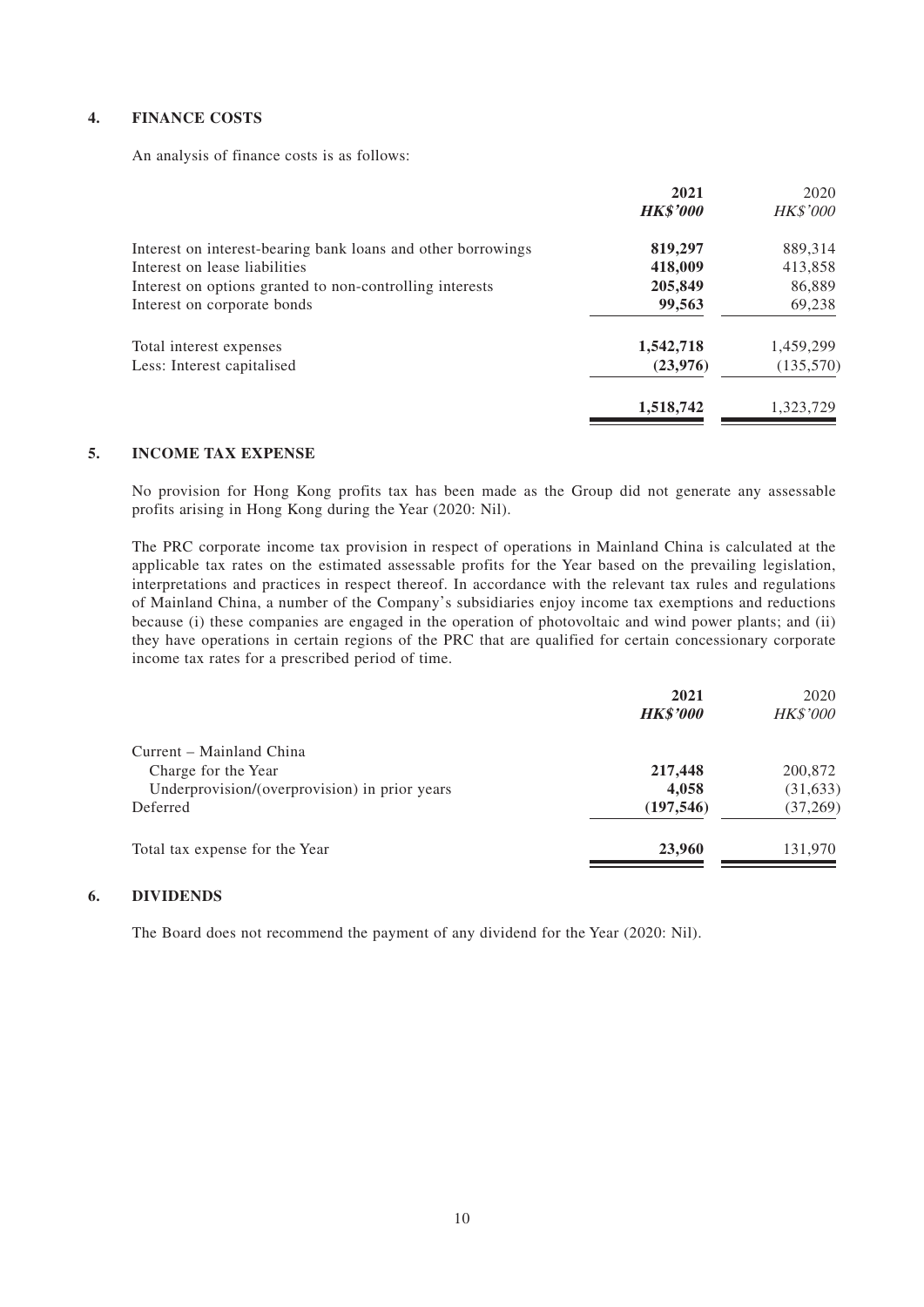#### **7. (LOSS)/EARNINGS PER SHARE ATTRIBUTABLE TO EQUITY HOLDERS OF THE COMPANY**

The calculation of the basic (loss)/earnings per share amounts is based on the (loss)/profit attributable to the equity holders of the Company, adjusted for the distribution related to the perpetual capital instrument, for the years ended 31 December 2021 and 2020, and the number of ordinary shares in issue during the years.

No adjustment has been made to the basic (loss)/earnings per share amounts presented for the years ended 31 December 2021 and 2020 in respect of a dilution as the impact of the share options outstanding had an anti-dilutive effect on the basic (loss)/earnings per share amounts presented.

The calculations of the basic and diluted (loss)/earnings per share amounts are based on the following data:

|                                                                                                                     | 2021<br><b>HK\$'000</b> | 2020<br><b>HK\$'000</b><br>(Restated) |
|---------------------------------------------------------------------------------------------------------------------|-------------------------|---------------------------------------|
| (Loss)/earnings                                                                                                     |                         |                                       |
| (Loss)/profit for the Year attributable to equity holders of the<br>Company                                         | (321, 312)              | 763,694                               |
| Distribution related to the perpetual capital instrument                                                            | (70, 267)               | (77, 192)                             |
| (Loss)/profit used in the basic and diluted (loss)/earnings per share<br>calculations                               | (391, 579)              | 686,502                               |
|                                                                                                                     | 2021                    | 2020                                  |
| <b>Number of ordinary shares</b>                                                                                    |                         |                                       |
| Weighted average number of ordinary shares, used in the basic and<br>diluted (loss)/earnings per share calculations | 63,525,397,057          | 63, 525, 397, 057                     |
| Basic (loss)/earnings per share                                                                                     | $HK(0.62)$ cent         | HK1.08 cents                          |
| Diluted (loss)/earnings per share                                                                                   | $HK(0.62)$ cent         | HK1.08 cents                          |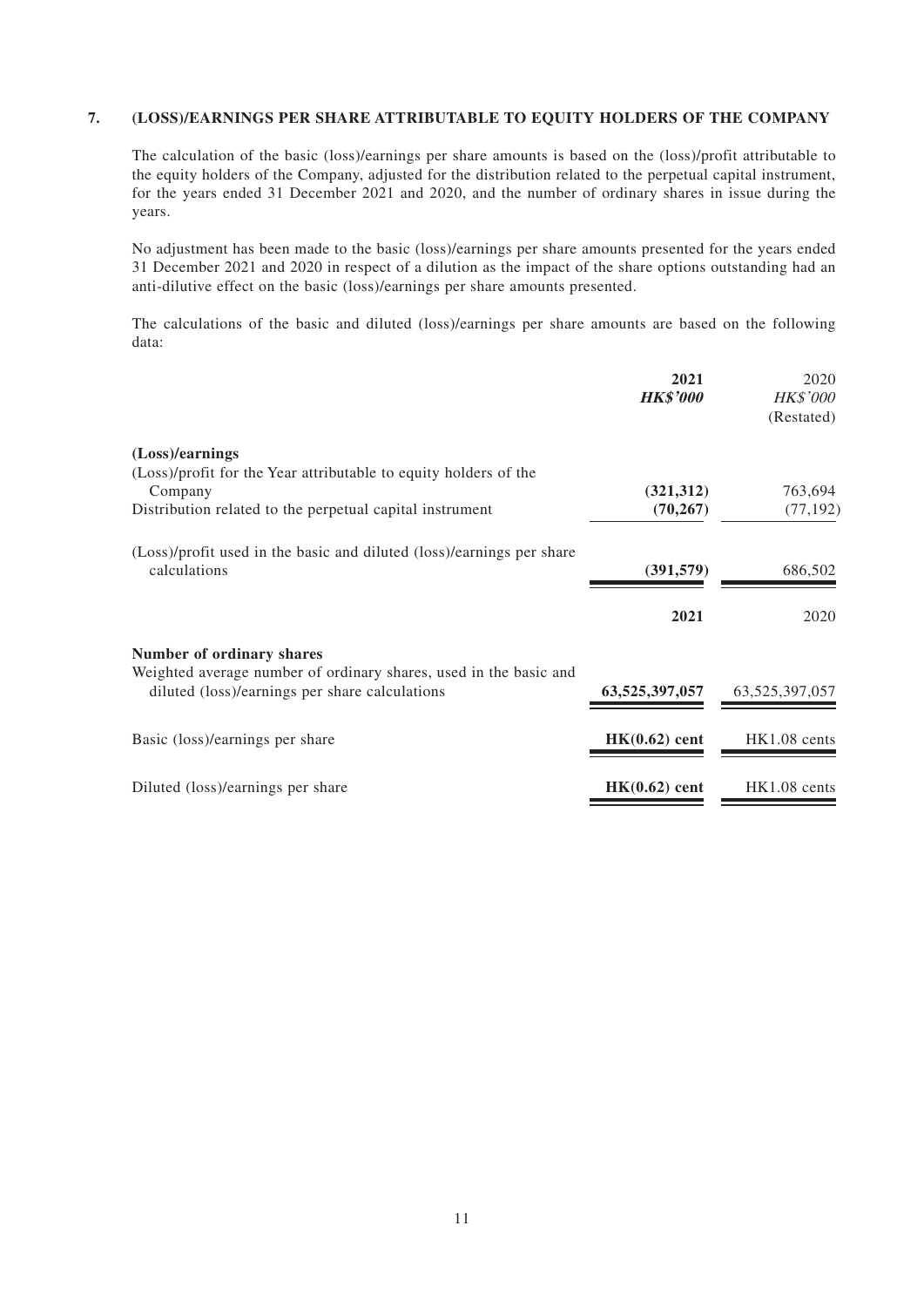#### **8. CONTRACT ASSETS**

|     | 2021         | 2020            |
|-----|--------------|-----------------|
|     |              | <b>HK\$'000</b> |
| (a) | 839,064      | 2,243,990       |
| (b) | 458,853      | 992,062         |
| (b) | 113,638      | 278,435         |
|     | 1,411,555    | 3,514,487       |
|     | (57, 602)    | (36, 928)       |
|     | 1,353,953    | 3,477,559       |
|     | <b>Notes</b> | <b>HK\$'000</b> |

Notes:

- (a) Tariff adjustment receivables included in contract assets represented the central government renewable energy subsidy for the Group's photovoltaic and wind power plant projects that are to be billed and settled upon registering into the national renewable energy power generation subsidies (the "**Project List**"). In the opinion of the Directors, the registration procedures of the Project List for the Group's photovoltaic and wind power plant projects are of administrative in nature and the Group will comply with the related procedures stipulated by the current government policy in Mainland China and all other attaching conditions, if any.
- (b) Contract assets are initially recognised for revenue earned from construction services as the receipt of consideration is conditional on construction progress. Included in contract assets for construction services are retention receivables. Upon completion of certain milestones as agreed with customers and such being accepted by them, the amounts recognised as contract assets are reclassified to trade receivables.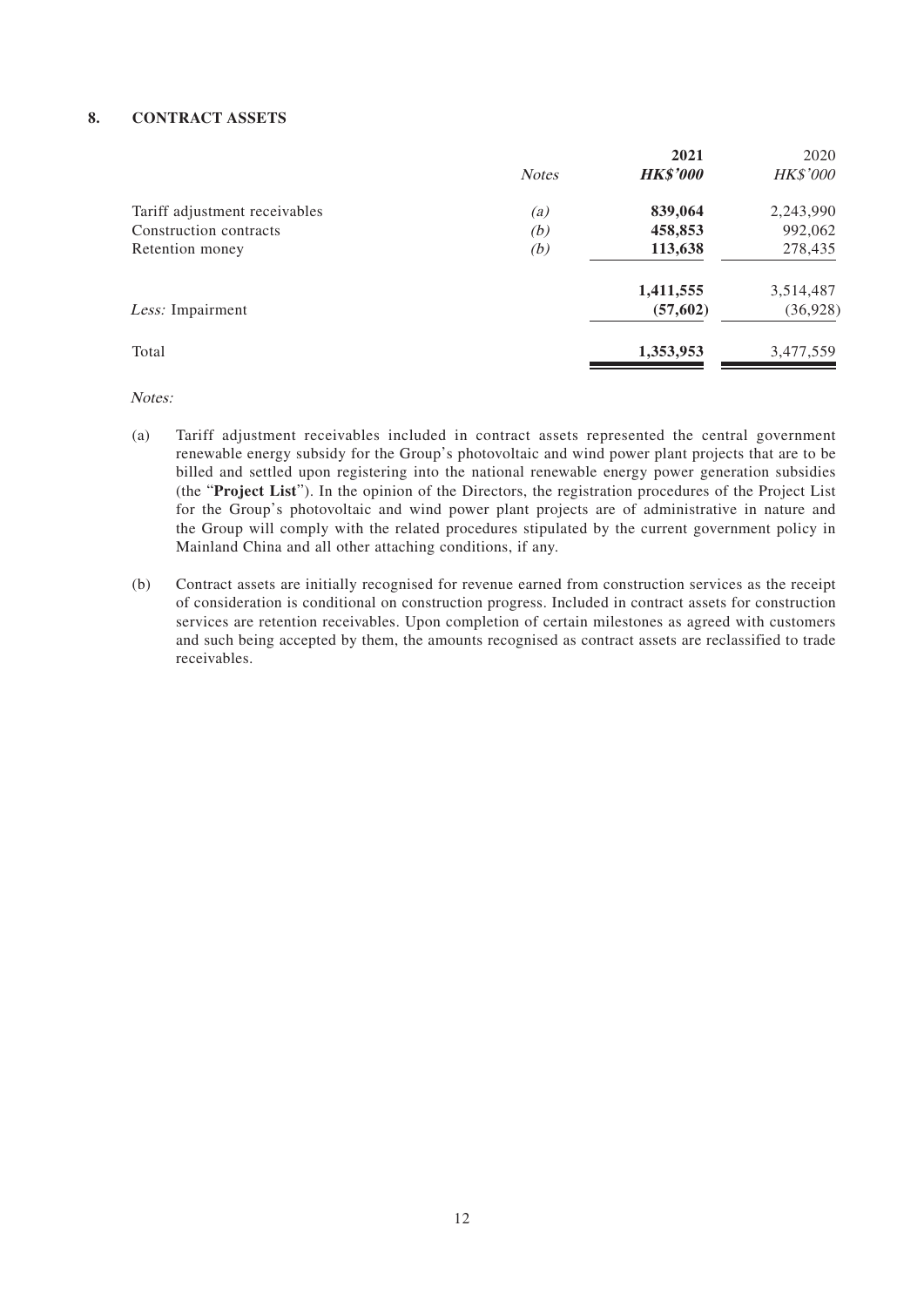#### **9. TRADE AND BILLS RECEIVABLES**

|                                      | 2021<br><b>HK\$'000</b> | 2020<br><b>HK\$'000</b> |
|--------------------------------------|-------------------------|-------------------------|
| Trade receivables                    | 2,261,296               | 2,209,810               |
| Bills receivable                     | 172,654                 | 462,106                 |
|                                      | 2,433,950               | 2,671,916               |
| Tariff adjustment receivables (Note) | 7,646,618               | 4,421,733               |
|                                      | 10,080,568              | 7,093,649               |
| Less: Impairment                     | (73, 775)               | (35, 752)               |
| Total                                | 10,006,793              | 7,057,897               |

Note: Tariff adjustment receivables included in trade receivables represent the central government renewable energy subsidy for the Group's photovoltaic and wind power plant projects that have been registered into the Project List.

The Group's trading terms with its customers are mainly on credit, except for certain new customers where payment in advance is normally required. The Group generally allows credit periods of 30 days to 90 days to its customers, and generally accepts settlement of certain trade receivables by bank and commercial bills with maturity periods ranging from 90 days to 180 days.

Management seeks to maintain strict control over its outstanding receivables to minimise credit risk. Overdue balances are reviewed regularly by senior management. The Group does not hold any collateral or other credit enhancements over its trade and bills receivables balances. Trade receivables are non-interest bearing.

The ageing analysis of trade and bills receivables (excluding tariff adjustment receivables, net of loss allowance) as at the end of the reporting period, based on the invoice date and net of loss allowance, is as follows:

|                 | 2021            | 2020            |
|-----------------|-----------------|-----------------|
|                 | <b>HK\$'000</b> | <b>HK\$'000</b> |
| Within 3 months | 934,851         | 1,216,996       |
| 4 to 6 months   | 127,366         | 154,612         |
| 7 to 12 months  | 239,909         | 236,671         |
| 1 to 2 years    | 528,315         | 733,308         |
| Over 2 years    | 535,936         | 301,589         |
|                 | 2,366,377       | 2,643,176       |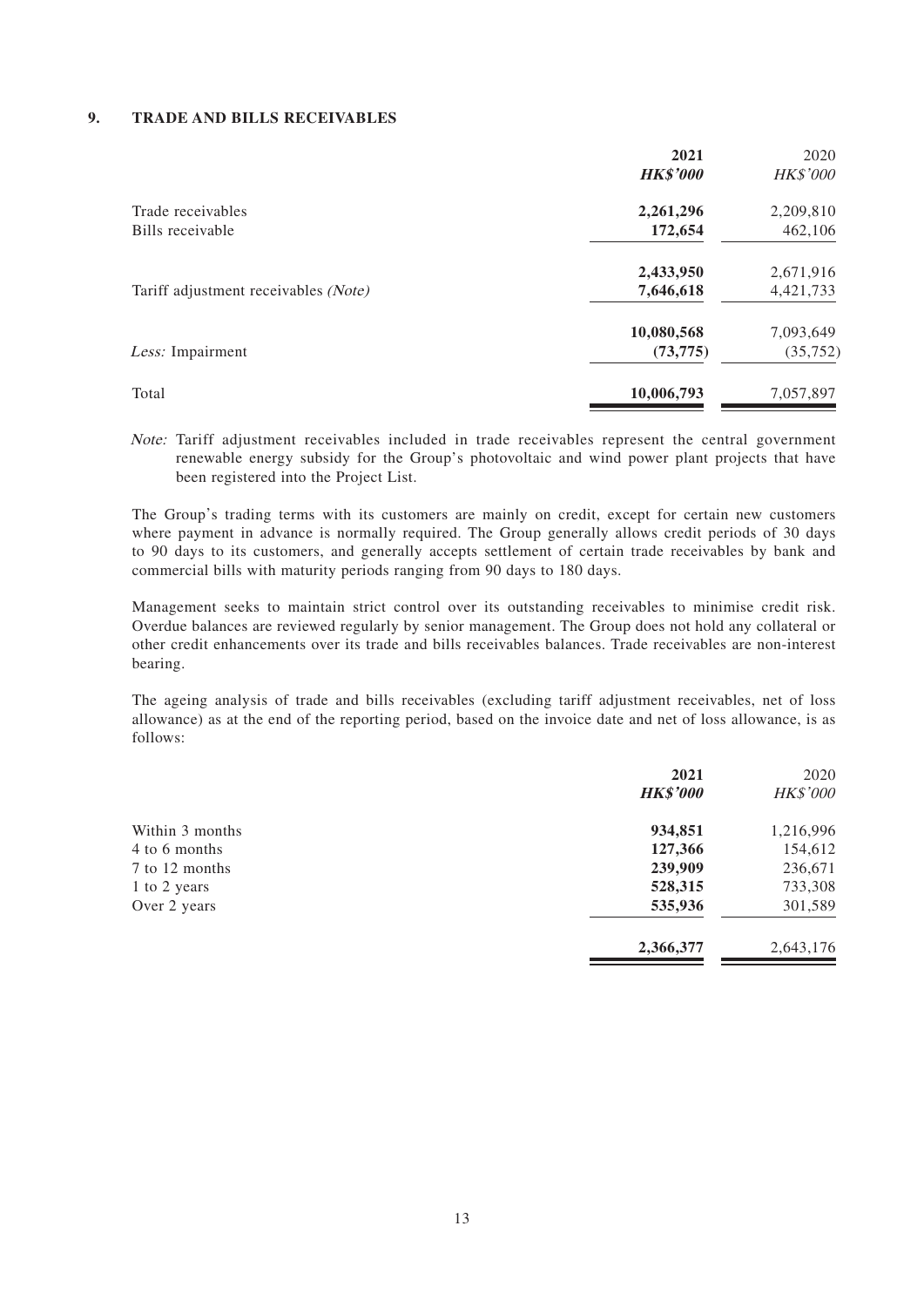The ageing analysis of the tariff adjustment receivables as at the end of the reporting period, based on the revenue recognition date and net of loss allowance, is as follows:

|                 | 2021            | 2020            |
|-----------------|-----------------|-----------------|
|                 | <b>HK\$'000</b> | <b>HK\$'000</b> |
| Within 3 months | 1,497,335       | 534,373         |
| 4 to 6 months   | 804,237         | 366,141         |
| 7 to 12 months  | 1,270,687       | 716,250         |
| 1 to 2 years    | 1,503,687       | 1,306,300       |
| Over 2 years    | 2,564,470       | 1,491,657       |
|                 | 7,640,416       | 4,414,721       |

#### **10. TRADE AND BILLS PAYABLES**

An ageing analysis of the trade and bills payables as at the end of the reporting period, based on the invoice date, is as follows:

|                 | 2021<br><b>HK\$'000</b> | 2020<br>HK\$'000 |
|-----------------|-------------------------|------------------|
| Within 3 months | 92,689                  | 2,012,517        |
| 4 to 6 months   | 329,994                 | 538,250          |
| 7 to 12 months  | 407,888                 | 586,921          |
| 1 to 2 years    | 639,273                 | 2,265,638        |
| 2 to 3 years    | 1,826,213               | 494,823          |
|                 | 3,296,057               | 5,898,149        |

The trade payables are non-interest bearing. Trade and bills payables are normally settled on terms of 30 days to 180 days.

The Group's bills payable amounting to approximately HK\$65,358,000 (2020: approximately HK\$19,879,000) were secured by the pledged bank deposits as at 31 December 2021.

#### **11. CORPORATE BONDS**

|                                           | 2021<br><b>HK\$'000</b> | 2020<br><b>HK\$'000</b> |
|-------------------------------------------|-------------------------|-------------------------|
| Unsecured corporate bonds, repayable:     |                         |                         |
| Within one year                           | 1,188,385               | 592,124                 |
| In the second year                        |                         | 1,104,199               |
| Total corporate bonds                     | 1,188,385               | 1,696,323               |
| Portion classified as current liabilities | (1, 188, 385)           | (592, 124)              |
| Non-current portion                       |                         | 1,104,199               |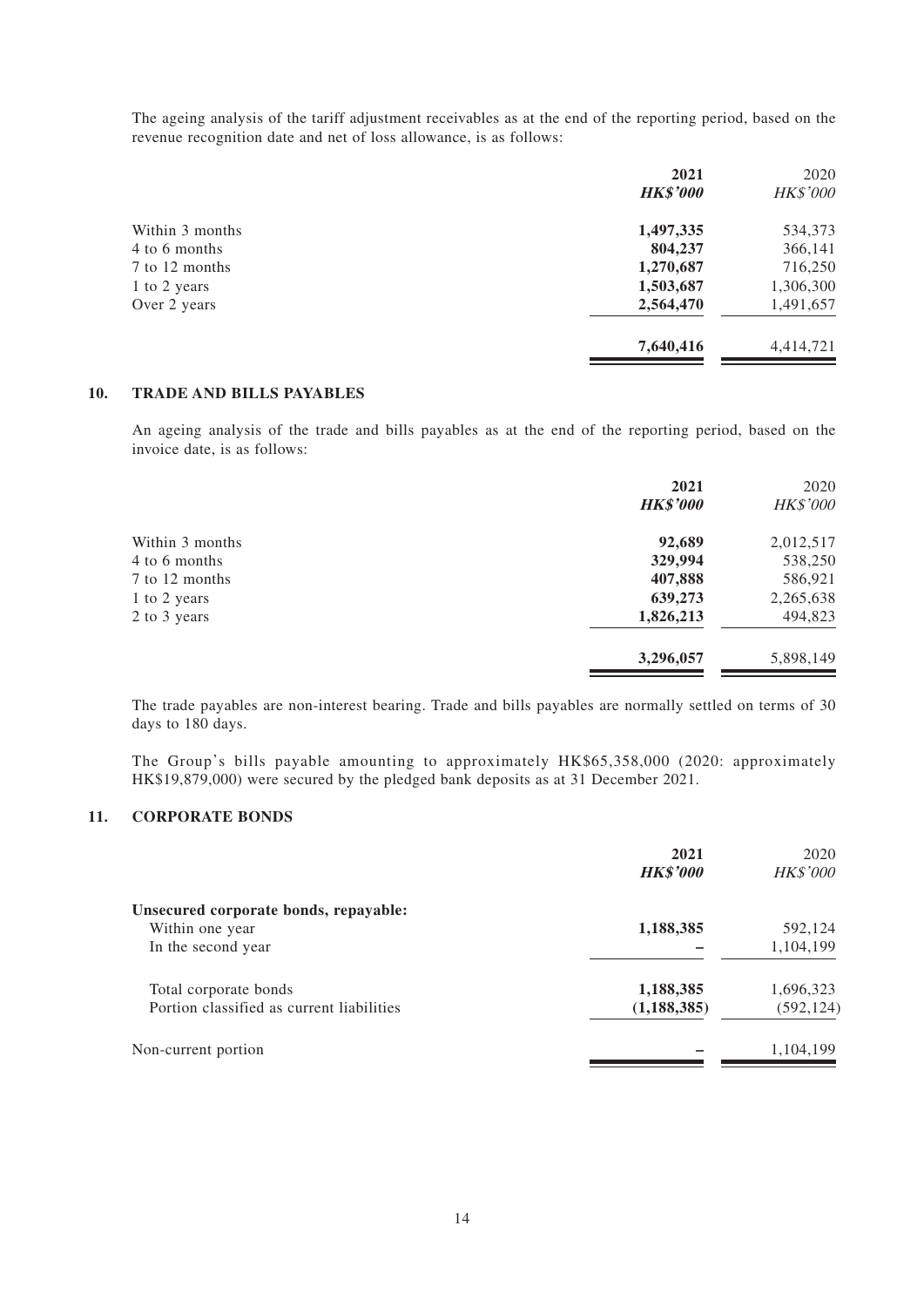Corporate bonds of the Group as at 31 December 2021 and 31 December 2020 comprised:

- (i) a corporate bond with an aggregate principal amount of RMB500,000,000 was issued by the Company to certain institutional investors on 6 December 2019, bearing interest at a rate of 5.99% per annum. The corporate bond is unsecured and repayable on 6 December 2022. One year prior to the maturity pursuant to the terms and conditions in the bond subscription agreement, the Company shall be entitled to adjust the coupon rate of the corporate bond and the bond holders shall be entitled to sell back the corporate bond to the Company. Further details of the corporate bond are set out in the Company's announcement dated 6 December 2019. In December 2021, the Company redeemed the principal amount of RMB460,000,000 from the bond holders, the remaining portion of the principal amount of RMB40,000,000 will be repayable on 6 December 2022 and classified as current liabilities as at 31 December 2021. Further details of the corporate bond are set out in the Company's announcement dated 2 December 2021; and
- (ii) a corporate bond with an aggregate principal amount of RMB900,000,000 was issued by the Company to certain institutional investors on 29 April 2020, bearing interest at a rate of 5.50% per annum. The corporate bond is unsecured and repayable on 29 April 2023. One year prior to the maturity pursuant to the terms and conditions in the bond subscription agreement, the Company shall be entitled to adjust the coupon rate of the corporate bond and the bond holders shall be entitled to sell back the corporate bond to the Company. Further details of the corporate bond are set out in the Company's announcement dated 30 April 2020.

#### **12. SHARE CAPITAL**

| 2021<br><b>HK\$'000</b>                                                     | 2020<br><b>HK\$'000</b> |
|-----------------------------------------------------------------------------|-------------------------|
|                                                                             |                         |
|                                                                             |                         |
| 466,637                                                                     | 466,637                 |
|                                                                             |                         |
| 33,363                                                                      | 33,363                  |
| 500,000                                                                     | 500,000                 |
|                                                                             |                         |
|                                                                             |                         |
| 63,525                                                                      | 63,525                  |
|                                                                             |                         |
| 2021                                                                        | 2020                    |
| <b>HK\$'000</b>                                                             | HK\$'000                |
| 1,143,587                                                                   | 1,139,106               |
| 70,267                                                                      | 77,192                  |
| (79, 345)                                                                   | (72, 711)               |
| (1, 134, 509)<br>Redemption of perpetual capital instrument during the Year |                         |
|                                                                             | 1,143,587               |
|                                                                             |                         |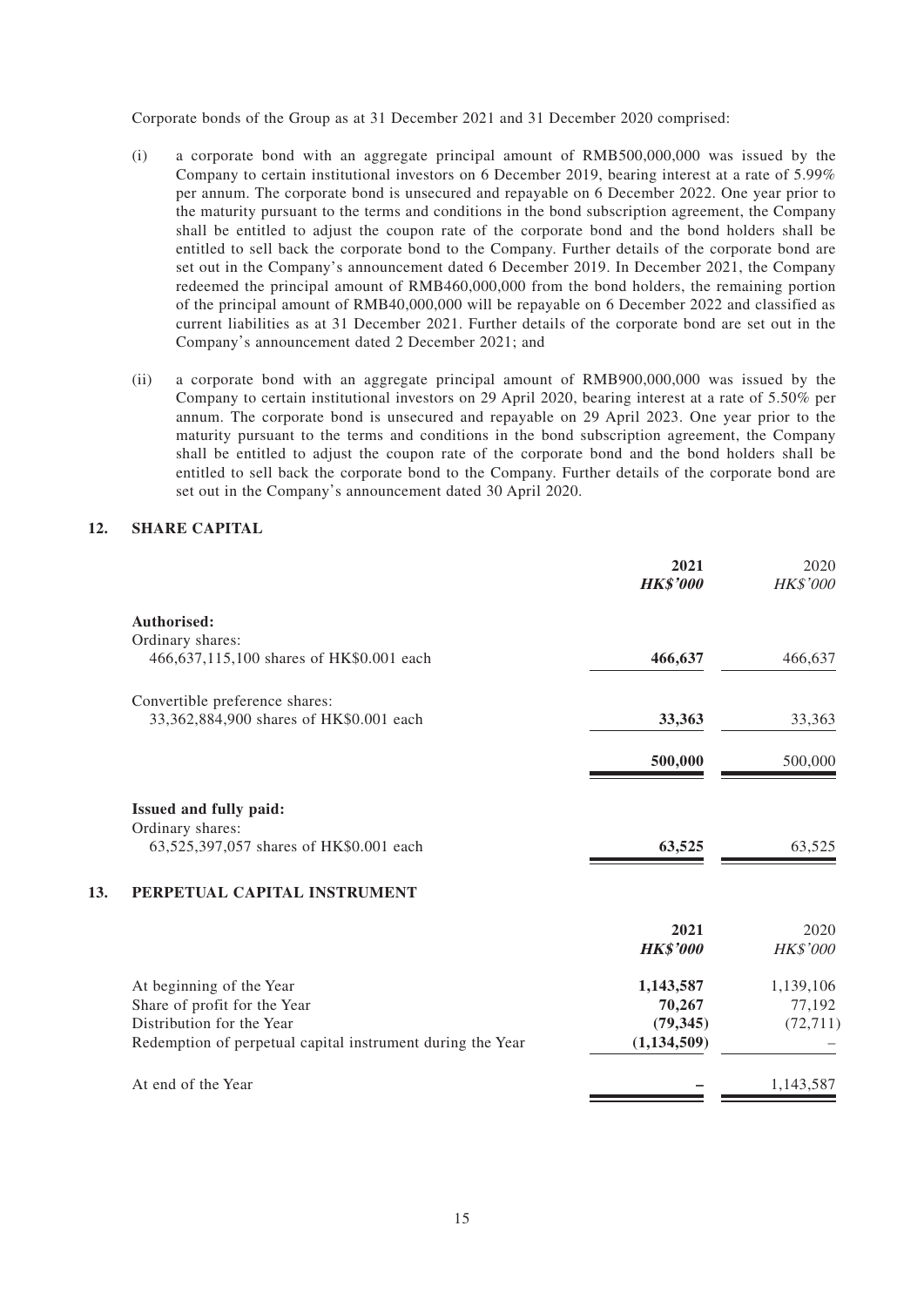During the year ended 31 December 2018, the Company issued a perpetual capital instrument (the "**Perpetual Capital Instrument**") with an aggregate principal amount of RMB1,000,000,000. Net proceeds after deducting issue expenses amounted to RMB997,000,000.

The Perpetual Capital Instrument confers the holders a right to receive distributions at the applicable distribution rate of 6.5% per annum, payable annually on 27 November. The distribution rate is subject to review in accordance with the terms thereof at each of the third anniversary from the date of issuance of the Perpetual Capital Instrument. The Company may, at its sole discretion, elect to defer a distribution. In the event when the Company elects to defer a distribution, the Company shall not declare or pay any dividends or reduce its share capital until the distribution deferred is fully settled. The Perpetual Capital Instrument may be redeemed at the option of the Company in whole but not in part, subject to certain conditions under the terms of the Perpetual Capital Instrument. The Perpetual Capital Instrument has no maturity and is classified as equity instruments. During the Year, distributions of RMB64,730,000 (2020: RMB65,000,000) was declared and paid to the holders of the Perpetual Capital Instrument.

The Perpetual Capital Instrument was fully redeemed during the Year. Further details are set out in the Company's announcement dated 25 November 2021.

#### **14. EVENTS AFTER THE REPORTING PERIOD**

Set out below are details of the significant events after the Group's reporting period:

(a) On 25 February 2022, 天津富清投資有限公司 (Tianjin Fuqing Investment Co., Ltd.\*) ("**Tianjin Fuqing**"), 天津北清電力智慧能源有限公司 (Tianjin Beiqing Electric Smart Energy Co., Ltd.\*) (formerly known as 北清清潔能源投資有限公司 (Beiqing Clean Energy Investment Company Limited\*)) ("**Beiqing Smart**"), all the shareholders of Beiqing Smart (other than Tianjin Fuqing) (the "**Other Beiqing Smart Shareholders**"), Mr. Wang Jianyu\* (王建裕先生) and Mr. Wang Jiankai\*(王建凱先生)(the "**Existing SEC Electric Shareholders**") and 中電電機股份有限公 司 (SEC Electric Machinery Co., Ltd.\*) ("**SEC Electric**") entered into a termination agreement (the "**Termination Agreement**") in relation to the proposed material asset reorganisation involving Tianjin Fuqing, the Other Beiqing Smart Shareholders, the Existing SEC Electric Shareholders and SEC Electric, pursuant to which SEC Electric will acquire from the shareholders of Beiqing Smart the entire equity interests in Beiqing Smart and issue the consideration shares to satisfy the consideration for the acquisition (the "**Proposed Reorganisation**"). Under the Termination Agreement, the parties have mutually agreed to terminate the Proposed Reorganisation. Upon the entering into of the Termination Agreement and save as agreed among the parties on the responsibilities for the payment of the expenses for professional services in relation to the Proposed Reorganisation incurred, the parties will be released from any rights and obligations under the agreements and documents entered into in relation to the Proposed Reorganisation.

As at the date of this announcement, the business operations of the Company remain normal. The Company will further evaluate its financial positions and future development plan of the Group. For further information in relation to the Proposed Reorganisation, please refer to the announcements of the Company dated 15 October 2021, 25 January 2022, 26 January 2022, 17 February 2022 and 25 February 2022.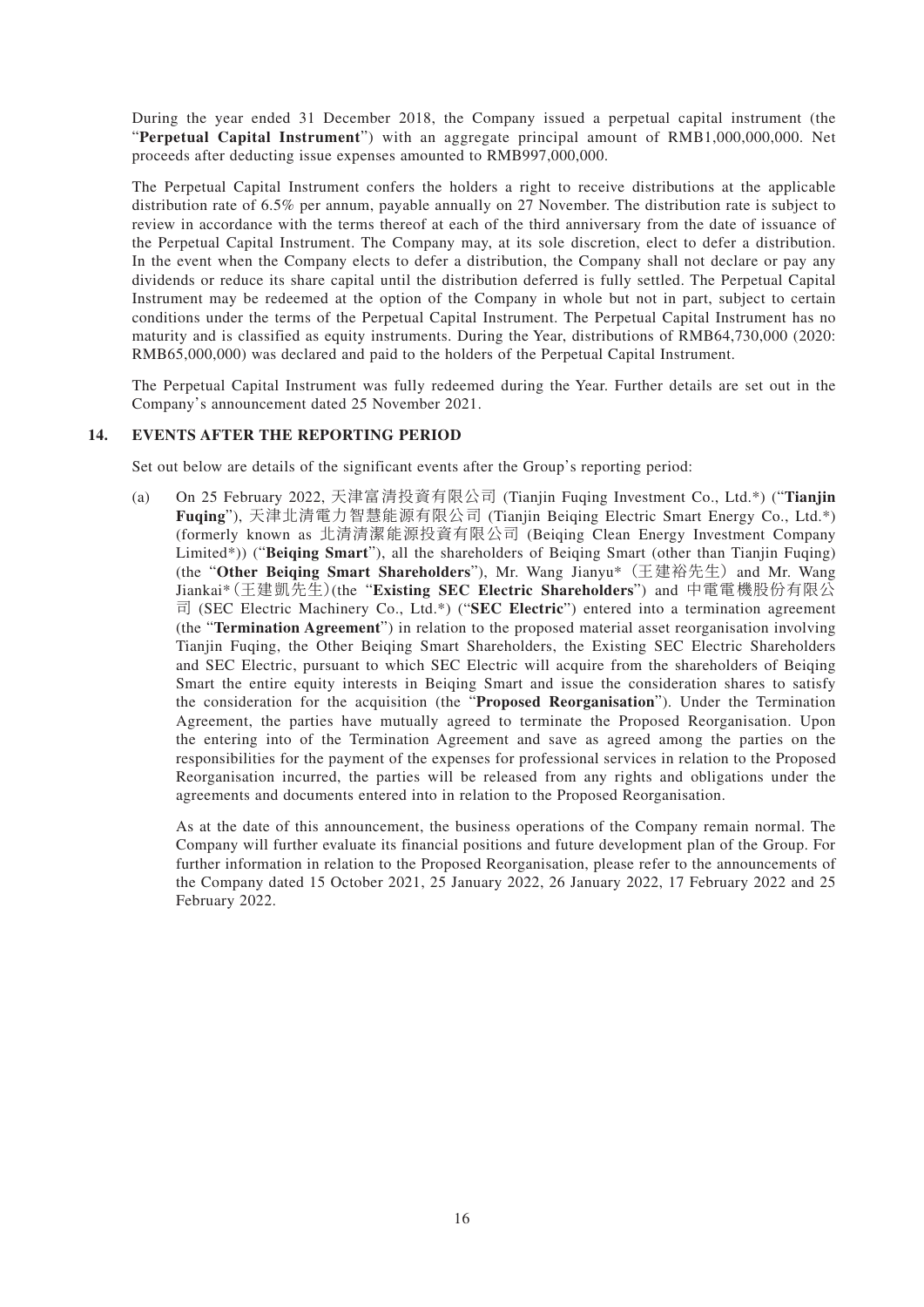(b) On 4 March 2022, the Company entered into the subscription agreement (the "**Subscription Agreement**") with Profit Plan Global Investment Limited (an indirect wholly-owned subsidiary of China Shandong Hi-Speed Financial Group Limited(中國山東高速金融集團有限公司) (the "**Subscriber**"), pursuant to which the Company has conditionally agreed to allot and issue, and the Subscriber has conditionally agreed to subscribe for a total of 48,804,039,247 new shares (the "**Subscription Shares**") to be issued and allotted by the Company at the subscription price of HK\$0.096 per Subscription Share for the total consideration of HK\$4,685,187,768 (the "**Subscription**").

The Subscription Shares represent: (i) approximately 76.83% of the existing total number of shares of the Company in issue; and (ii) approximately 43.45% of the total number of shares of the Company in issue as enlarged by the allotment and issuance of the Subscription Shares upon the completion of the Subscription in accordance with the terms and conditions of the Subscription Agreement (assuming that there will be no other change in the total number of shares of the Company). Under Rule 26.1 of the Hong Kong Code on Takeovers and Mergers (the "**Takeovers Code**"), the Subscriber would be obliged to make a mandatory general offer to the shareholders of the Company for all the issued shares and other securities of the Company not already owned or agreed to be acquired by the Subscriber and parties acting in concert with it, unless, among others, the whitewash waiver is granted by the Executive Director of the Corporate Finance Division of the Securities and Futures Commission (the "**Executive**").

An application has been made by the Subscriber to the Executive for the whitewash waiver in respect of the allotment and issuance of the Subscription Shares. The whitewash waiver, if granted by the Executive, will be subject to, among other things, the approval of at least 75% votes by the independent shareholders of the Company present and voting (either in person or by proxy) in respect of the whitewash waiver and more than 50% votes of the independent shareholders of the Company present and voting (either in person or by proxy) in respect of the Subscription (including the specific mandate) at the extraordinary general meeting of the Company by way of poll. Completion is conditional upon, among other things, the whitewash waiver being granted by the Executive and approved by the independent shareholders of the Company. If the whitewash waiver is not granted by the Executive or not approved by the independent shareholders of the Company, the Subscription will not proceed. Further details of the Subscription and the whitewash waiver are set out in the Company's announcement dated 14 March 2022.

As of the date of this announcement, the whitewash waiver has yet to be granted by the Executive. The Company will publish further announcement(s) and/or circular in respect of the Subscription and the whitewash waiver in accordance with the Rules Governing the Listing of Securities (the "**Listing Rules**") and the Takeovers Code in due course.

#### **15. COMPARATIVE AMOUNTS**

As further explained in "Note 1.3 Changes in accounting policies and disclosures", due to the changes in accounting policies during the current year, the accounting treatment and presentation of certain items and balances in the financial statements have been revised. Accordingly, certain prior year adjustments have been made, and certain comparative amounts have been reclassified and restated to conform with the current year's presentation and accounting treatment, and a third statement of financial position as at 1 January 2020 has been presented.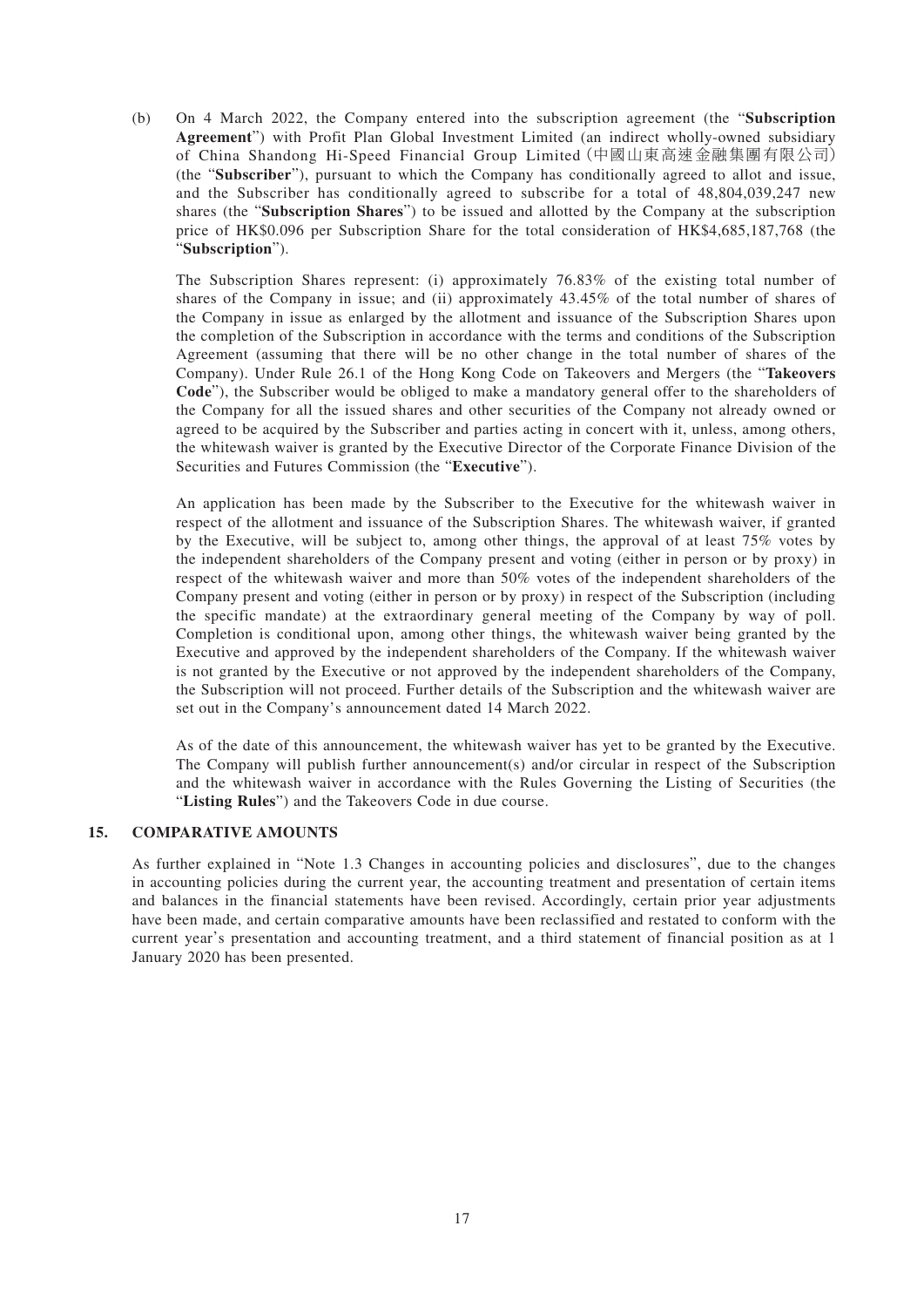## **MANAGEMENT DISCUSSION AND ANALYSIS**

### **1. BUSINESS REVIEW**

During the Year, the Group was principally engaged in the investment, development, construction, operation and management of Photovoltaic Power Business, Wind Power Business and Clean Heat Supply Business in the PRC.

Financial highlights:

| 2021            | 2020            | Change |
|-----------------|-----------------|--------|
| <b>HK\$'000</b> | <b>HK\$'000</b> | %      |
|                 | (Restated)      |        |
| 6,023,419       | 5,551,791       | 8      |
| 2,576,523       | 2,662,864       | (3)    |
| 42.8            | 48.0            | (5.2)  |
| (288, 834)      | 886,440         | (133)  |
|                 |                 |        |
| (321, 312)      | 763,694         | (142)  |
|                 |                 |        |
| (0.62)          | 1.08            | (157)  |
| 2,941,853       | 3,523,450       | (17)   |
| 54,874,237      | 57, 127, 247    | (4)    |
| 12,082,054      | 13,124,890      | (8)    |
| 1,140,832       | 2,521,536       | (55)   |
|                 |                 |        |

The coronavirus disease 2019 (COVID-19) pandemic continued to affect the global economies during the Year. Under the strong leadership of the CCP Central Committee with General Secretary Xi Jinping at its core, major strategic results have been achieved in the prevention and control of the pandemic, and thus China was not severely affected by the COVID-19 pandemic. While taking the pandemic prevention and control as part of new normal, more industry-related favourable policies continued to be introduced in China to accelerate the clean and efficient use of fossil energy, and vigorously promoted non-fossil energy to continuously increase the proportion of clean energy consumption and to promote the transformation of environmentally friendly and low-carbon production of energy.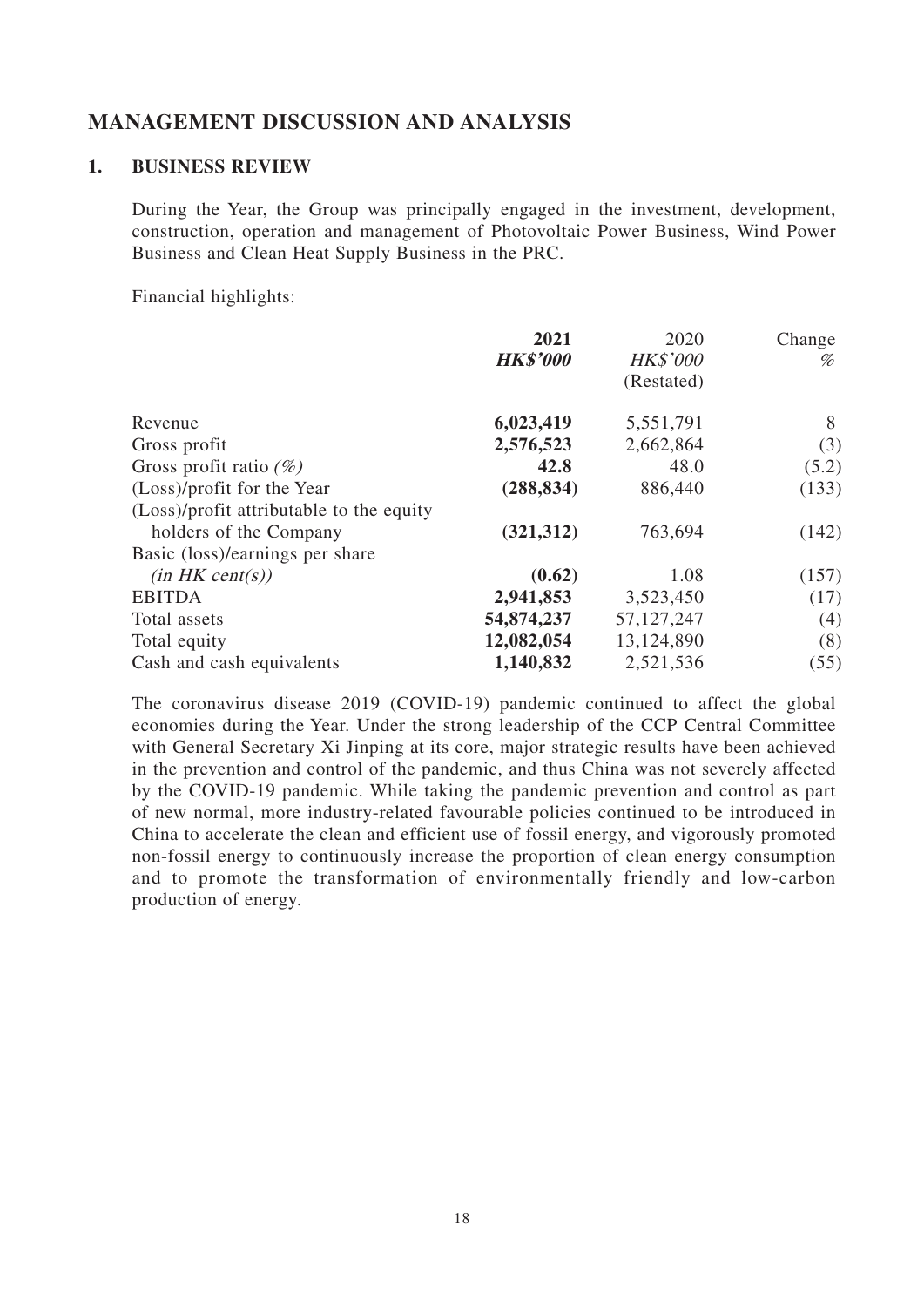The impact from the pandemic for the industries of the Group are relatively minor compared to other industries. As a clean energy project owner and operator, the Group was not affected by the economic adversity caused by the pandemic. The revenue contribution from the sale of electricity and entrusted operations businesses increased steadily. For the Year, the power generation of the Group on a consolidated basis amounted to approximately 4.8 million megawatt-hour ("**MWh**") (2020: approximately 3.8 million MWh), representing an increase of approximately 26% as compared with the corresponding period of last year. The aggregate operating power generation<sup>#</sup> of the projects held and/or managed by the Group, the associates and the joint ventures of the Group for 2021 was approximately 5.8 million MWh (2020: approximately 4.8 million MWh), representing an increase of approximately 19.5% as compared with the corresponding period of last year.

The Group's revenue and business structure have been successfully optimised by focusing on the power generation business with stronger sustainability, driving quality and efficiency enhancement of its existing projects, implementing cost control and efficiency enhancement by achieving further optimisation of its business mix in an active move to advance business structure with an objective to improve the Group's overall performance.

Loss for the Year of the Group was approximately HK\$288.8 million (2020: profit of approximately HK\$886.4 million). Loss attributable to the equity holders of the Company for the Year was approximately HK\$321.3 million (2020: profit attributable to the equity holders of the Company of approximately HK\$763.7 million (restated)). The decrease is mainly due to the following reasons: (i) the recognition of the impairments for the Group's property, plant and equipment, operating concessions and prepayments, deposits and other receivables, such impairments are only one-off and non-cash items during the Year; and (ii) the increase of interest on options granted to non-controlling interests recognised during the Year resulting the increase in finance cost and deemed as one-off nature as the Group has previously obtained several rounds of capital contributions from certain strategic investors.

Excluding (i) the impairments for the Group's property, plant and equipment, operating concessions and financial assets and contract assets, net, which are one-off and noncash items; and (ii) the recognition of the interest on options granted to non-controlling interests during the Year, which is one-off item, of approximately HK\$1,127.9 million in aggregate (2020: approximately HK\$75.9 million), profit for the Year of the Group was approximately HK\$839.1 million, compared with that of approximately HK\$962.3 million (after excluding non-recurring items) in last year. It can be seen that the Group continues to maintain a steady development for its operating activities.

Further details of the discussion of financial performance are set out in the section headed "**2. Financial Performance**" in "**Management Discussion and Analysis**". Analysis of the business performance is set out below.

The operating power generation included (i) the power generation of the projects held by the Group, the associates and the joint ventures of the Group; and (ii) the power generation of the projects managed by the Group through the provision of entrusted management services.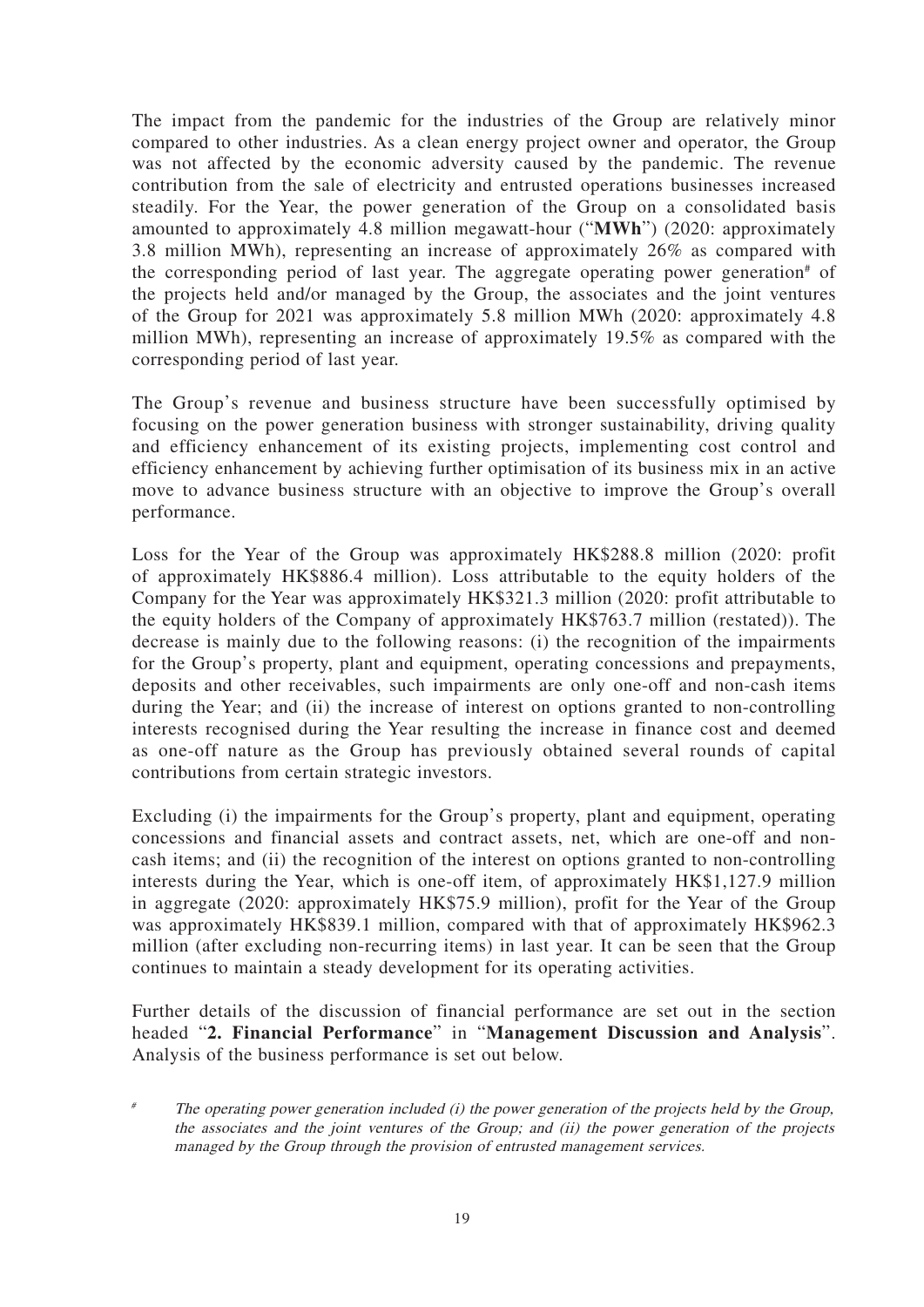### **1.1 Sale of Electricity and Entrusted Operations**

During the Year, the Group steadily developed its operating capacity through the investment, development, construction, operation and management of clean energy power plant projects, and the aggregate revenue in respect of the sale of electricity and the provision of entrusted management services amounted to approximately HK\$4,136.6 million (2020: approximately HK\$3,369.8 million), representing an increase of approximately 23% compared to the corresponding period of last year.

Pursuant to the "Notice on Relevant Review Work on the Projects List of Renewable Energy Power Generation Subsidies\*"(《關於開展可再生能源發電 補貼項目清單審核有關工作的通知》) announced by the Ministry of Finance in the first half of 2020, the rules for settlement of additional subsidies for renewable energy electricity prices as well as the conditions and application procedures for entering the list of national renewable energy power generation subsidies for the renewable energy power generation projects (the "**Project List**") were further clarified. In addition, the "Notice on the Acceleration of Relevant Review Work on the Projects List of Renewable Energy Power Generation Subsidies\*"(《關於加快 推進可再生能源發電補貼項目清單審核有關工作的通知》) announced by the Ministry of Finance in the second half of 2020, which emphasised acceleration of review on existing renewable energy power generation projects, and made sure that those projects should enter the Project List in batches as soon as possible.

As at 31 December 2021, the Group has several photovoltaic and wind power plants with aggregated capacity of approximately 2,900 megawatt ("**MW**") (2020: approximately 1,800MW) successfully enlisted in the Project List, representing over 80% (2020: over 50%) of the Group's current on-grid capacity. The Directors expect that the remaining projects of the Group will receive the review approval and be enrolled in the Project List within 2022 and coming future. The above notices show that the government is doing its best to solve the problem of arrears in subsidies for renewable energy power generation projects, which is beneficial to the betterment of the Group's cash flow. The Group will closely monitor and implement remaining project inventory declaration and national subsidies related works and will proactively promote the implementation of relevant strategies to improve the receipt of national subsidies.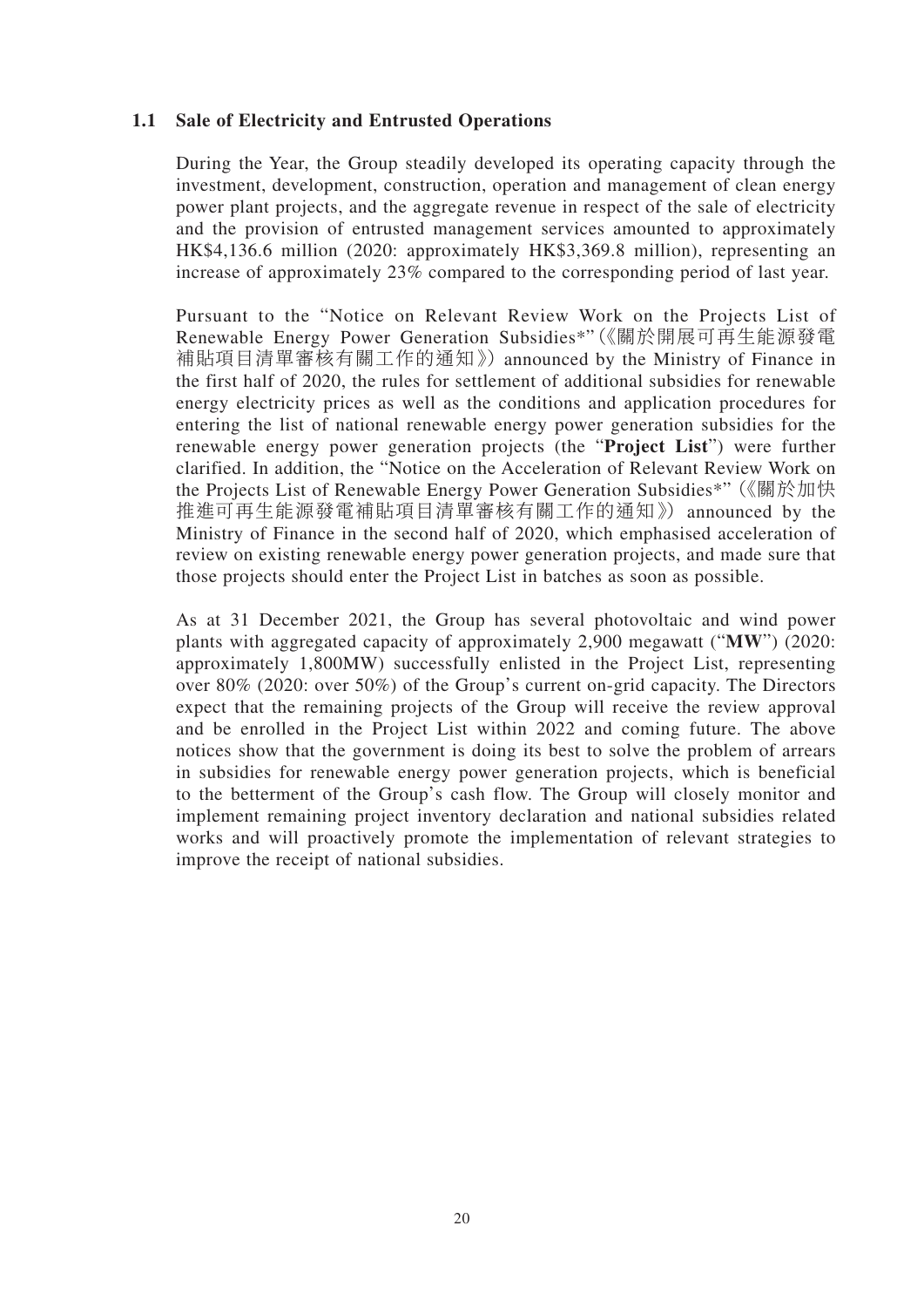During the Year, settlements of the renewable energy subsidies of those photovoltaic power plants and wind power plants held by the Group's subsidiaries in the amount of approximately HK\$869.7 million (2020: approximately HK\$725.9 million) were received.

In May 2021, the National Energy Administration (the "**NEA**") issued the "Notice on Relevant Matters of the Development and Construction of Wind Power and Photovoltaic Power Generation in 2021\*"(《關於2021年風電、光伏發電開 發建設有關事項的通知》), which clarified that the national wind power and photovoltaic power generation as a percentage to the total electricity consumption of the society will reach approximately 11% in 2021, and will increase year by year thereafter to ensure that non-fossil energy consumption as a percentage to primary energy consumption will reach approximately 20% in 2025. Newly guaranteed on-grid capacity shall not be lower than 90 million kilowatt in 2021.

In June 2021, the National Development and Reform Commission of the PRC (the "**NDRC**") issued the "Notice on Matters Relating to the New Energy On-grid Tariff Policy in 2021\*" (《關於2021年新能源上網電價政策有關事項的通知》), which explicitly stated that starting from 2021, for newly filed centralised photovoltaic power plants, industrial and commercial distributed photovoltaic projects and newly approved onshore wind power projects, the central government will no longer provide subsidies and implement grid parity. A new energy grid parity era of the PRC has arrived, and the value of green power including photovoltaic power generation and wind power generation will gain a better response. The Directors believe that the wind power and photovoltaic power industries have entered into a marketised stage free of reliance on tariff adjustments, and the stability and predictability of the cash flow of the wind power and photovoltaic power projects in the future will be greatly enhanced. During the Year, the construction of the first grid parity project of the Group has been officially commenced. As at 31 December 2021, the Group's aggregate capacity of the grid-connected, underconstruction and approved-to-construct grid parity projects reached over 500MW. Going forward, the Group will continue to actively promote the development of photovoltaic power and wind power grid parity projects.

In May 2021, the Ministry of Ecology and Environment promulgated several administrative rules (trial) relating to the carbon emissions rights, in order to promote the official launch of the national carbon emissions trading market in July 2021. The Group seizes the opportunity to participate in carbon emissions trading market. The Group is engaged in clean energy power generation and achieves low carbon emissions during the power generation process. The Group considers implementing effective carbon asset management with an aim of taking the lead in energy conservation and emissions reduction and maximising the carbon assets in hand to enhance corporate benefits.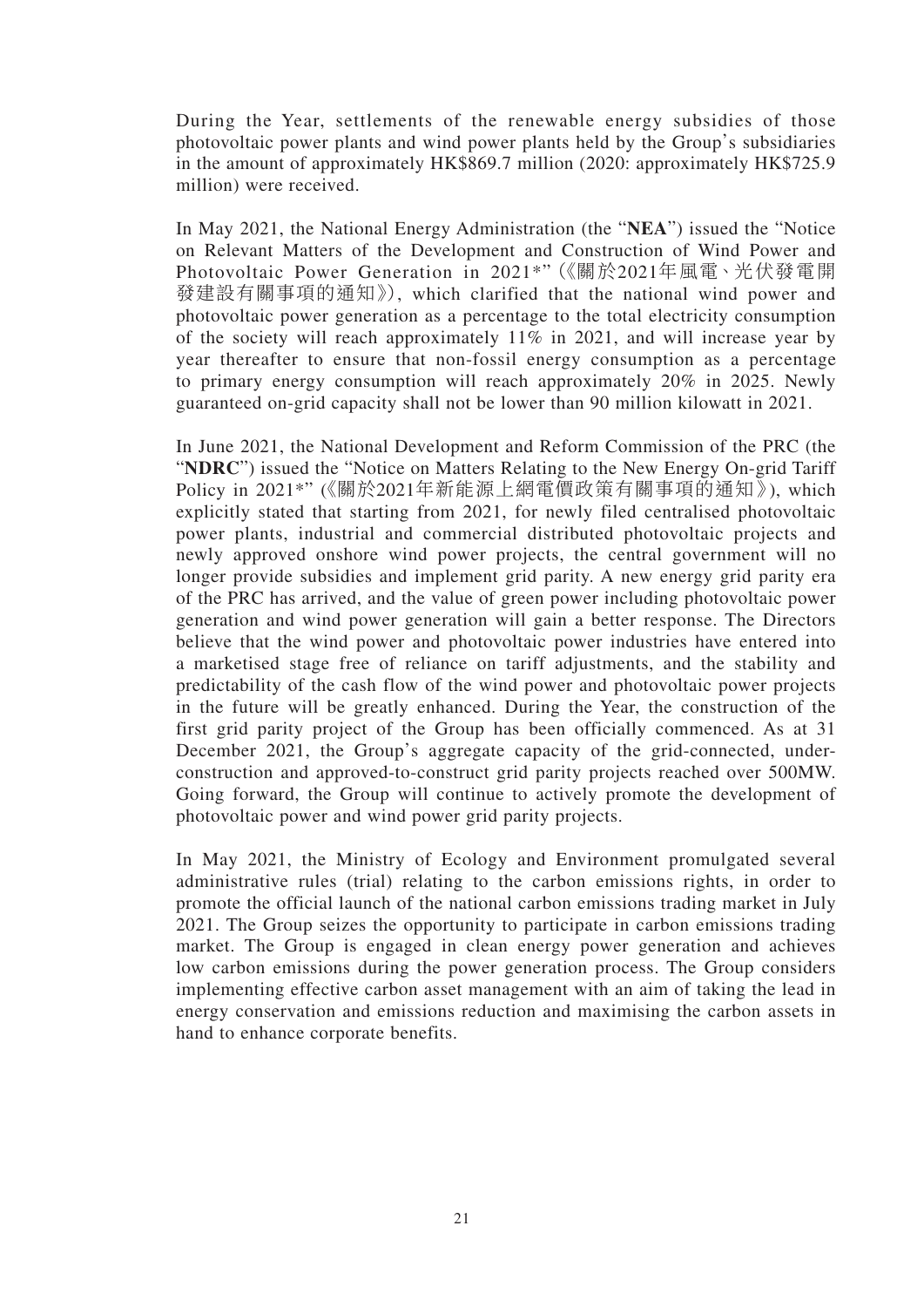#### **1.1.1 Photovoltaic Power Plant Projects**

### (a) Scale and performance of the centralised photovoltaic power plant projects

During the Year, the Group's centralised photovoltaic power business operated steadily. The Group recorded revenue of approximately HK\$2,503.7 million (2020: approximately HK\$2,390.9 million) from the sale of electricity of the Group's centralised photovoltaic power plants, representing approximately 42% (2020: approximately 43%) of the Group's total revenue during the Year.

As at 31 December 2021, 52 (2020: 50) centralised photovoltaic power plants covering 13 provinces, 2 autonomous regions and 1 municipality in the PRC and 1 (2020: 1) centralised photovoltaic power plant in Whyalla, Southern Australia, Australia were held by the Group and in operation, and the aggregate on-grid capacity of these photovoltaic power plants reached 2,252MW (2020: 2,239MW), details of which are set forth below:

|                                  | 2021                                                                                                                                                        |                                                                                                                                                                                              |                                                                                                       | 2020                                                                                                                                                                            |                                                                                                                                                                                                   |                                                                                                             |
|----------------------------------|-------------------------------------------------------------------------------------------------------------------------------------------------------------|----------------------------------------------------------------------------------------------------------------------------------------------------------------------------------------------|-------------------------------------------------------------------------------------------------------|---------------------------------------------------------------------------------------------------------------------------------------------------------------------------------|---------------------------------------------------------------------------------------------------------------------------------------------------------------------------------------------------|-------------------------------------------------------------------------------------------------------------|
| Photovoltaic<br>resource<br>area | Number of<br>plants                                                                                                                                         | Approximate<br>total on-grid<br>capacity<br>(MW)                                                                                                                                             | Approximate<br>aggregate<br>power<br>generation<br>(note 1)<br>(MWh)                                  | Number of<br>plants                                                                                                                                                             | Approximate<br>total on-grid<br>capacity<br>(MW)                                                                                                                                                  | Approximate<br>aggregate<br>power<br>generation<br>(note 1)<br>(MWh)                                        |
|                                  |                                                                                                                                                             |                                                                                                                                                                                              |                                                                                                       |                                                                                                                                                                                 |                                                                                                                                                                                                   |                                                                                                             |
|                                  |                                                                                                                                                             |                                                                                                                                                                                              |                                                                                                       |                                                                                                                                                                                 |                                                                                                                                                                                                   | 671.863                                                                                                     |
|                                  |                                                                                                                                                             |                                                                                                                                                                                              |                                                                                                       |                                                                                                                                                                                 |                                                                                                                                                                                                   | 333,254                                                                                                     |
|                                  |                                                                                                                                                             |                                                                                                                                                                                              |                                                                                                       |                                                                                                                                                                                 |                                                                                                                                                                                                   | 308,996                                                                                                     |
|                                  |                                                                                                                                                             |                                                                                                                                                                                              |                                                                                                       |                                                                                                                                                                                 |                                                                                                                                                                                                   | 211,666                                                                                                     |
|                                  |                                                                                                                                                             |                                                                                                                                                                                              |                                                                                                       |                                                                                                                                                                                 |                                                                                                                                                                                                   | 202,544                                                                                                     |
|                                  |                                                                                                                                                             |                                                                                                                                                                                              |                                                                                                       |                                                                                                                                                                                 |                                                                                                                                                                                                   | 249,703                                                                                                     |
|                                  |                                                                                                                                                             |                                                                                                                                                                                              |                                                                                                       |                                                                                                                                                                                 |                                                                                                                                                                                                   | 125,212                                                                                                     |
|                                  |                                                                                                                                                             |                                                                                                                                                                                              |                                                                                                       |                                                                                                                                                                                 |                                                                                                                                                                                                   | 177,879                                                                                                     |
|                                  |                                                                                                                                                             |                                                                                                                                                                                              |                                                                                                       |                                                                                                                                                                                 |                                                                                                                                                                                                   | 145,809                                                                                                     |
| III                              |                                                                                                                                                             |                                                                                                                                                                                              |                                                                                                       |                                                                                                                                                                                 |                                                                                                                                                                                                   | 41,063                                                                                                      |
|                                  |                                                                                                                                                             |                                                                                                                                                                                              |                                                                                                       |                                                                                                                                                                                 |                                                                                                                                                                                                   | 46,791                                                                                                      |
|                                  |                                                                                                                                                             |                                                                                                                                                                                              |                                                                                                       |                                                                                                                                                                                 |                                                                                                                                                                                                   | 40,524                                                                                                      |
|                                  |                                                                                                                                                             |                                                                                                                                                                                              |                                                                                                       |                                                                                                                                                                                 |                                                                                                                                                                                                   | 44,772                                                                                                      |
|                                  |                                                                                                                                                             |                                                                                                                                                                                              |                                                                                                       |                                                                                                                                                                                 |                                                                                                                                                                                                   | 30,794                                                                                                      |
|                                  |                                                                                                                                                             |                                                                                                                                                                                              |                                                                                                       |                                                                                                                                                                                 |                                                                                                                                                                                                   | 28,373                                                                                                      |
| Ш                                | $\mathbf{1}$                                                                                                                                                | 10                                                                                                                                                                                           | 843                                                                                                   | ÷,                                                                                                                                                                              |                                                                                                                                                                                                   |                                                                                                             |
|                                  | 51                                                                                                                                                          | 2,186                                                                                                                                                                                        | 2,705,557                                                                                             | 48                                                                                                                                                                              | 2,146                                                                                                                                                                                             | 2,659,243                                                                                                   |
|                                  |                                                                                                                                                             |                                                                                                                                                                                              |                                                                                                       |                                                                                                                                                                                 |                                                                                                                                                                                                   |                                                                                                             |
|                                  |                                                                                                                                                             |                                                                                                                                                                                              |                                                                                                       | $\mathbf{1}$                                                                                                                                                                    |                                                                                                                                                                                                   | 74,825                                                                                                      |
|                                  | $\overline{a}$                                                                                                                                              | $\overline{a}$                                                                                                                                                                               |                                                                                                       |                                                                                                                                                                                 |                                                                                                                                                                                                   | 27,095                                                                                                      |
|                                  | $\mathbf{1}$                                                                                                                                                | 60                                                                                                                                                                                           | 99,015                                                                                                | $\overline{c}$                                                                                                                                                                  | 87                                                                                                                                                                                                | 101,920                                                                                                     |
|                                  | 52                                                                                                                                                          | 2,246                                                                                                                                                                                        | 2,804,572                                                                                             | 50                                                                                                                                                                              | 2,233                                                                                                                                                                                             | 2,761,163                                                                                                   |
|                                  |                                                                                                                                                             |                                                                                                                                                                                              |                                                                                                       |                                                                                                                                                                                 |                                                                                                                                                                                                   |                                                                                                             |
| N/A                              | $\mathbf{1}$                                                                                                                                                | 6                                                                                                                                                                                            | 7,572                                                                                                 | 1                                                                                                                                                                               | 6                                                                                                                                                                                                 | 6.450                                                                                                       |
|                                  | 53                                                                                                                                                          | 2,252                                                                                                                                                                                        | 2,812,144                                                                                             | 51                                                                                                                                                                              | 2,239                                                                                                                                                                                             | 2,767,613                                                                                                   |
|                                  | II/III<br>III<br>III<br>III<br>III<br>$\mathbf{I}$<br>III<br>III<br>$\mathbf I$<br>$\mathbf{I}$<br>III<br>$\mathbf{I}$<br>$\mathbf{H}$<br>III<br>III<br>IΙI | 17<br>3<br>5<br>4<br>6<br>$\overline{2}$<br>$\overline{\mathbf{3}}$<br>$\mathbf{1}$<br>$\mathbf{1}$<br>3<br>1<br>$\mathbf{1}$<br>$\mathbf{1}$<br>$\mathbf{1}$<br>$\mathbf{1}$<br>$\mathbf 1$ | 575<br>264<br>248<br>211<br>191<br>160<br>125<br>100<br>100<br>70<br>30<br>30<br>30<br>22<br>20<br>60 | 742,465<br>330,230<br>306,197<br>204,160<br>224,340<br>241,563<br>131,131<br>138,004<br>146,924<br>49,270<br>45,040<br>43,811<br>40,231<br>32,026<br>29,322<br>79,816<br>19,199 | 16<br>3<br>5<br>$\overline{4}$<br>6<br>$\overline{2}$<br>3<br>$\mathbf{1}$<br>$\mathbf{1}$<br>$\overline{2}$<br>$\mathbf{1}$<br>$\mathbf{1}$<br>$\mathbf{1}$<br>$\mathbf{1}$<br>1<br>$\mathbf{1}$ | 572<br>264<br>248<br>211<br>191<br>160<br>125<br>100<br>100<br>43<br>30<br>30<br>30<br>22<br>20<br>60<br>27 |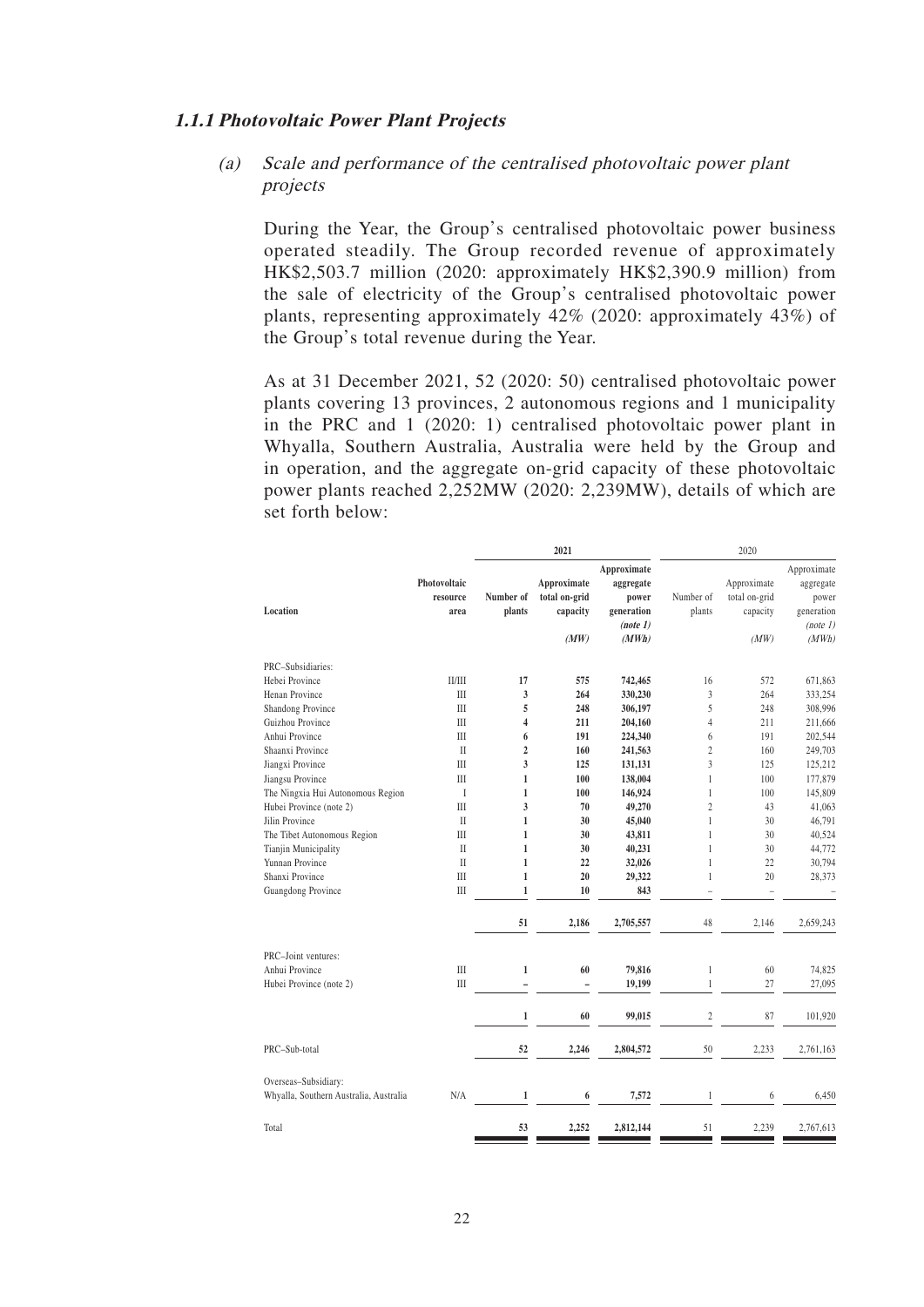Most of the Group's centralised photovoltaic power plant projects in the PRC were located in the east and central regions of the PRC; and were situated in photovoltaic resource areas II and III as promulgated by the NDRC, locations considered by the management to be favourable for the development of the Group's Photovoltaic Power Business. Set out below the projects analysis by photovoltaic resource areas:

|                            |                     | 2021                                     |                                                             |                     | 2020                                     |                                                             |  |  |
|----------------------------|---------------------|------------------------------------------|-------------------------------------------------------------|---------------------|------------------------------------------|-------------------------------------------------------------|--|--|
| Photovoltaic resource area | Number of<br>plants | Approximate<br>total on-grid<br>capacity | Approximate<br>aggregate<br>power<br>generation<br>(note 1) | Number of<br>plants | Approximate<br>total on-grid<br>capacity | Approximate<br>aggregate<br>power<br>generation<br>(note 1) |  |  |
|                            |                     | (MW)                                     | (MWh)                                                       |                     | (MW)                                     | (MWh)                                                       |  |  |
| PRC-Subsidiaries:          |                     |                                          |                                                             |                     |                                          |                                                             |  |  |
| Ι                          | 1                   | 100                                      | 146,924                                                     |                     | 100                                      | 145,809                                                     |  |  |
| $\mathbf{I}$               | 12                  | 448                                      | 656,404                                                     | 12                  | 448                                      | 689,725                                                     |  |  |
| Ш                          | 38                  | 1,638                                    | 1,902,229                                                   | 35                  | 1,598                                    | 1,823,709                                                   |  |  |
| PRC-Joint ventures:        | 51                  | 2,186                                    | 2,705,557                                                   | 48                  | 2,146                                    | 2,659,243                                                   |  |  |
| Ш                          | 1                   | 60                                       | 99,015                                                      | $\overline{c}$      | 87                                       | 101,920                                                     |  |  |
| Total                      | 52                  | 2,246                                    | 2,804,572                                                   | 50                  | 2,233                                    | 2,761,163                                                   |  |  |

- Note 1: It represented the approximate aggregate power generation of the projects from the later of (i) the dates of acquisition by the Group; (ii) the dates of commencement of operation; and (iii) the beginning of the respective reporting periods, to the end of the respective reporting periods. Therefore, the above aggregate power generation may not reflect a full year performance of these operations.
- Note 2: The project (the "**Hubei Project**") was jointly held by TJCE and 北京北控 蘇銀股權投資管理中心(有限合夥)(Beijing BE Suyin Equity Investment Management Centre (Limited Partnership)\*), ("**BE Suyin**"), a limited partnership established in August 2017 which was classified as a joint venture of the Group since 2017, and the power generation of the Hubei Project had been classified as the power generation of joint venture since 2017. The Group owned 65% subordinated interest in BE Suyin. Further details of the establishment of BE Suyin are set out in the Company's announcement dated 9 August 2017.

In the second half of 2021, pursuant to certain equity transfer agreements entered into between the Group and two partners of BE Suyin respectively, two partners of BE Suyin disposed of their entire equity interests in BE Suyin to the Group and the equity transfer (the "**BE Suyin Transaction**") was completed in September 2021. The Group owned 99.99% equity interest in BE Suyin upon the BE Suyin Transaction completed, and the power generation of the Hubei Project had been classified as the power generation of subsidiary since September 2021.

Note 3: During the Year, the average unit selling price (excluding value-added tax) per kilowatt-hour of the above projects located in the PRC was approximately RMB0.77.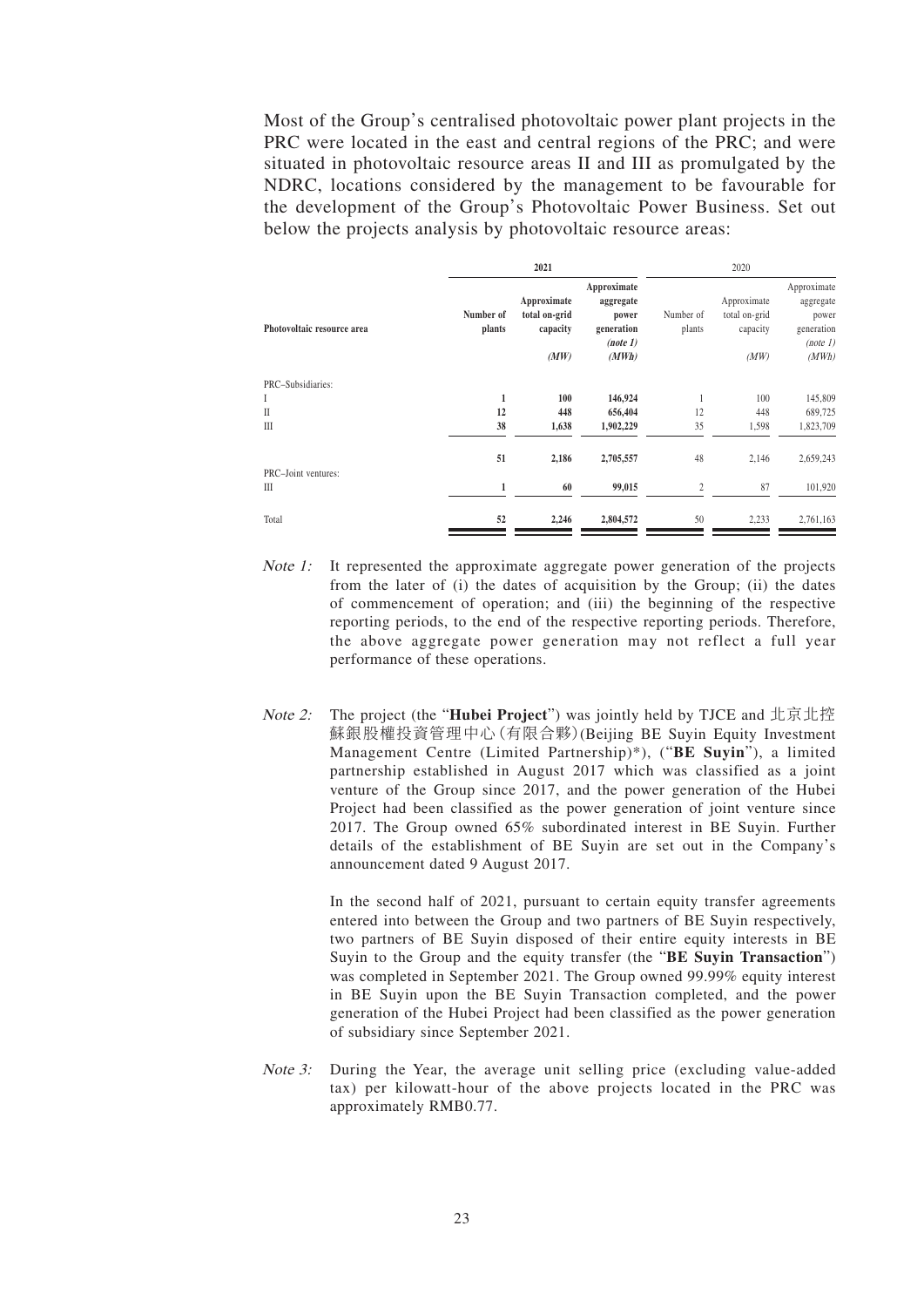#### (b) Scale of the centralised photovoltaic power plant projects registered in the Project List

During the Year, settlements of the renewable energy subsidies of these centralised photovoltaic power plants held by the Group's subsidiaries in the amount of approximately HK\$651.0 million (2020: approximately HK\$630.4 million) were received. As at 31 December 2021, the Group's aggregate installed capacity of the centralised photovoltaic power plants registered into the Project List reached approximately 1,950MW (2020: approximately 1,300MW). The remaining centralised photovoltaic power plant projects of the Group are pending from the review approval to enroll in the Project List. The Group will continue its effort on enrolling the remaining centralised photovoltaic power plant projects into the Project List. The Directors expect that the remaining projects of the Group will receive the review approval and be enrolled in the Project List within 2022 and coming future.

(c) Key performance data of the centralised photovoltaic power plant projects held by the Group and in operation on or before the beginning of the reporting period

|                              | 2021  | 2020  | Changes |
|------------------------------|-------|-------|---------|
| Weighted average utilisation |       |       |         |
| ratio $(\%)$                 | 97.32 | 97.63 | (0.31)  |
| Weighted average utilisation |       |       |         |
| hours <i>(hours)</i>         | 1,259 | 1,280 | (21)    |

During the Year, the weighted average utilisation hours of the Group reached 1,259 hours, which was higher than the national average utilisation hours of photovoltaic power of 1,163 hours in the PRC. The decrease of weighted average utilisation ratio noted during the Year as compared to the corresponding period of last year was mainly attributable to the lower utilisation ratio from the centralised photovoltaic power plant projects of the Group located in Guizhou Province and Shaanxi Province.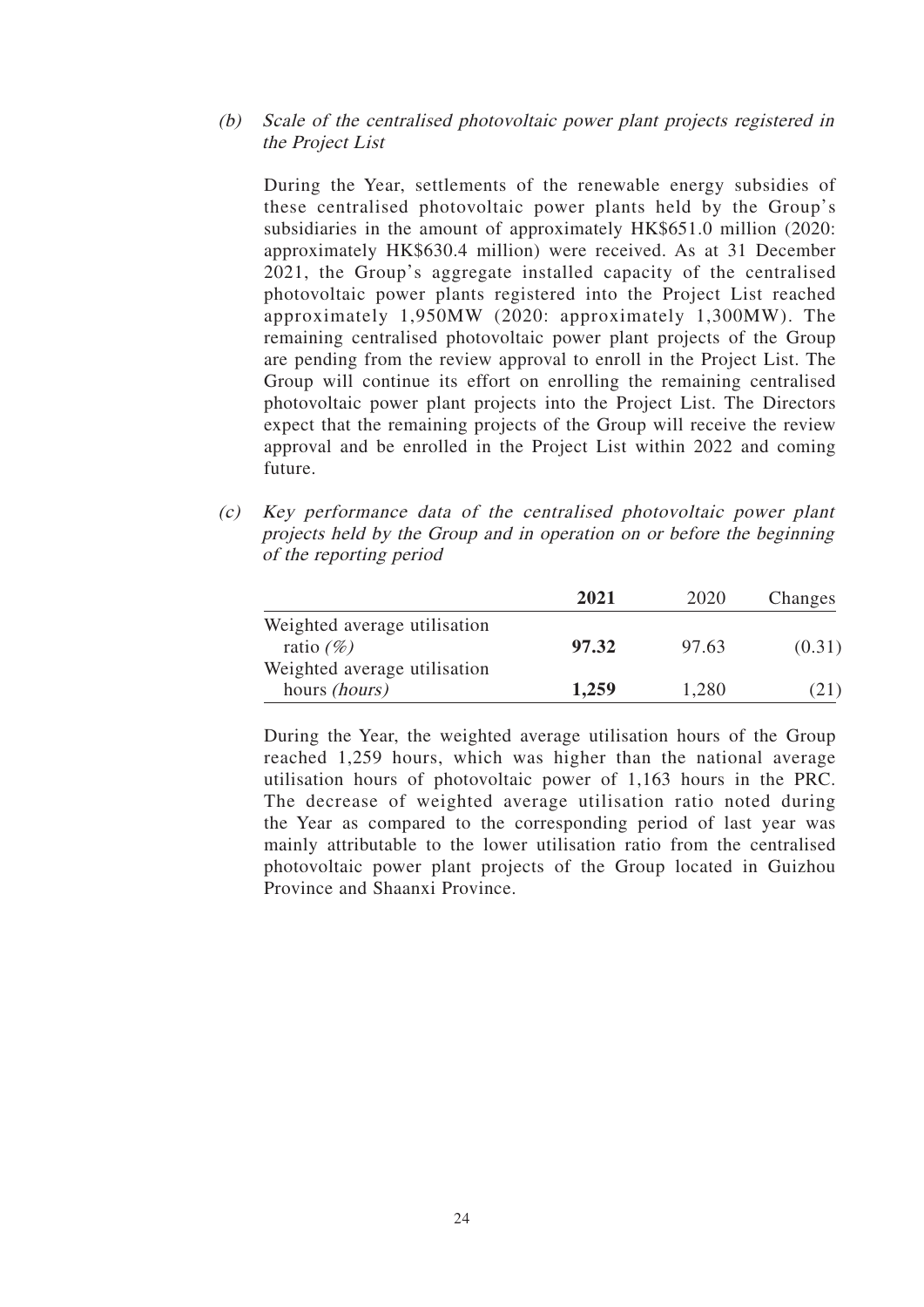#### (d) Scale and performance of the distributed photovoltaic power plant projects

In respect of the distributed photovoltaic power business, as at 31 December 2021, the total installed capacity of the distributed photovoltaic power plants held and/or managed by the Group and in operation reached approximately 700MW (2020: approximately 700MW), mainly located in photovoltaic resource area III as promulgated by the NDRC such as Henan Province, Jiangsu Province, Shandong Province, Hebei Province and Anhui Province, which included the distributed photovoltaic power stations constructed by the Group in certain water plants of Beijing Enterprises Water Group Limited of which the Group sold electricity to respective water plants. Revenue from the sale of electricity of the Group's distributed photovoltaic power plants reached approximately HK\$622.3 million during the Year (2020: approximately HK\$455.3 million).

(e) Scale of the distributed photovoltaic power plant projects registered in the Project List

During the Year, settlements of the renewable energy subsidies of these distributed photovoltaic power plants held by the Group's subsidiaries in the amount of approximately HK\$154.2 million (2020: approximately HK\$57.9 million) were received. As at 31 December 2021, the Group's aggregate installed capacity of the distributed photovoltaic power plants registered into the Project List reached approximately 550MW (2020: approximately 300MW). The remaining distributed photovoltaic power plant projects of the Group are pending from the review approval to enroll in the Project List. The Group will continue its effort on enrolling the remaining distributed photovoltaic power plant projects into the Project List. The Directors expect that the remaining projects of the Group will receive the review approval and be enrolled in the Project List within 2022 and coming future.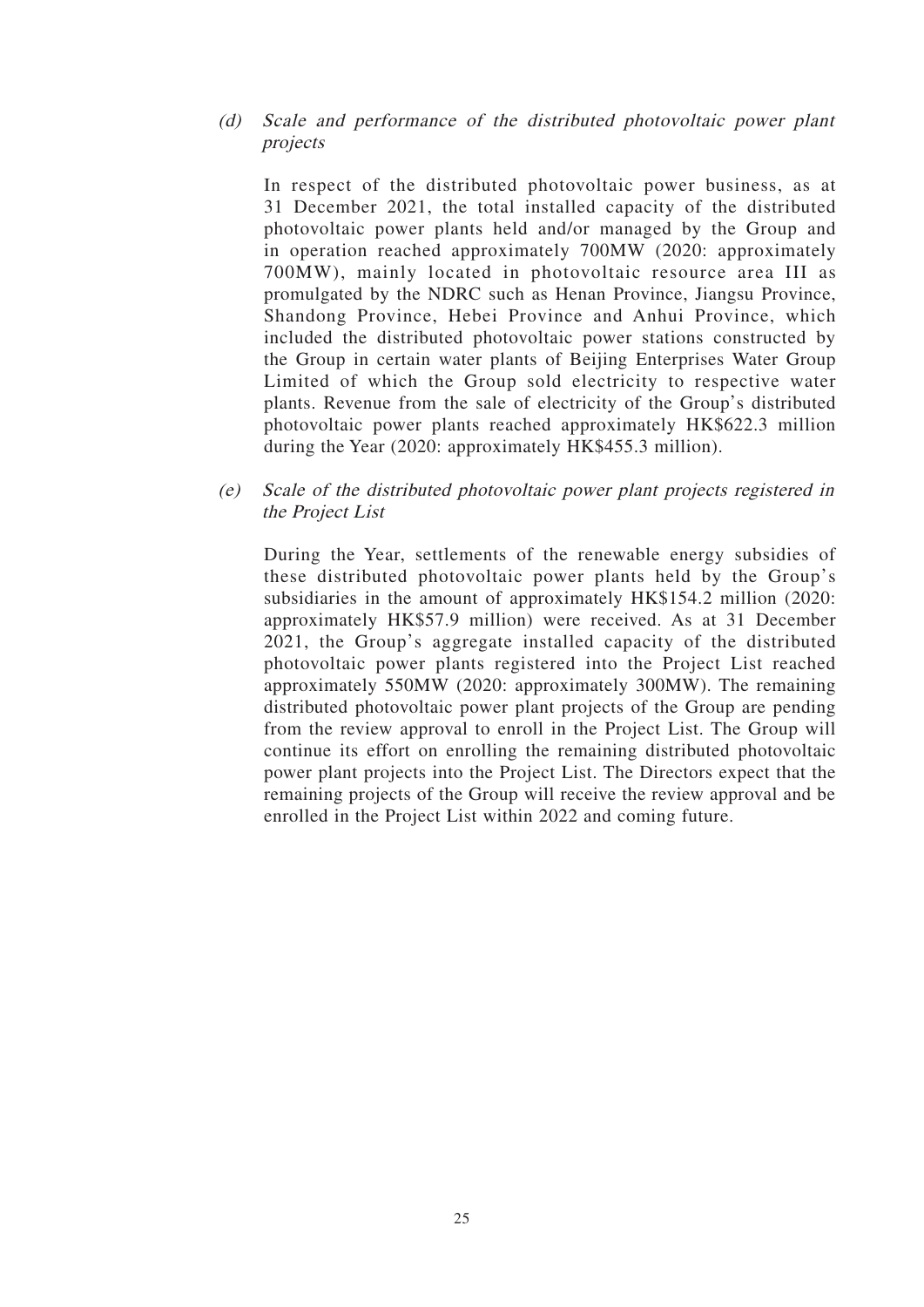#### (f) Entrusted management services

In addition to the above-mentioned sale of electricity from the Group's photovoltaic power plants, the Group provided entrusted management services for photovoltaic power plant projects in the PRC and revenue of approximately HK\$7.5 million (2020: approximately HK\$90.0 million) was recognised during the Year.

### **1.1.2 Wind Power Plant Projects**

Reviewing the year of 2021, the central government unprecedentedly included "Carbon Dioxide Emissions Peak" and "Carbon Neutrality" in its overall planning for the construction of ecological civilisation and called for the accelerated establishment of an economic regime featuring low-carbon green recycling development. Under the situation and requirements of strictly controlling the total amount and intensity of traditional energy consumption and continuous improvement of the ecological environment, especially the announcement of accomplishment of the "double carbon" targets ("**Carbon Dioxide Emissions Peak**" and "**Carbon Neutrality**"), wind power as a green and clean energy, will become one of the main strategic energies in the PRC in the future.

With the Group's expertise and professional team in, among others, investing, developing and managing wind and other clean energy power businesses, the Group is optimistic on continuously developing its Wind Power Business to contribute effort in building up a green future of the PRC.

#### (a) Scale and performance of the wind power plant projects

During the Year, the Group's Wind Power Business expanded steadily. The Group recorded revenue of approximately HK\$815.9 million (2020: approximately HK\$322.1 million) from the sale of electricity of the Group's wind power plants, representing an increase of approximately 153% as compared with the corresponding period of last year.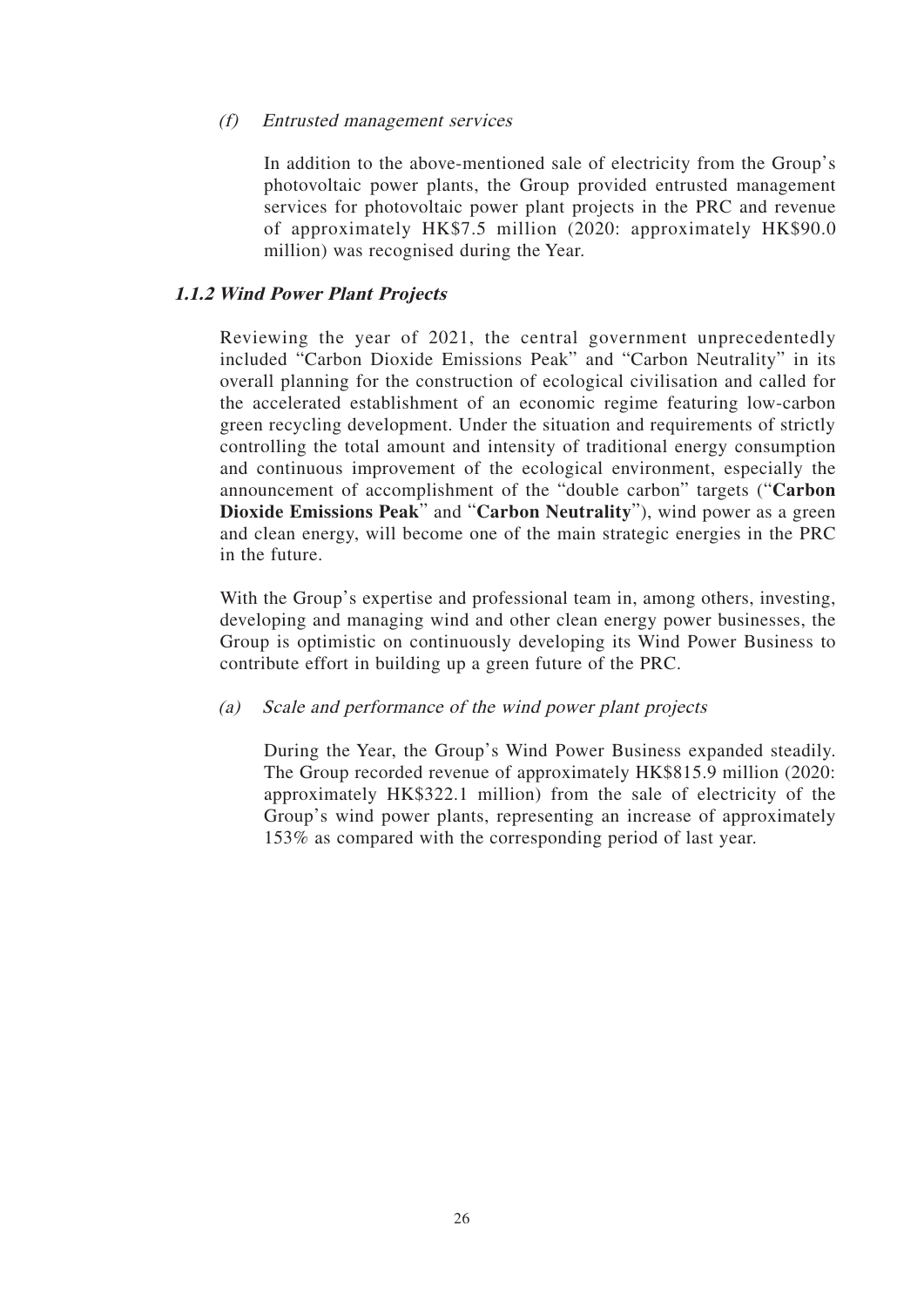As at 31 December 2021, through self-development, joint development and acquisitions, etc., the Group's aggregate capacity of the gridconnected, under-construction and approved-to-construct wind power projects reached over 1,400MW. These projects mainly located in Hebei Province, Henan Province and Shandong Province, and mainly situated in wind resource area IV as promulgated by the NDRC. Among which, 13 (2020: 11) wind power plants covering 4 provinces and 1 autonomous region in the PRC with an aggregate on-grid capacity of 588MW (2020: 438MW) were held by the Group and in operation as at 31 December 2021, which is analysed below:

|                                      |          |                | 2021                         |                    | 2020      |                              |                    |
|--------------------------------------|----------|----------------|------------------------------|--------------------|-----------|------------------------------|--------------------|
|                                      | Wind     |                |                              | Approximate        |           |                              | Approximate        |
|                                      | resource | Number of      | Approximate<br>total on-grid | aggregate<br>power | Number of | Approximate<br>total on-grid | aggregate<br>power |
| Location                             | area     | plants         | capacity                     | generation         | plants    | capacity                     | generation         |
|                                      |          |                |                              | (note 1)           |           |                              | (note 1)           |
|                                      |          |                | (MW)                         | (MWh)              |           | (MW)                         | (MWh)              |
| PRC-Subsidiaries:                    |          |                |                              |                    |           |                              |                    |
| Henan Province                       | IV       | 5              | 171                          | 421,101            | 5         | 171                          | 135,214            |
| Shandong Province                    | IV       | $\overline{2}$ | 148                          | 213,560            |           | 48                           | 98,988             |
| The Inner Mongolia Autonomous Region |          | 4              | 119                          | 416,558            | 4         | 119                          | 378,415            |
| Hebei Province                       | IV       |                | 100                          | 282,586            |           | 100                          | 37,712             |
| Shanxi Province                      | IV       |                | 50                           | 87,684             |           |                              |                    |
| Total                                |          | 13             | 588                          | 1,421,489          | 11        | 438                          | 650,329            |
|                                      |          |                |                              |                    |           |                              |                    |

Most of the Group's wind power plant projects in the PRC were situated in wind resource area IV as promulgated by the NDRC, locations considered by the management to be favourable for the development of the Group's Wind Power Business.

During the Year, the wind power generation of the Group on a consolidated basis amounted to approximately 1.42 million MWh (2020: approximately 0.65 million MWh), representing an increase of approximately 118.6% as compared with the corresponding period of last year. Set out below the projects analysis by wind resource areas:

|                         |                              | 2021                                             |                                                                      |                                  | 2020                                             |                                                                      |  |  |
|-------------------------|------------------------------|--------------------------------------------------|----------------------------------------------------------------------|----------------------------------|--------------------------------------------------|----------------------------------------------------------------------|--|--|
| Wind resource area      | Number of<br>plants          | Approximate<br>total on-grid<br>capacity<br>(MW) | Approximate<br>aggregate<br>power<br>generation<br>(note 1)<br>(MWh) | Number of<br>plants              | Approximate<br>total on-grid<br>capacity<br>(MW) | Approximate<br>aggregate<br>power<br>generation<br>(note 1)<br>(MWh) |  |  |
| PRC-Subsidiaries:<br>IV | $\overline{\mathbf{4}}$<br>9 | 119<br>469                                       | 416,558<br>1,004,931                                                 | $\overline{4}$<br>$\overline{7}$ | 119<br>319                                       | 378,415<br>271,914                                                   |  |  |
| Total                   | 13                           | 588                                              | 1,421,489                                                            | 11                               | 438                                              | 650,329                                                              |  |  |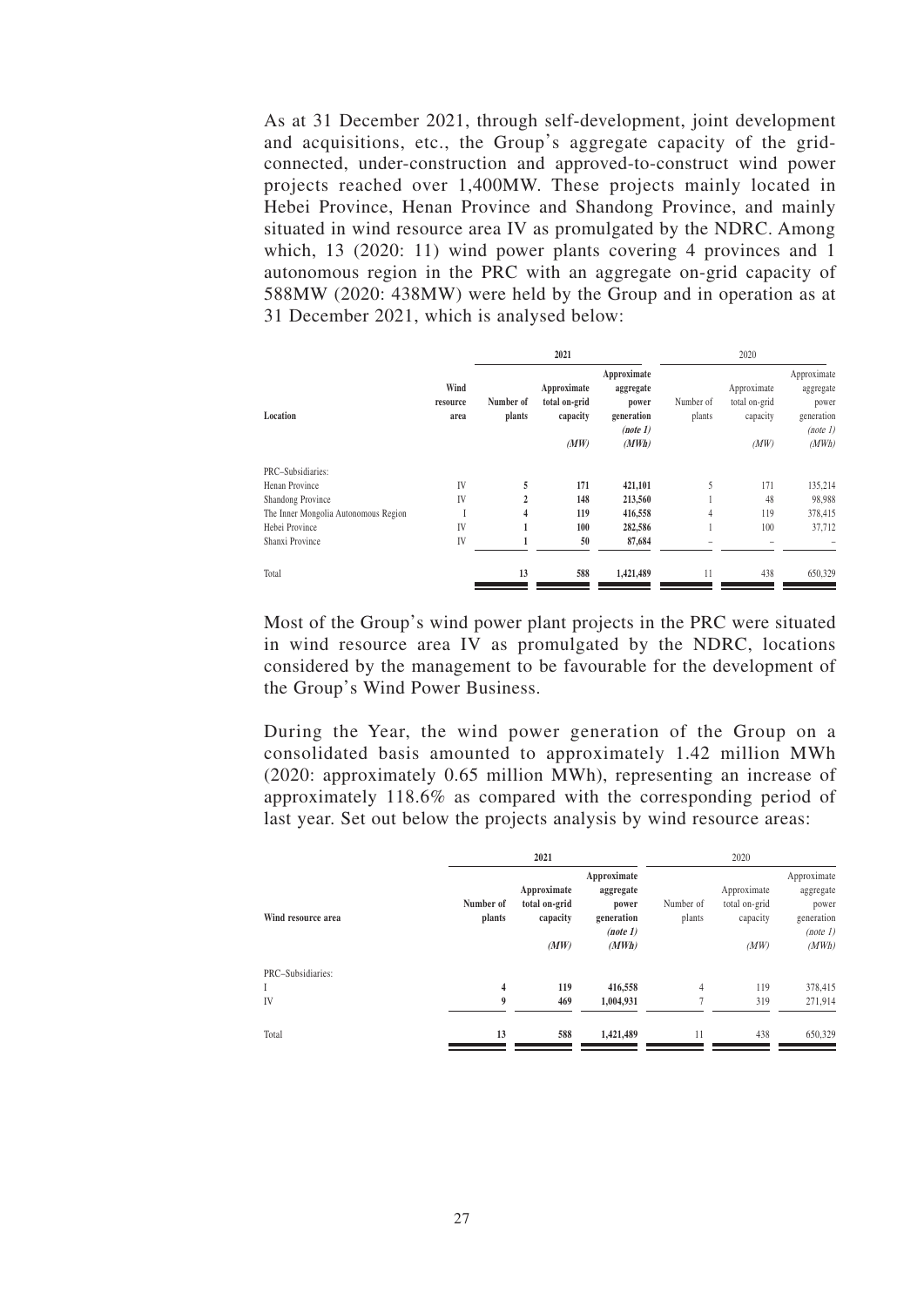- Note 1: It represented the approximate aggregate power generation of the projects from the later of (i) the dates of acquisition by the Group; (ii) the dates of commencement of operation; and (iii) the beginning of the respective reporting periods, to the end of the respective reporting periods. Therefore, the above aggregate power generation may not reflect a full year performance of these operations.
- *Note 2:* During the Year, the average unit selling price (excluding value-added tax) per kilowatt-hour of the above projects was approximately RMB0.48.
- (b) Scale of the wind power plant projects registered in the Project List

During the Year, settlements of the renewable energy subsidies of these wind power plants held by the Group's subsidiaries in the amount of approximately HK\$64.5 million (2020: approximately HK\$37.6 million) were received. As at 31 December 2021, the Group's aggregate installed capacity of the wind power plants registered into the Project List reached approximately 400MW (2020: approximately 200MW). The remaining wind power plant projects of the Group are pending from the review approval to enroll in the Project List. The Group will continue its effort on enrolling the remaining wind power plant projects into the Project List. The Directors expect that the remaining projects of the Group will receive the review approval and be enrolled in the Project List within 2022 and coming future.

(c) Key performance data of the wind power plant projects held by the Group and in operation on or before the beginning of the reporting period

|                              | 2021  | 2020  | Changes |
|------------------------------|-------|-------|---------|
| Weighted average utilisation |       |       |         |
| ratio $(\%)$                 | 97.21 | 97.00 | 0.21    |
| Weighted average utilisation |       |       |         |
| hours <i>(hours)</i>         | 2,902 | 2,955 | (53)    |

During the Year, the weighted average utilisation hours of the Group reached 2,902 hours, which was higher than the national average utilisation hours of wind power of 2,246 hours in the PRC. The Group's wind power plant projects are mainly located in wind resource area IV as promulgated by the NDRC and therefore with a higher average utilisation hours. During the Year, the weighted average utilisation ratio of the Group was 97.21%, which was higher than the national average utilisation ratio of wind power of 96.9% in the PRC. The improvement of weighted average utilisation ratio during the Year as compared to the corresponding period of last year was mainly attributable to more wind power plant projects of the Group commenced to be operated in Henan Province and Hebei Province which are located in wind resource area IV.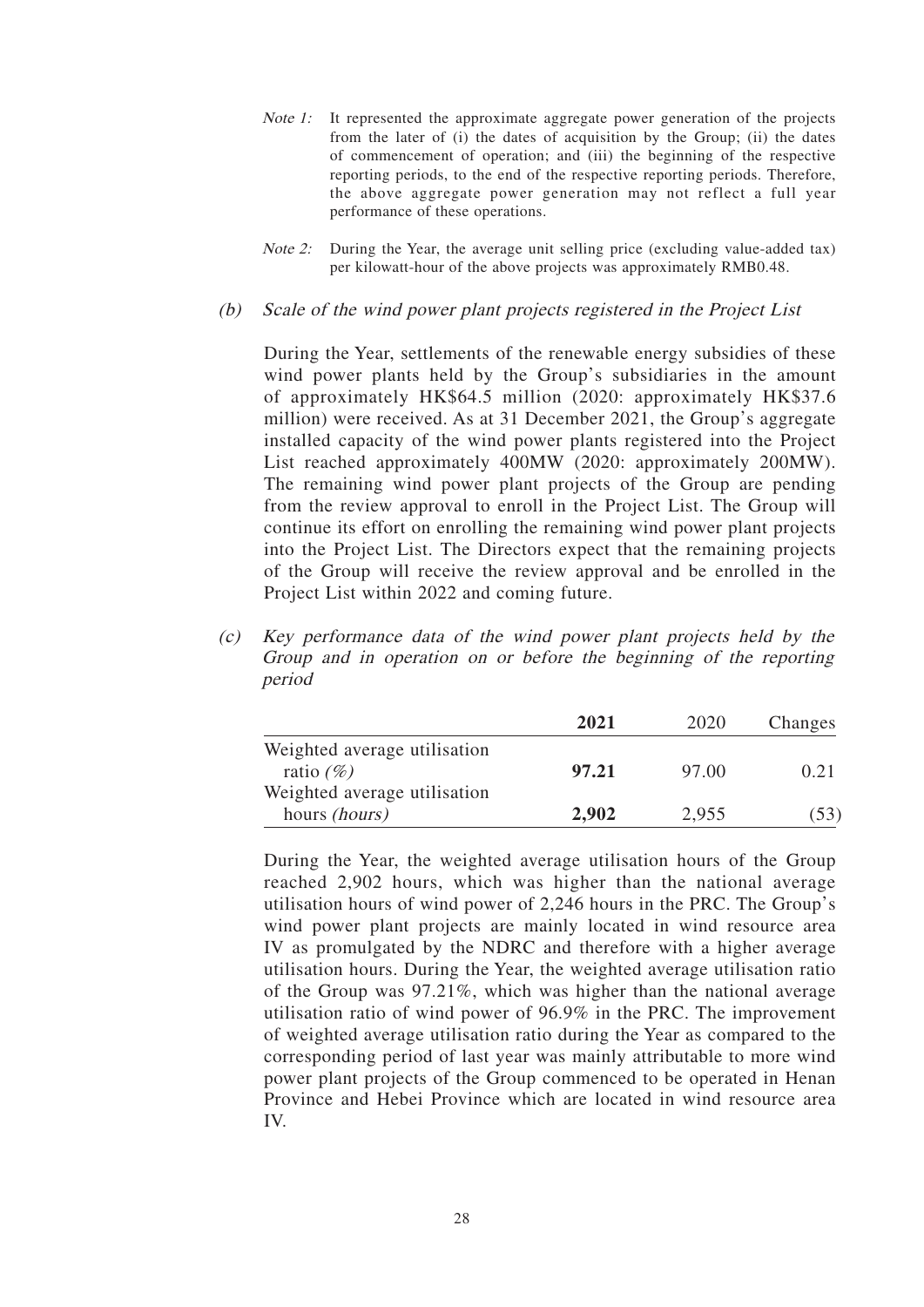#### (d) Entrusted management services

In addition to the above-mentioned sale of electricity from the Group's wind power plants, the Group provided entrusted management services for wind power plant projects in the PRC and revenue of approximately HK\$181.0 million (2020: approximately HK\$111.5 million) was recognised during the Year.

### **1.2 Engineering, Procurement and Construction Services, and Technical Consultancy Services**

The Group is engaged in the provision of engineering, procurement and construction services for clean energy businesses including photovoltaic and wind power-related projects and clean heat supply projects in the PRC, and has couples of qualification and extensive experience in the design, engineering and construction of power-related projects. At the same time, the Group pays much attention to self-owned photovoltaic and wind power-related project construction, which can optimise the resource allocation during the Year. Therefore, revenue of approximately HK\$654.4 million (2020: approximately HK\$802.0 million) in aggregate arising from the provision of engineering, procurement and construction services was recognised during the Year, representing 11% (2020: 15%) of the Group's total revenue during the Year and a decrease of 18% as compared to the corresponding period of last year.

In addition, certain photovoltaic power plants and clean heat supply projects on a build-operate-transfer basis (the "**BOT Basis**") were under construction during the Year. With reference to HK (IFRIC) Interpretation 12 Service Concession Arrangements, construction revenue of approximately HK\$71.0 million (2020: approximately HK\$246.6 million) was recognised during the Year with reference to the fair value of construction services delivered during the construction phase. The fair value of such services is estimated on a cost-plus basis with reference to a prevailing market rate of gross margin at the inception date of the relevant service concession agreements.

In respect of the technical consultancy services, as a result from the optimisation of the resource allocation of the Group, less efforts spent by the Group during the Year to explore opportunities from other industry participants in this business sector. Revenue of approximately HK\$69.0 million (2020: approximately HK\$172.9 million) was recognised during the Year and a decrease of 60% as compared to the corresponding period of last year.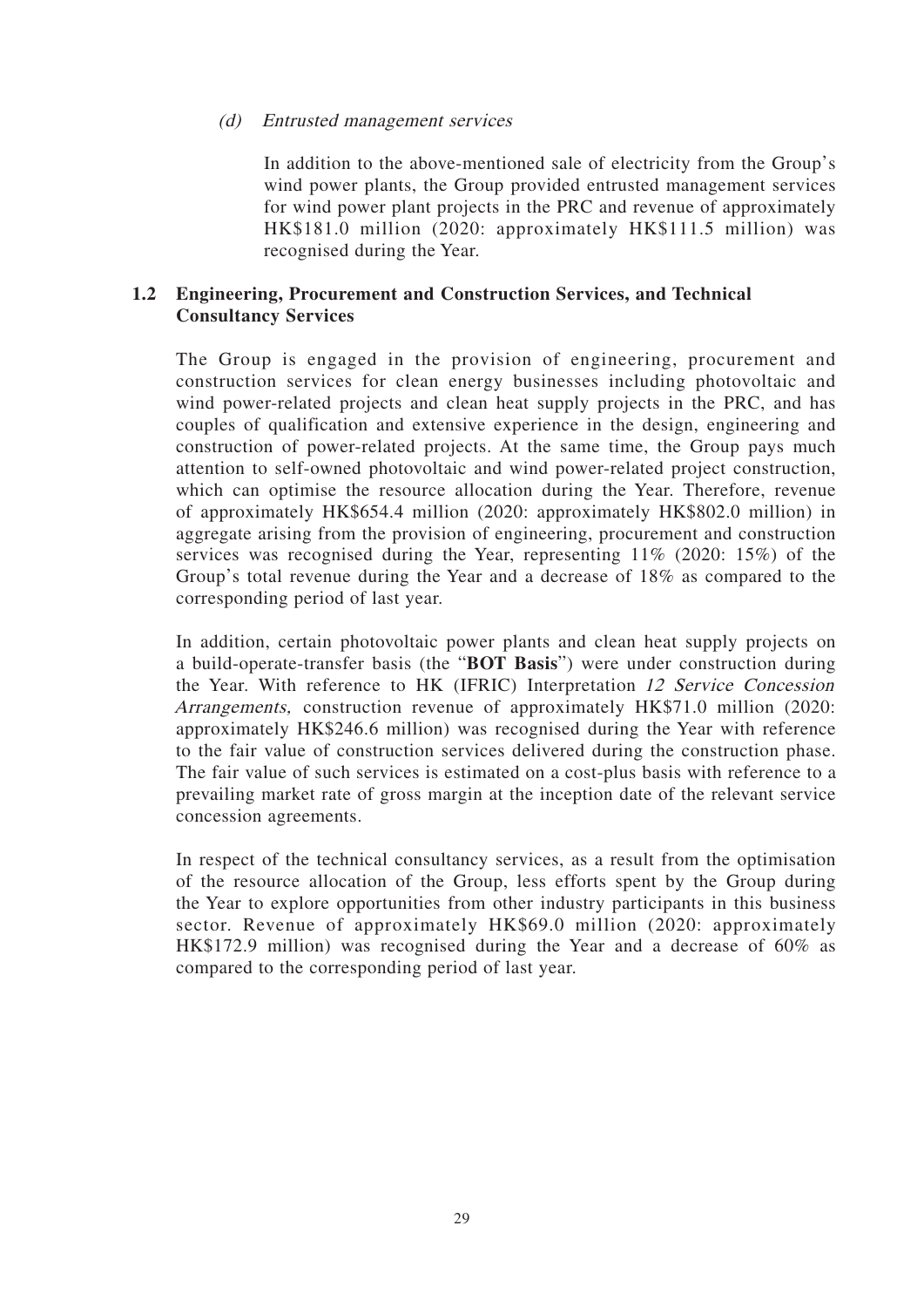### **1.3 Provision of Clean Heat Supply Services**

At the 75th session of the United Nations General Assembly, the General Secretary Xi Jinping pointed out that more forceful policies and measures to the fight against climate change will be adopted in the PRC. It aims to achieve the goal of "Carbon Dioxide Emissions Peak" by 2030 and the vision of "Carbon Neutrality" by 2060. This signifies that the central government is taking practical actions to enforce the United Nations Framework Convention on Climate Change and the Paris Agreement, and is determined to implement green, low-carbon, safe and efficient utilisation of energy, and emission-reducing production methods. With the introduction of the "14th Five-Year Plan", China's clean heat supply policy will continue to flourish, and heat supply methods that are environmentally friendly, energy efficient, appropriate and conducive to support urban development, which will become the future of the heat supply industry.

With existing supportive government policies issued, such as the "Notice on Improving the Work Related to Heating by Renewable Energy Based on Local Conditions\*"(《關於因地制宜做好可再生能源供暖相關工作的通知》) issued by the NEA in January 2021, which encouraged the local governments to actively support renewable energy heating projects; and the "China Energy Expected Goals in 2021\*"(《2021年能源工作指導意見》) issued by the NEA in April 2021, which stated to intensify the action on clean heat supply to achieve a clean heat supply rate of 70% in the northern region in the PRC. In addition, pursuant to the "Opinions on Complete and Accurate Implementation of the New Development Concept and Full Preparation on the Works of Carbon Dioxide Emissions Peak and Carbon Neutrality\*" (《關於完整準確全面貫徹新發展理念做好碳達峰 碳中和工作的意見》) issued by the State Council of the PRC in October 2021, which steadily promoted clean and low-carbon heat supply methods, such as heat pumping, natural gas, biomass energy and geothermal energy based on local conditions. The Clean Heat Supply Business shall have a favourable business prospects.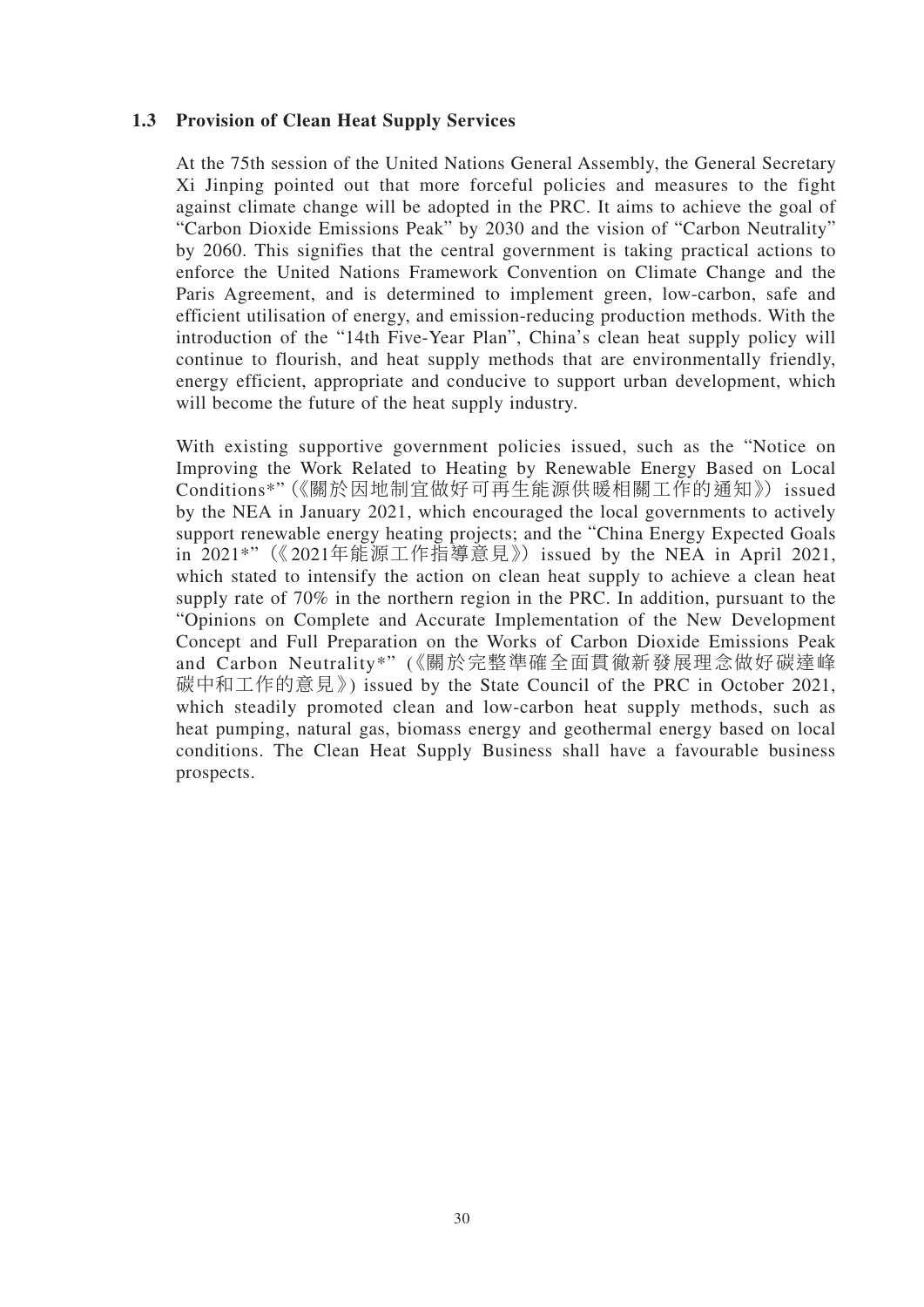The Group will actively respond to national policies, seize the opportunities arising from the new round of industrial revolution, vigorously develop our clean heat supply business, continuously increase our investments in technology research and development, actively explore green, low-carbon and environmentally friendly clean heat supply methods. As at 31 December 2021, through self-development and acquisitions, 14 projects (2020: 15 projects) in operation with an aggregate actual clean heat supply area reached approximately 49.7 million square meters ("**sq.m.**") (2020: approximately 29.1 million sq.m.), representing a year-on-year increase of 70.4%; and the number of clean heat supply services users of approximately 310,478 households (2020: approximately 228,108 households), representing a year-on-year increase of 36.1%, with its projects locating in Henan Province, Jiangsu Province, Shanxi Province, Shaanxi Province, Liaoning Province, the Ningxia Hui Autonomous Region and other provinces and autonomous regions were held and/or managed by the Group and the joint ventures of the Group through the utilisation of clean energies such as natural gas, electricity, geothermal energy, biomass energy, photovoltaic power, industrial excess heat energy, clean coal (ultra-low emission), river water source, etc. Revenue of approximately HK\$1,092.4 million (2020: approximately HK\$960.5 million) arising from the provision of clean heat supply services was recognised by the Group during the Year, representing an increase of approximately 14% as compared to the corresponding period of last year.

Among them, details of actual clean heat supply area and number of clean heat supply services users of the projects in operation which were held and/or managed by the Group and the joint ventures of the Group are as follows:

| Location                        |             | Approximate actual clean heat supply area |        | Approximate clean heat supply services users |              |        |
|---------------------------------|-------------|-------------------------------------------|--------|----------------------------------------------|--------------|--------|
|                                 | 31 December | 31 December                               |        | 31 December                                  | 31 December  |        |
|                                 | 2021        | 2020                                      | Change | 2021                                         | 2020         | Change |
|                                 | '000 sq.m.) | '000 sq.m.)                               | (%)    | (households)                                 | (households) | (%)    |
| Northeast region, China         | 27,067      | 7.694                                     | 251.8  | 141,609                                      | 76,999       | 83.9   |
| North region, China             | 13,991      | 13.684                                    | 2.2    | 107.611                                      | 108.936      | (1.2)  |
| Northwest region, China         | 6.627       | 5.977                                     | 10.9   | 48,519                                       | 27.683       | 75.3   |
| East and Central regions, China | 1,987       | 1,792                                     | 10.9   | 12,739                                       | 14,490       | (12.1) |
| Total                           | 49,672      | 29.147                                    | 70.4   | 310,478                                      | 228,108      | 36.1   |

#### **1.4 Other Clean Energy Businesses**

The Group has been exploring other clean energy businesses such as multi-energy complement, hydropower, energy storage, distribution and sales of electricity, hydrogen production and other business lines, and exploring international opportunities for strategic development and diversification, with an aim to become a leading integrated clean energy service provider. During the Year, the Group has also entered into several strategic cooperation agreements with certain local governments and well-established enterprises, and proactively established integrated partnerships to seek joint development in the field of clean energy for the purpose of mutual benefits and complementarity.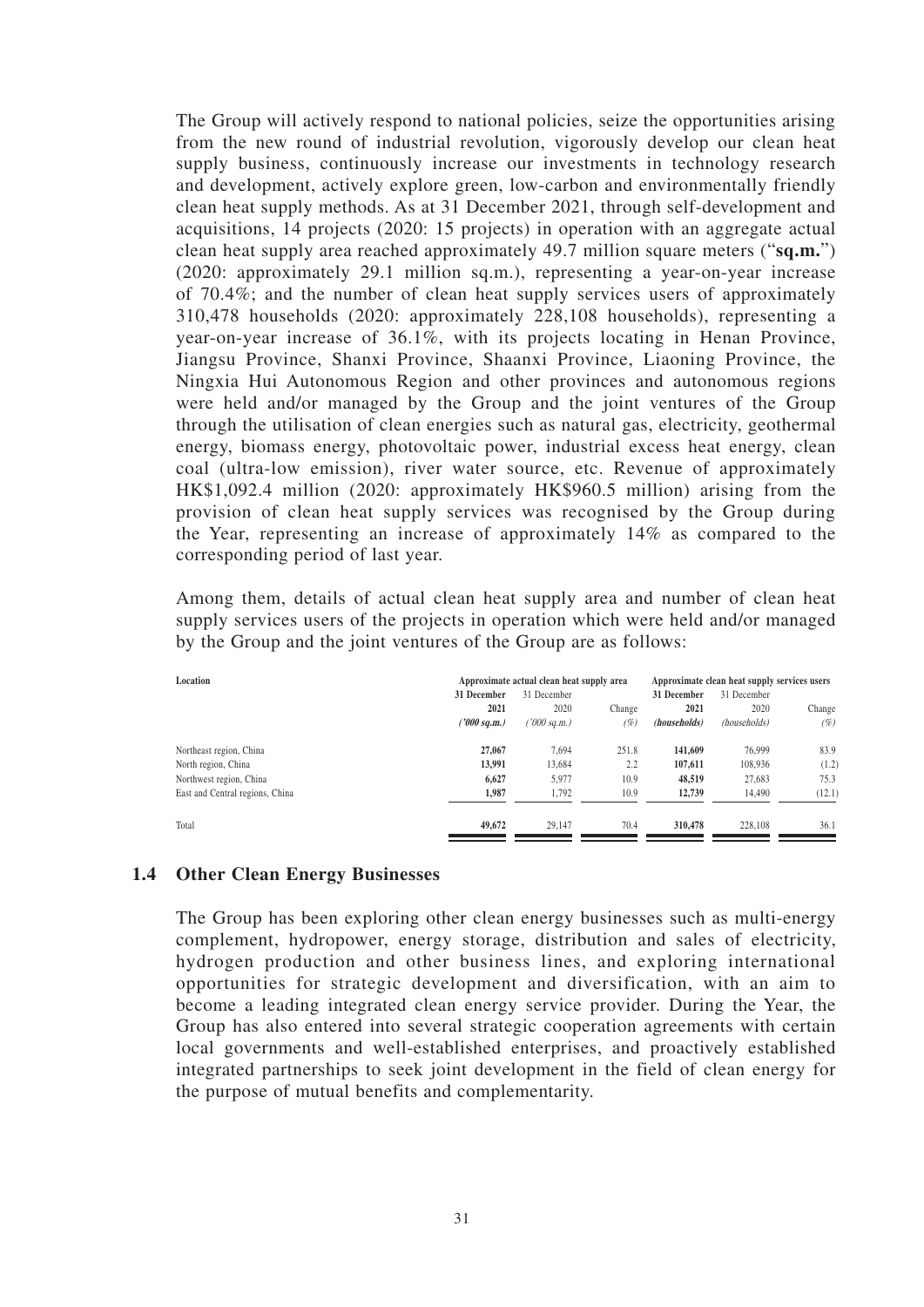### **2. FINANCIAL PERFORMANCE**

#### **2.1 Revenue and gross profit margin**

The Group recorded revenue of approximately HK\$6,023.4 million (2020: approximately HK\$5,551.8 million) during the Year, representing an increase of approximately 8% as compared to the corresponding period of last year. For the Year (i) revenue from the sale of electricity and entrusted management services reached approximately HK\$4,136.6 million (2020: approximately HK\$3,369.8 million) in aggregate, representing an increase of approximately 23% as compared to the corresponding period of last year; and (ii) revenue from construction services was approximately HK\$725.4 million (2020: approximately HK\$1,048.6 million), representing a decrease of approximately 31% as compared to the corresponding period of last year.

|                                         | 2021                      |                              |                                | 2020                      |                             |                                |  |
|-----------------------------------------|---------------------------|------------------------------|--------------------------------|---------------------------|-----------------------------|--------------------------------|--|
|                                         | Revenue<br>(HK\$ million) | Gross profit<br>ratio<br>(%) | Gross profit<br>(HK\$ million) | Revenue<br>(HK\$ million) | Gross profit<br>ratio<br>(% | Gross profit<br>(HK\$ million) |  |
| Sale of electricity                     |                           |                              |                                |                           |                             |                                |  |
| <b>Photovoltaic Power Business</b>      | 3,126.0                   | 58.0                         | 1,814.1                        | 2.846.2                   | 68.6                        | 1,953.5                        |  |
| Wind Power Business                     | 815.9                     | 65.3                         | 532.8                          | 322.1                     | 62.2                        | 200.3                          |  |
| Construction services                   | 725.4                     | 5.2                          | 37.4                           | 1,048.6                   | 22.7                        | 237.9                          |  |
| Technical consultancy services          | 69.0                      | 39.1                         | 27.0                           | 172.9                     | 60.7                        | 105.0                          |  |
| Entrusted operations                    | 194.7                     | 35.6                         | 69.3                           | 201.5                     | 38.3                        | 77.1                           |  |
| Provision of clean heat supply services | 1,092.4                   | 8.8                          | 95.9                           | 960.5                     | 9.3                         | 89.0                           |  |
| Total                                   | 6,023.4                   | 42.8                         | 2,576.5                        | 5,551.8                   | 48.0                        | 2,662.8                        |  |

The gross profit performance by business nature is set out below:

Analysis of the above businesses are set out in the section headed "1. Business Review" in "Management Discussion and Analysis".

Gross profit for the sale of electricity increased from approximately HK\$2,153.8 million for the year ended 31 December 2020 to approximately HK\$2,346.9 million during the Year, representing 91% (2020: 81%) to the total gross profit of the Group. The increase in contribution of sale of electricity to the Group's total gross profit was mainly attributable to the steady development of the Group's operating capacity of the photovoltaic and wind power plant projects. On the other hand, contribution of construction services to the Group's total gross profit was  $2\%$ (2020: 9%) during the Year.

The overall gross profit ratio for the Year was 42.8% (2020: 48.0%). The decrease was mainly due to the decrease in gross profit from the non-core businesses such as construction services and technical consultancy services during the Year. The Group's total gross profit for the Year was comparable to the corresponding period of last year.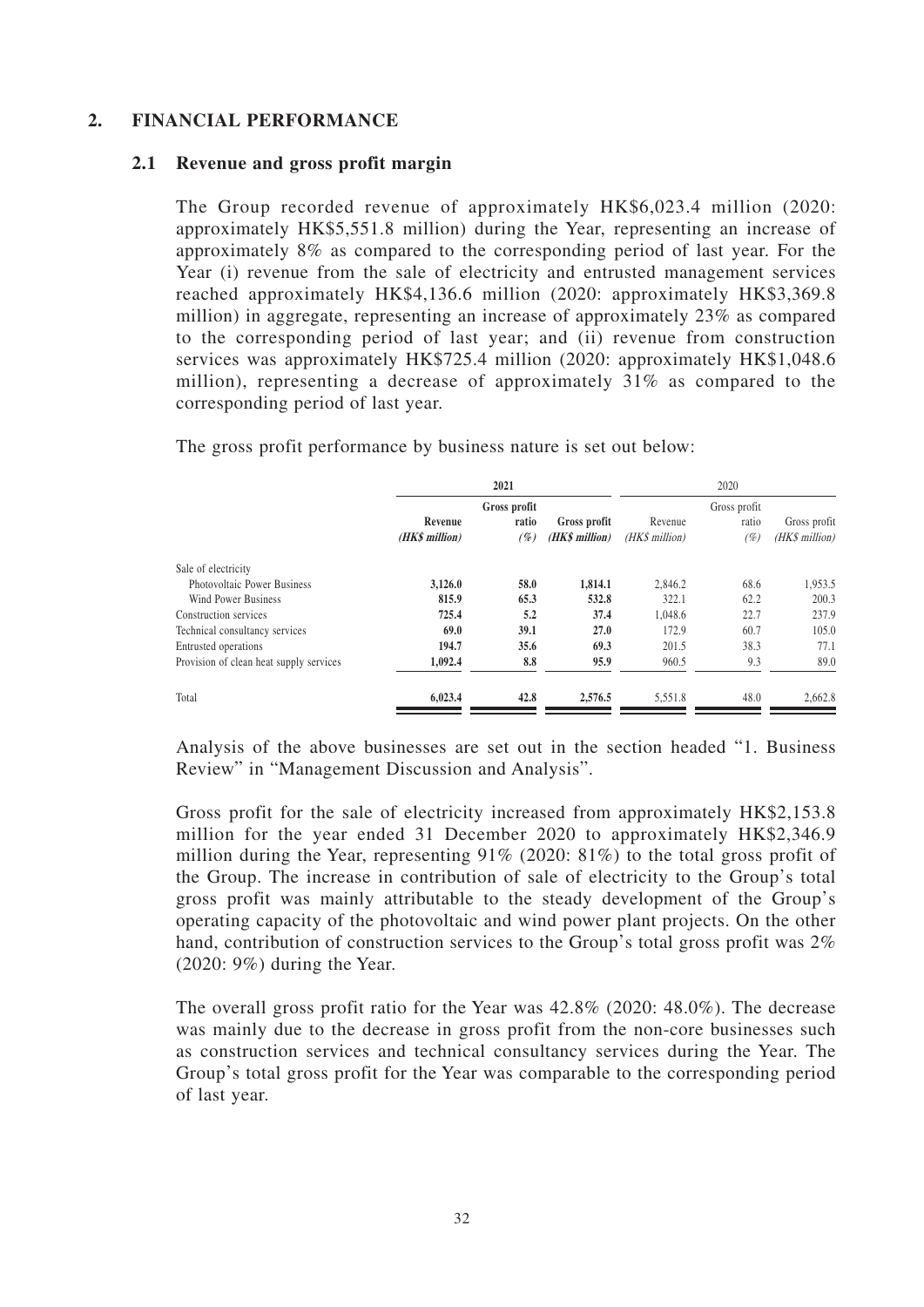### **2.2 Other income and gains, net**

The Group's other income and gains, net achieved approximately HK\$216.9 million (2020: approximately HK\$206.3 million) during the Year, which mainly comprised (i) interest income of approximately HK\$16.6 million (2020: approximately HK\$43.1 million); (ii) government grants of approximately HK\$57.2 million (2020: approximately HK\$108.4 million); and (iii) reversal of impairment of interest in an associate of approximately HK\$53.6 million (2020: Nil).

### **2.3 Administrative expenses**

The increase in administrative expenses for the Year to approximately HK\$512.1 million (2020: approximately HK\$388.6 million), which was mainly attributable to the increases in staff costs during the Year as a result of the expansion of the Photovoltaic Power Business, Wind Power Business and Clean Heat Supply Business.

### **2.4 Other operating expenses, net**

The increase in other operating expenses from HK\$157.1 million in 2020 to HK\$1,081.9 million during the Year was mainly due to the following reasons: (i) the recognition of the impairments for the Group's property, plant and equipment and operating concessions of approximately HK\$299.7 million (2020: Nil); and (ii) the recognition of the impairments for prepayments, deposits and other receivables of approximately HK\$561.4 million (2020: Nil). The above impairments are only the one-off and non-cash items during the Year.

#### **2.5 Finance costs**

The increase in finance costs of the Group by approximately HK\$195.0 million to approximately HK\$1,518.7 million (2020: approximately HK\$1,323.7 million) was mainly attributable to (i) the decrease in interests capitalised during the Year; and (ii) the increase of interest on options granted to non-controlling interests recognised during the Year, which deemed as one-off nature as the Group has previously obtained several rounds of capital contributions from certain strategic investors.

#### **2.6 Income tax expense**

The Group conducted its principal activities in the PRC and the relevant standard corporate income tax rate was 25%. The Group's effective tax rate was lower than the standard corporate income tax rate in the PRC as certain of the Group's operating subsidiaries enjoyed tax concession benefits during the corresponding years. The decrease in income tax expense during the Year was mainly due to deferred tax income provided for impairments for the Group's property, plant and equipment, operating concessions and prepayments, deposits and other receivables.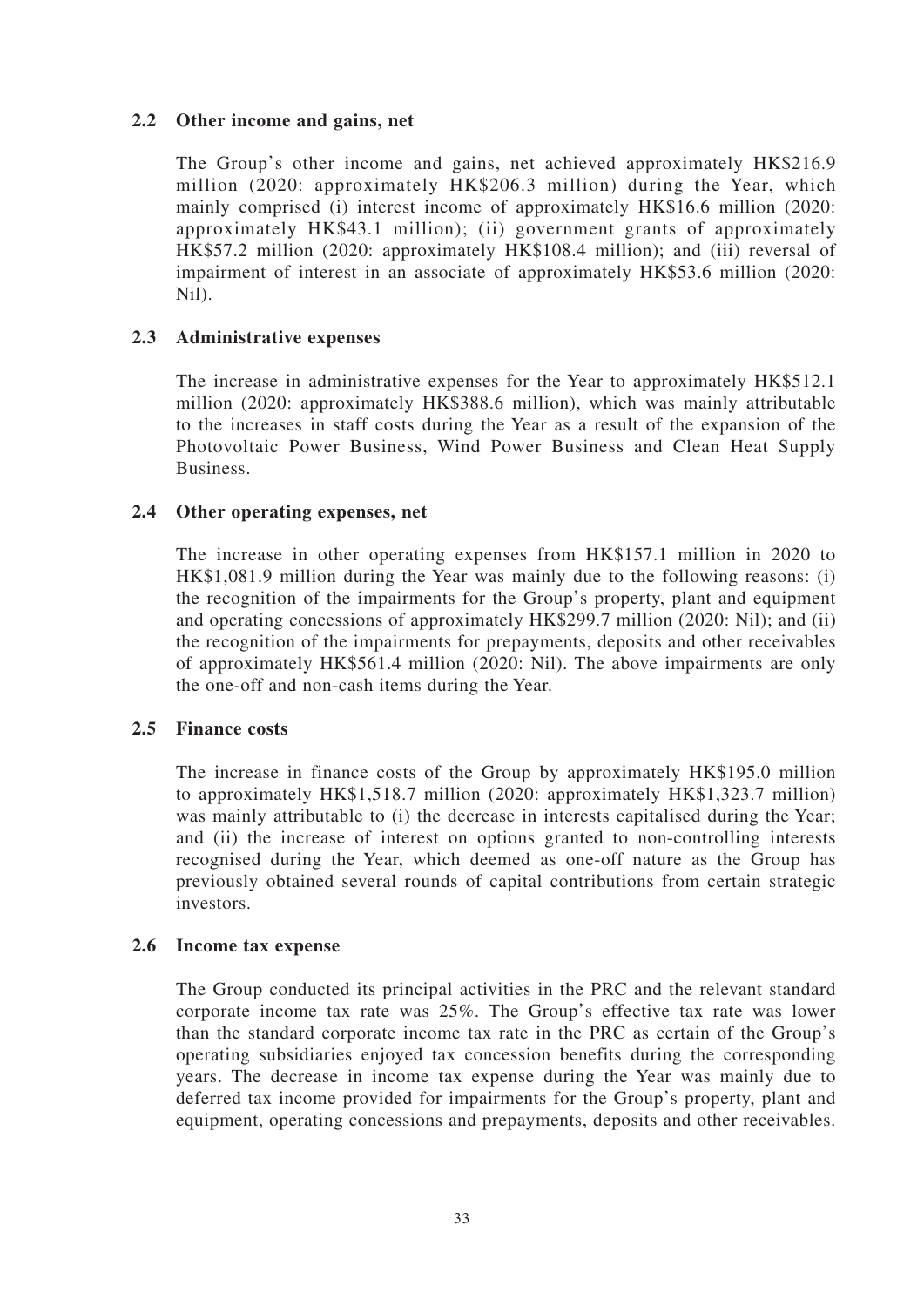### **2.7 Property, plant and equipment**

Property, plant and equipment mainly represented the carrying amounts of clean energy projects held by the Group and in operation or under construction, and the increase was mainly attributable to the net effect of (i) the acquisition and development of clean energy projects; and (ii) depreciation provided during the Year.

### **2.8 Investment properties**

The Group's investment properties mainly represented the fair value of an office in Hong Kong and were leased to an independent third party.

### **2.9 Goodwill**

It was attributable to the acquisition of subsidiaries since 2016.

### **2.10 Operating concessions and operating rights**

Operating concessions represented the rights to operate certain photovoltaic power plants and clean heat supply projects under the BOT Basis, and operating rights represented the operating rights arising from the acquisition of clean energy businesses with reference to HKFRS 3 (Revised) Business Combinations. The decrease in operating concessions was mainly attributable to the impairment provided for a photovoltaic power plant during the Year, and the increase in operating rights was mainly attributable to the net effect of (i) the acquisition of clean energy businesses; and (ii) amortisation provided for during the Year.

### **2.11 Investments in joint ventures**

It mainly represented the capital contributions made by the Group to the limited partnerships established in the PRC and joint ventures established for conducting the clean energy businesses.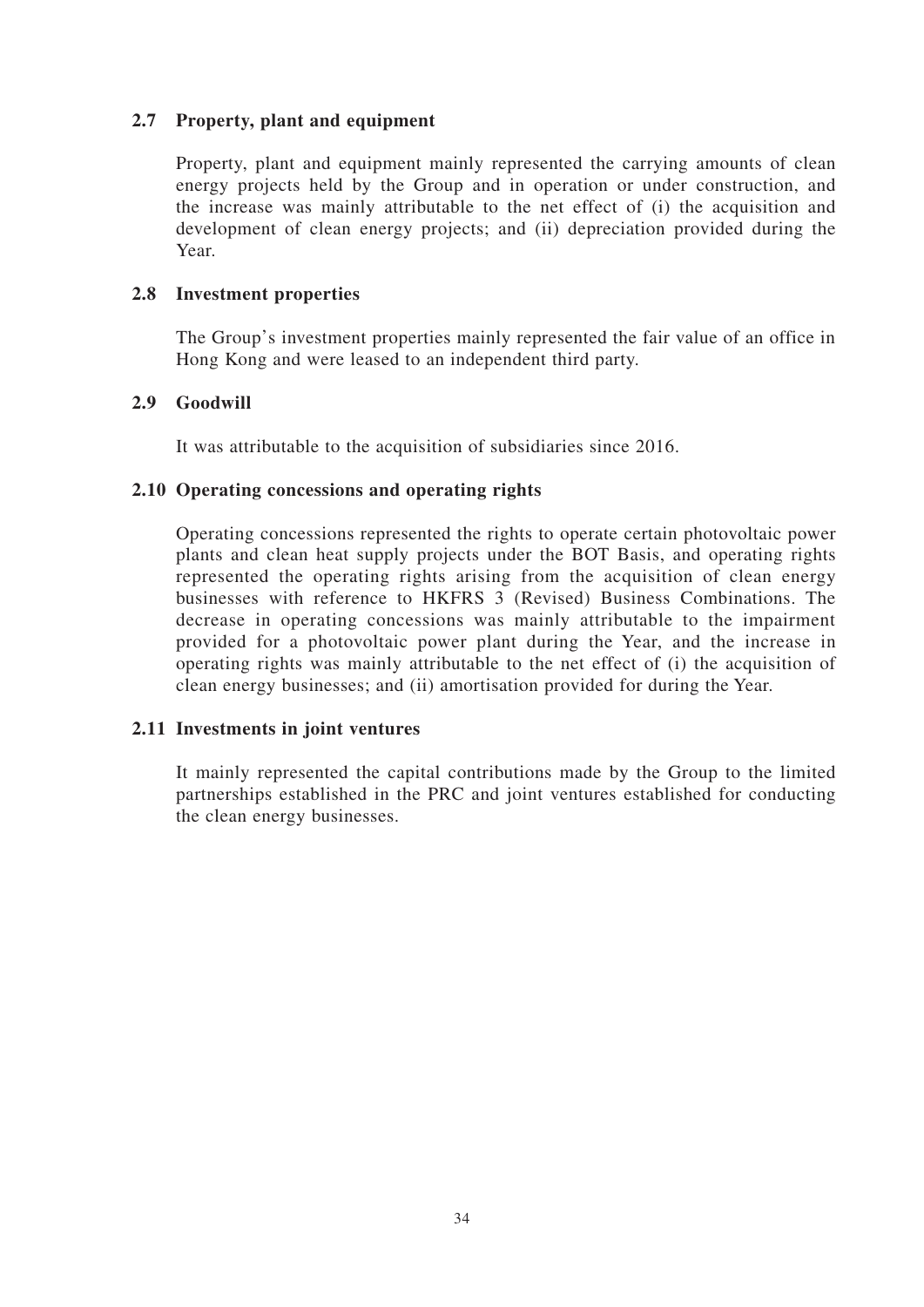### **2.12 Investments in associates**

It mainly represented (i) the Group's investment in 北清環能集團股份有限公 司 (BECE Legend Group Co., Ltd\*) (formerly known as 四川金宇汽車城(集 團)股份有限公司 (Sichuan Jinyu Automobile City (Group) Co., Ltd.\*)) (a company established in the PRC with limited liability whose shares are listed on the Shenzhen Stock Exchange (Stock Code: SZ.000803)), an associate owned as to 19.45% interest by the Group and was principally engaged in the organic waste hazard-free treatment and high-value resource utilisation business, the clean heat supply business and the energy performance contracting business; and (ii) the Group's investment in 北控城投控股集團有限公司 (Beijing Enterprises City Investment Holdings Group Co., Ltd\*), an associate owned as to 15% interest by the Group and was principally engaged in the investment, development and operation of infrastructural and properties-related businesses in the PRC. The increase was mainly attributable to the net effect of (i) share of profit and losses of associates; and (ii) deemed disposal loss arisen from BECE Legend Group Co., Ltd during the Year.

#### **2.13 Other non-current assets**

It represented materials and equipment sold and delivered to independent third parties for the development of wind power plant projects.

### **2.14 Contract assets**

Contract assets as at 31 December 2021 of approximately HK\$1,354.0 million (2020: approximately HK\$3,477.6 million) represented (i) gross receivables of approximately HK\$572.5 million (2020: approximately HK\$1,270.5 million) mainly arising from the provision of engineering, procurement and construction services for clean energy projects; (ii) gross receivables of approximately HK\$839.1 million (2020: approximately HK\$2,244.0 million) in relation to the central government renewable energy subsidy for photovoltaic and wind power plant projects that will be billed and settled upon registering into the Project List; and (iii) loss allowances of contract assets of approximately HK\$57.6 million (2020: approximately HK\$36.9 million). The decrease in contract assets was mainly attributable to net effect of (i) the increase in the clean energy projects registered into the Project List; and (ii) the decrease in the extent of construction services provided for and settlements from customers during the Year.

#### **2.15 Trade and bills receivables**

Trade and bills receivables of approximately HK\$10,006.8 million (2020: approximately HK\$7,057.9 million) as at 31 December 2021 were mainly comprised (i) gross receivables from the sale of electricity of the photovoltaic and wind power plant projects of approximately HK\$8,073.7 million (2020: approximately HK\$4,851.7 million); (ii) gross receivables from the provision of engineering, procurement and construction services for clean energy businesses of approximately HK\$1,494.3 million (2020: approximately HK\$1,460.0 million); and (iii) loss allowances of trade and bills receivables of approximately HK\$73.8 million (2020: approximately HK\$35.8 million).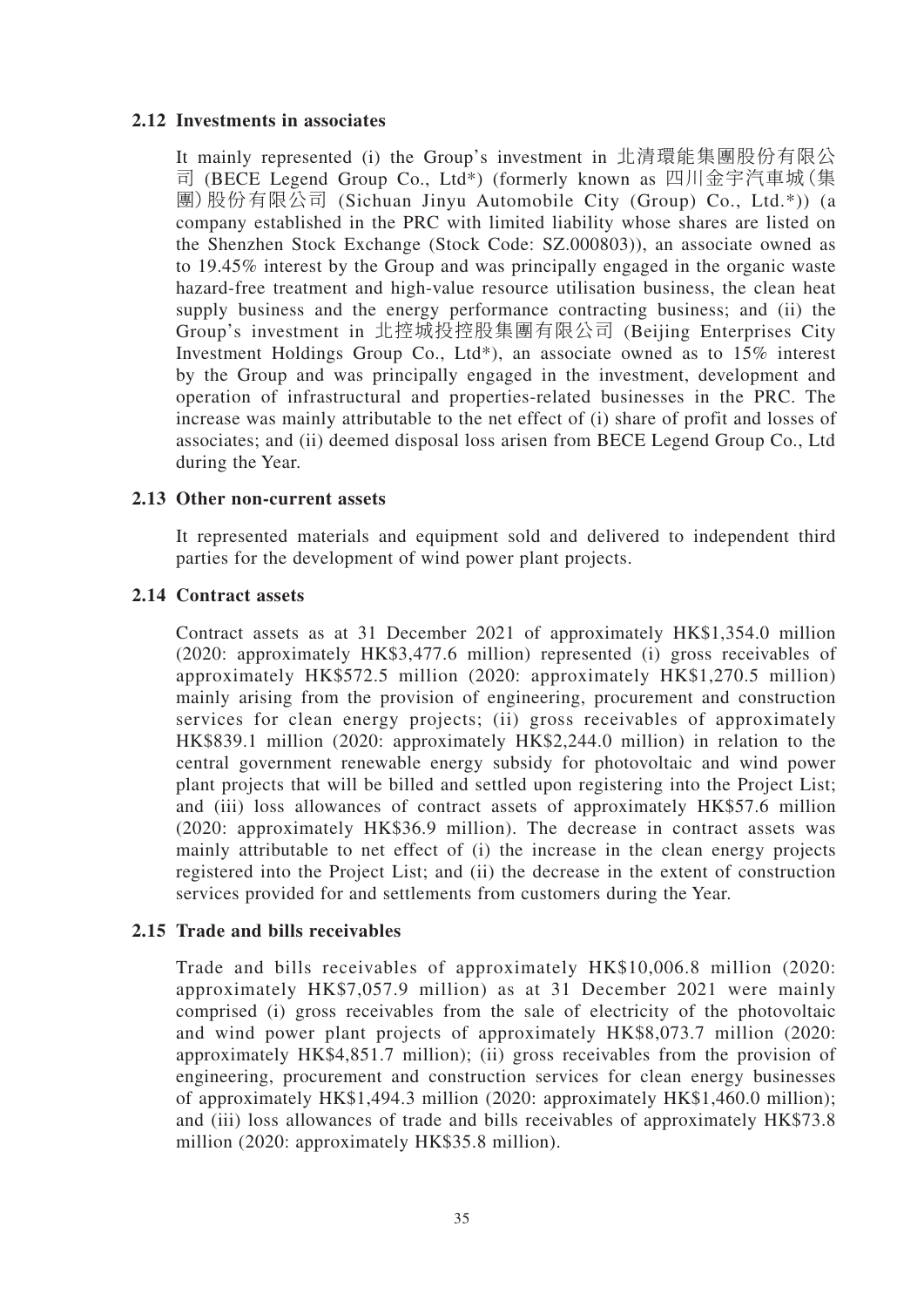As at 31 December 2021, gross trade receivables for the sale of electricity of the photovoltaic and wind power plant projects mainly comprised (i) receivables of approximately HK\$380.8 million (2020: approximately HK\$380.7 million) from the sale of electricity mainly to State Grid Corporation, a state-owned enterprise principally engaged in the development and operation of nationwide power network; and (ii) receivables of approximately HK\$7,646.6 million (2020: approximately HK\$4,421.7 million) in relation to the central government renewable energy subsidy for photovoltaic and wind power plant projects that have been registered into the Project List.

### **2.16 Prepayments, deposits and other receivables, and other tax recoverables**

The decrease in prepayments, deposits and other receivables and other tax recoverables by approximately HK\$3,734.3 million in aggregate (non-current portion decreased by approximately HK\$2,993.0 million and current portion decreased by approximately HK\$741.3 million in aggregate respectively) to approximately HK\$7,153.8 million (2020: approximately HK\$10,888.1 million) in aggregate was mainly attributable to (i) the decreases in prepayments, deposits and other receivables for the acquisition and development of clean energy projects; (ii) the decrease in the input value-added-tax recoverables arising from the utilisation of input value-added-tax recoverables from sale of electricity; and (iii) impairments for prepayments, deposits and other receivables.

#### **2.17 Cash and cash equivalents**

The decrease in cash and cash equivalents by approximately HK\$1,380.7 million to approximately HK\$1,140.8 million (2020: approximately HK\$2,521.5 million) was mainly attributable to net effect of (i) the redemption of corporate bonds and the Perpetual Capital Instrument; (ii) cash outflow on developing, acquiring and operating clean energy projects; and (iii) net cash inflow from daily operating activities during the Year.

#### **2.18 Trade and bills payables**

Trade and bills payables of approximately HK\$3,296.1 million (2020: approximately HK\$5,898.1 million) mainly represented trade and bills payables in relation to the provision of engineering, procurement and construction services for the development of clean energy projects.

#### **2.19 Other payables and accruals**

Other payables and accruals of approximately HK\$2,363.8 million (2020: approximately HK\$4,208.2 million) decreased by approximately HK\$1,844.4 million, which was mainly due to the net effect of (i) increase in construction and equipment payables to contractors and suppliers in relation to the projects held by the Group; and (ii) settlement of the construction and equipment payable of projects acquired or under development by the Group during the Year.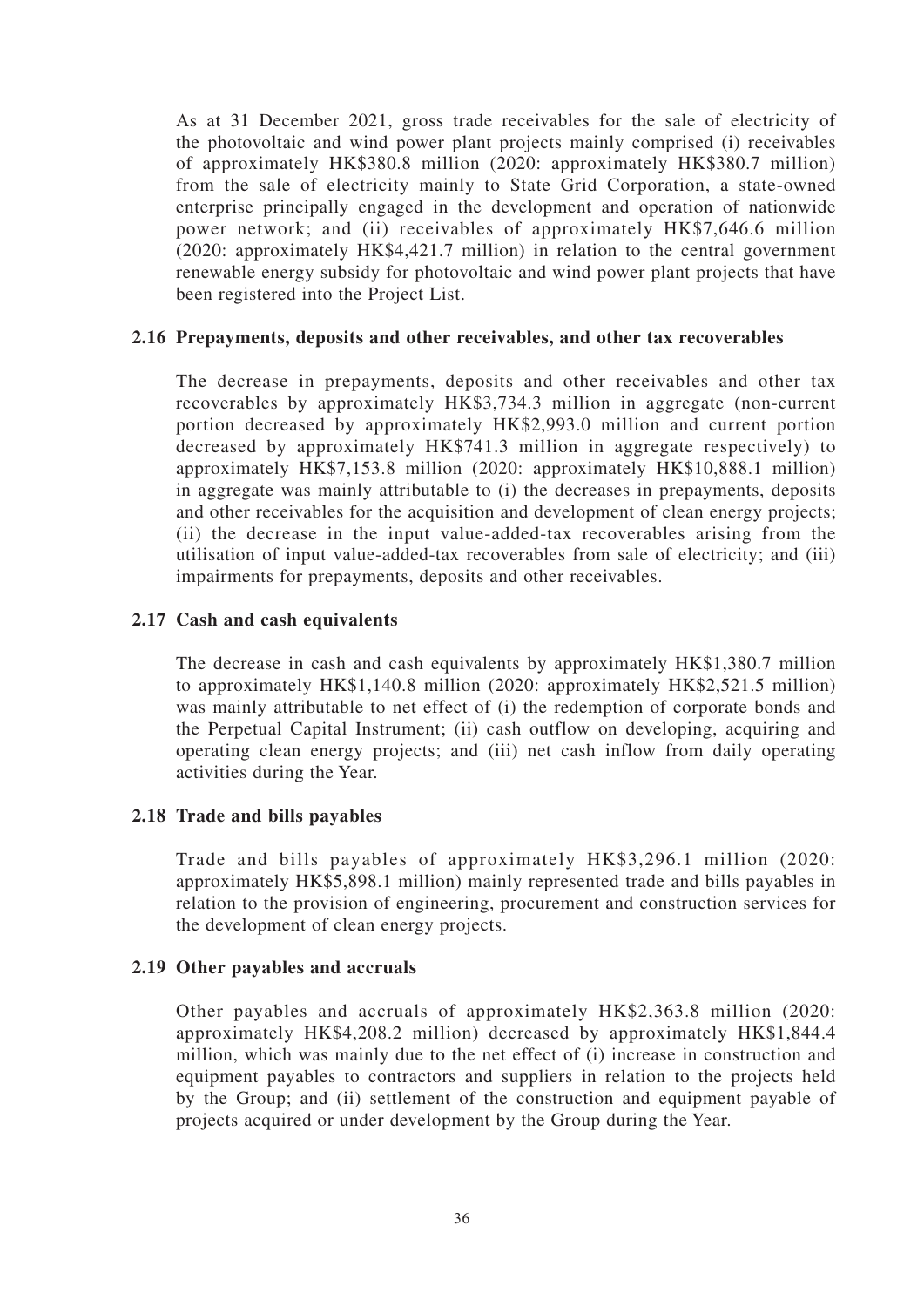#### **2.20 Other current liabilities and other non-current liabilities**

Other current liabilities represented a financial liability of approximately HK\$1,577.9 million (2020: Nil) mainly arising from an option granted to the First Round Investors, the Second Round Investors and the Third Round Investor (as hereinafter defined under the section headed "**2.23 Liquidity and financial resources – (c) Capital contribution**" in "**Management Discussion and Analysis**"). Other non-current liabilities mainly comprised (i) deferred income of approximately HK\$1,547.6 million (2020: approximately HK\$943.5 million) arising from the materials and equipment sold and delivered to independent third parties for the development of wind power plant projects; and (ii) a financial liability of approximately HK\$1,227.1 million (2020: approximately HK\$1,404.3 million) mainly arising from an option granted to the Fourth Round Investors (as hereinafter defined under the section headed "**2.23 Liquidity and financial resources - (c) Capital contribution**" in "**Management Discussion and Analysis**"). Further details of the option are set out in the Company's announcements dated 27 December 2019, 30 July 2020, 26 March 2021 and 17 September 2021 and the Company's circular dated 24 December 2020.

### **2.21 Interest-bearing bank loans and other borrowings, corporate bonds (excluding operating leases)**

Interest-bearing bank loans and other borrowings, corporate bonds and lease liabilities, of approximately HK\$31,216.9 million (2020: approximately HK\$29,661.3 million) in aggregate increased by approximately HK\$1,555.6 million in aggregate (non-current portion decreased by approximately HK\$3,441.4 million and current portion increased by approximately HK\$4,997.0), which was mainly attributable to the net effect of (i) the drawdown of bank loans and other borrowings for the development of the clean energy businesses; (ii) the repayment of bank loans and other borrowings; and (iii) the redemption of partial portions of corporates bonds during the Year.

### **2.22 Capital expenditures**

During the Year, the Group's total capital expenditures amounted to approximately HK\$2,416.1 million (2020: approximately HK\$5,088.5 million), comprising (i) development of photovoltaic and wind power plant projects, clean heat supply projects, and other property, plant and equipment of approximately HK\$1,423.3 million (2020: approximately HK\$2,490.5 million) in aggregate; (ii) acquisition of other intangible assets of approximately HK\$3.5 million (2020: approximately HK\$1.1 million); and (iii) investments in and acquisition of equity interests in subsidiaries, joint ventures and associates of approximately HK\$989.3 million (2020: approximately HK\$2,596.9 million).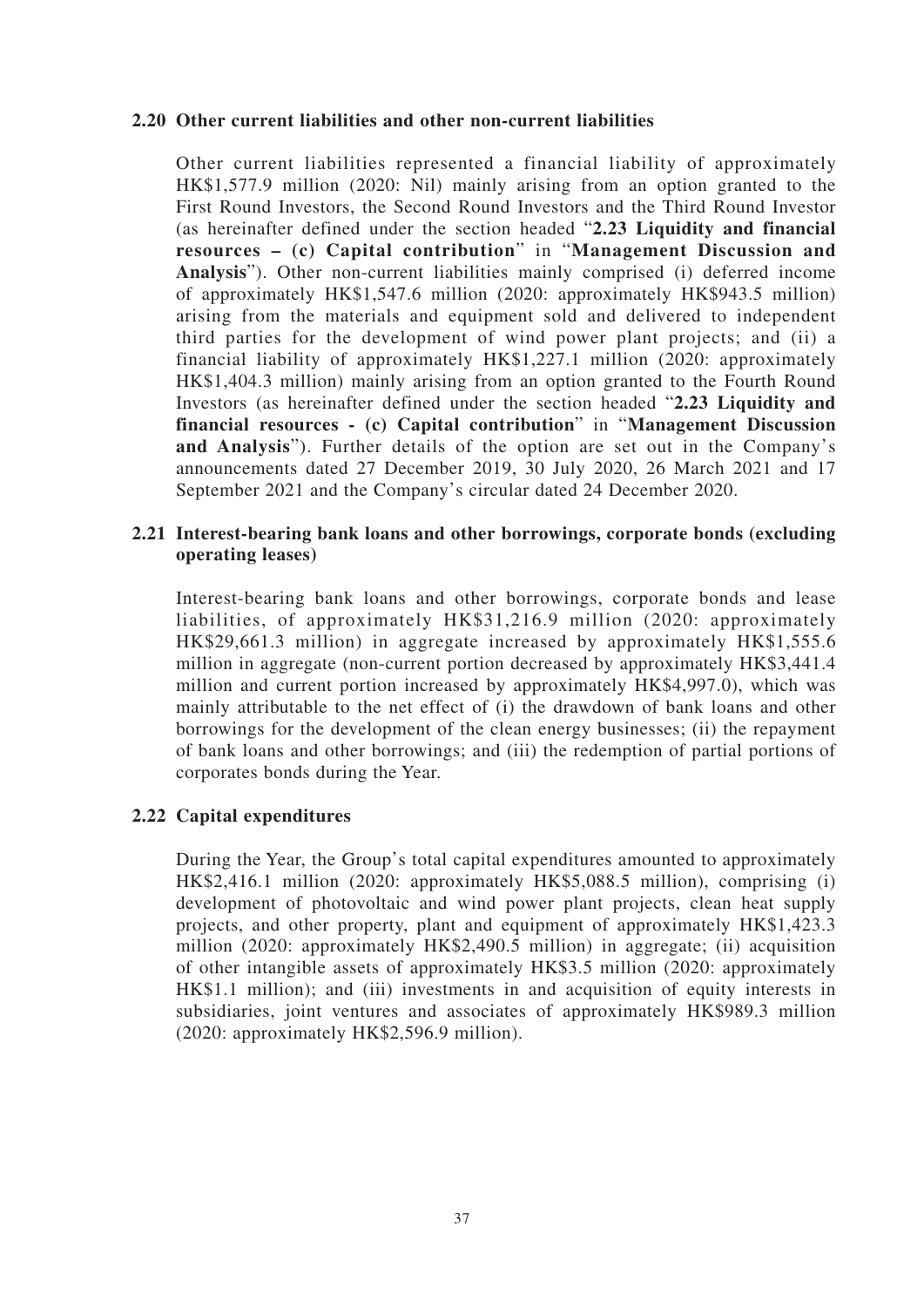### **2.23 Liquidity and financial resources**

The Group adopts conservative treasury policies and controls tightly over its cash and risk management. The Group's cash and cash equivalents are mainly denominated in Hong Kong dollars ("**HK\$**") and Renminbi ("**RMB**"). Surplus cash is generally placed in short-term deposits denominated in HK\$ and RMB.

As at 31 December 2021, the Group's cash and cash equivalents amounted to approximately HK\$1,140.8 million (2020: approximately HK\$2,521.5 million).

Developments of the clean energy businesses require intensive initial capital investments and the Group funds such developments during the Year mainly by (i) long-term bank loans and other borrowings; (ii) corporate bonds; and (iii) capital contribution(s) as illustrated below.

#### **(a) Long-term bank loans and other borrowings, corporate bonds (excluding operating leases)**

As at 31 December 2021, the Group's total borrowings of approximately HK\$31,216.9 million (2020: approximately HK\$29,661.3 million) comprised (i) bank loans of approximately HK\$15,462.0 million (2020: approximately HK\$13,527.8 million); (ii) corporate bonds of approximately HK\$1,188.4 million (2020: approximately HK\$1,696.3 million) and (iii) lease liabilities under finance lease arrangements and other loans of approximately HK\$14,566.5 million (2020: approximately HK\$14,437.2 million). Approximately 64% (2020: approximately 79%) of the Group's borrowings are long-term borrowings.

#### **(b) Corporate bonds**

A corporate bond (the "**First Corporate Bond**") with an aggregate principal amount of RMB500,000,000 was issued by the Company to certain institutional investors on 6 December 2019, bearing interest at a rate of 5.99% per annum. The First Corporate Bond is unsecured and repayable on 6 December 2022. One year prior to the maturity pursuant to the terms and conditions in the subscription agreement of the First Corporate Bond, the Company shall be entitled to adjust the coupon rate of the First Corporate Bond and the bond holders shall be entitled to sell back the First Corporate Bond to the Company. Further details of the corporate bond are set out in the Company's announcement dated 6 December 2019. In December 2021, the Company redeemed the principal amount of RMB460,000,000 from the bond holder, the remaining portion of the principal amount of RMB40,000,000 will be repayable on 6 December 2022 and classified as current liabilities as at 31 December 2021. Further details of the First Corporate Bond are set out in the Company's announcement dated 2 December 2021.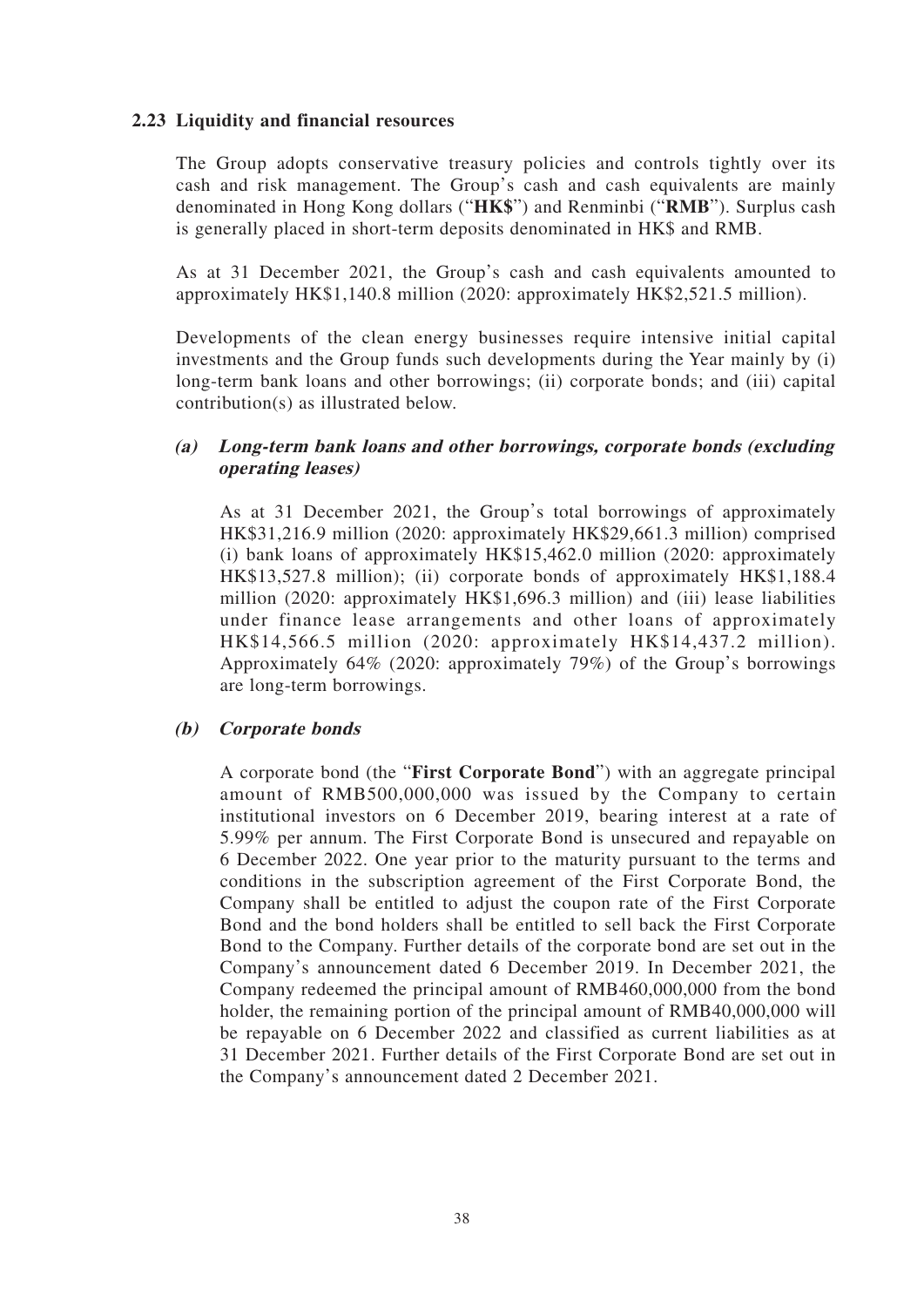A corporate bond (the "**Second Corporate Bond**") with an aggregate principal amount of RMB900,000,000 was issued by the Company to certain institutional investors on 29 April 2020, bearing interest at a rate of 5.50% per annum. The Second Corporate Bond is unsecured and repayable on 29 April 2023. One year prior to the maturity pursuant to the terms and conditions in the bond subscription agreement, the Company shall be entitled to adjust the coupon rate of the Second Corporate Bond and the bond holders shall be entitled to sell back the Second Corporate Bond to the Company. Further details of the Second Corporate Bond are set out in the Company's announcement dated 30 April 2020.

#### **(c) Capital contribution**

Subsequent to the capital contribution in Beiqing Smart in the aggregate amount of RMB600 million (the "**First Round Capital Increase**") by 天津 市平安消費科技投資合夥企業(有限合夥)(Tianjin Ping An Consumption Technology Investment Partnership Enterprise (Limited Partnership)\*), 嘉 興智精投資合夥企業(有限合夥)(Jiaxing Zhijing Investment Partnership Enterprise (Limited Partnership)\*), 嘉興智精恒錦投資合夥企業(有限 合夥)(Jiaxing Zhijing Hengjin Investment Partnership Enterprise (Limited Partnership)\*) and 嘉興智精恒睿投資合夥企業(有限合夥)(Jiaxing Zhijing Hengrui Investment Partnership Enterprise (Limited Partnership)\*) (collectively the "**First Round Investors**") in December 2019, on 30 July 2020, the Company, Harvest Sunny International Limited ("**Harvest Sunny**") and Beiqing Smart, both being subsidiaries of the Company, entered into a capital contribution agreement with 深圳市海匯全贏投資諮詢合夥企業 (有限合夥)(Shenzhen Haihui Quanying Investment Consulting Partnership Enterprise (Limited Partnership)\*) and 啟鷺(廈門)股權投資合夥企業 (有限合夥)(Qilu (Xiamen) Equity Investment Partnership Enterprise (Limited Partnership)\*) (the "**Second Round Investors**"), pursuant to which the Second Round Investors agreed to contribute new capital in the aggregate amount of RMB400 million in return for approximately 4.30% of the enlarged capital of the Beiqing Smart (the "**Second Round Capital Increase**").

In December 2020, Beiqing Smart conducted a further round of capital increase where 橙葉智成(淄博)股權投資合夥企業(有限合夥)(Orange Leaf Zhicheng (Zibo) Equity Investment Partnership Enterprise (Limited Partnership)\*) (the "**Third Round Investor**") contributed new capital in the amount of RMB100 million to Beiqing Smart (the "**Third Round Capital Increase**").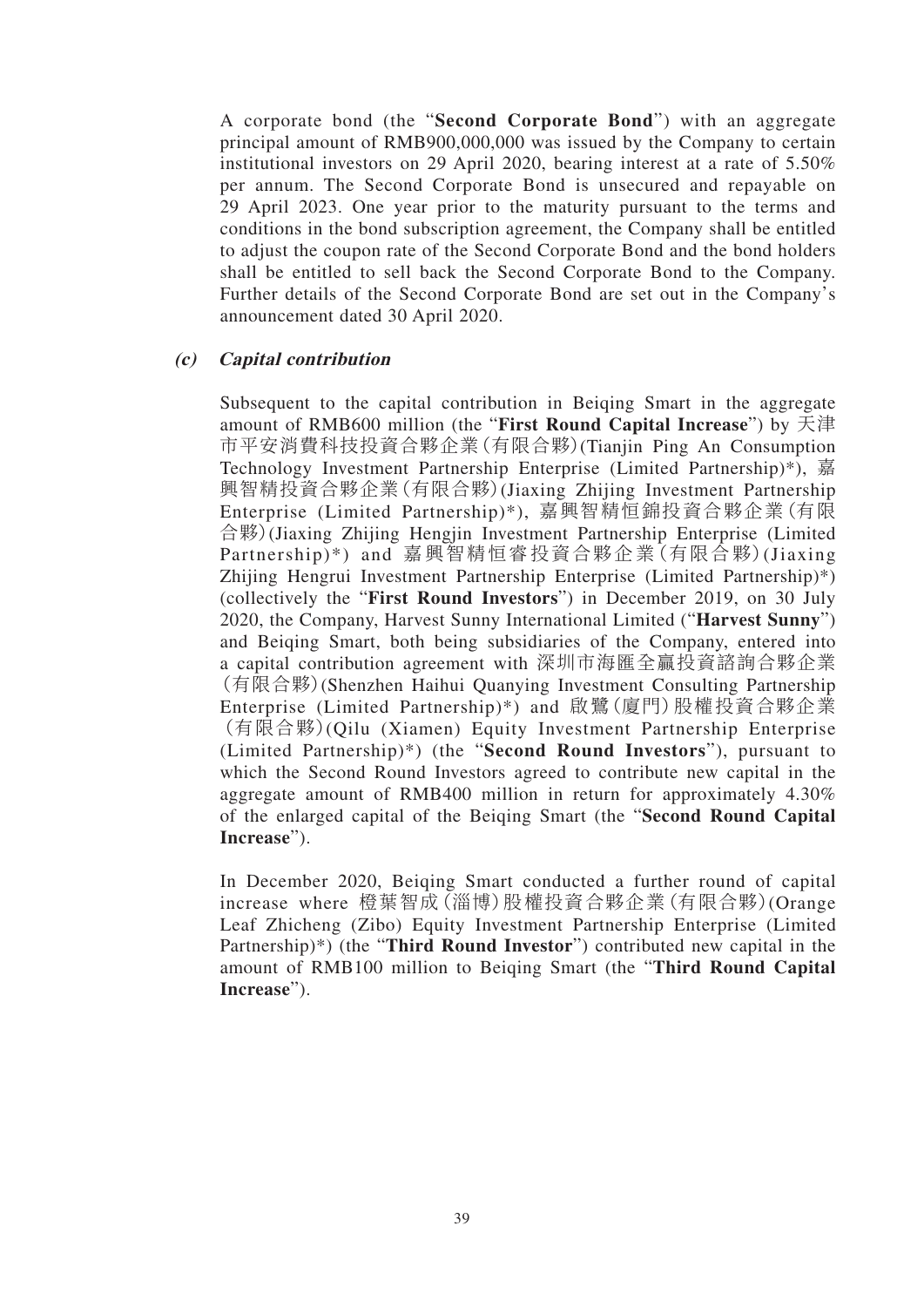On 26 March 2021, the Company, Tianjin Fuqing and Beiqing Smart, both being subsidiaries of the Company, entered into nine capital contribution agreements with 蕪湖建信鼎信投資管理中心(有限合夥)(Wuhu CCB Trust Dingxin Investment Management Centre (Limited Partnership)\*), 譽華融投 聯動(廈門)投資合夥企業(有限合夥)(Yuhua Rongtou Linkage (Xiamen) Investment Partnership Enterprise (Limited Partnership)\*), 南昌市紅穀灘新 區航投譽華股權投資中心(有限合夥)(Nanchang Honggutan New District Hangtou Yuhua Equity Investment Centre (Limited Partnership)\*), 橙葉 志嘉(淄博)股權投資基金中心(有限合夥)(Orange Leaf Zhijia (Zibo) Equity Investment Fund Centre (Limited Partnership)\*), 橙葉智通(淄 博)股權投資合夥企業(有限合夥)(Orange Leaf Zhitong (Zibo) Equity Investment Partnership Enterprise (Limited Partnership)\*), 橙葉智鴻(淄 博)股權投資合夥企業(有限合夥)(Orange Leaf Zhihong (Zibo) Equity Investment Partnership Enterprise (Limited Partnership)\*), Great First (Hong Kong) Limited ("**Great First**"), 寧波梅山保稅港區鈞源三號股權投資 合夥企業(有限合夥)(Ningbo Meishan Free Trade Zone Junyuan No. 3 Equity Investment Partnership Enterprise (Limited Partnership)\*) ("**Ningbo Junyuan**"), 寧波梅山保稅港區鈞源五號股權投資合夥企業(有限合 夥)(Ningbo Meishan Free Trade Zone Junyuan No. 5 Equity Investment Partnership Enterprise (Limited Partnership)\*), and 天津富騰企業管理 合夥企業(有限合夥)(Tianjin Futeng Enterprise Management Partnership (Limited Partnership)\*) (the "**Fourth Round Investors**"), pursuant to which the Fourth Round Investors agreed to contribute new capital in the aggregate amount of RMB1,076.17 million in return for approximately 9.14% of the enlarged capital of the Beiqing Smart (the "**Fourth Round Capital Increase**").

The Fourth Round Capital Increase has been completed during the Year. Immediately following the completion of the Fourth Round Capital Increase, Beiqing Smart was held as to approximately 80.24% by Harvest Sunny and would continue to be accounted as a subsidiary of the Company. All of the First Round Capital Increase, the Second Round Capital Increase, the Third Round Capital Increase and the Fourth Round Capital Increase constitute deemed disposals by the Company of its interests in Beiqing Smart under Chapter 14 of the Listing Rules. Further details are set out in the Company's announcements dated 27 December 2019, 30 July 2020, 26 March 2021 and 17 September 2021 and the Company's circular dated 24 December 2020.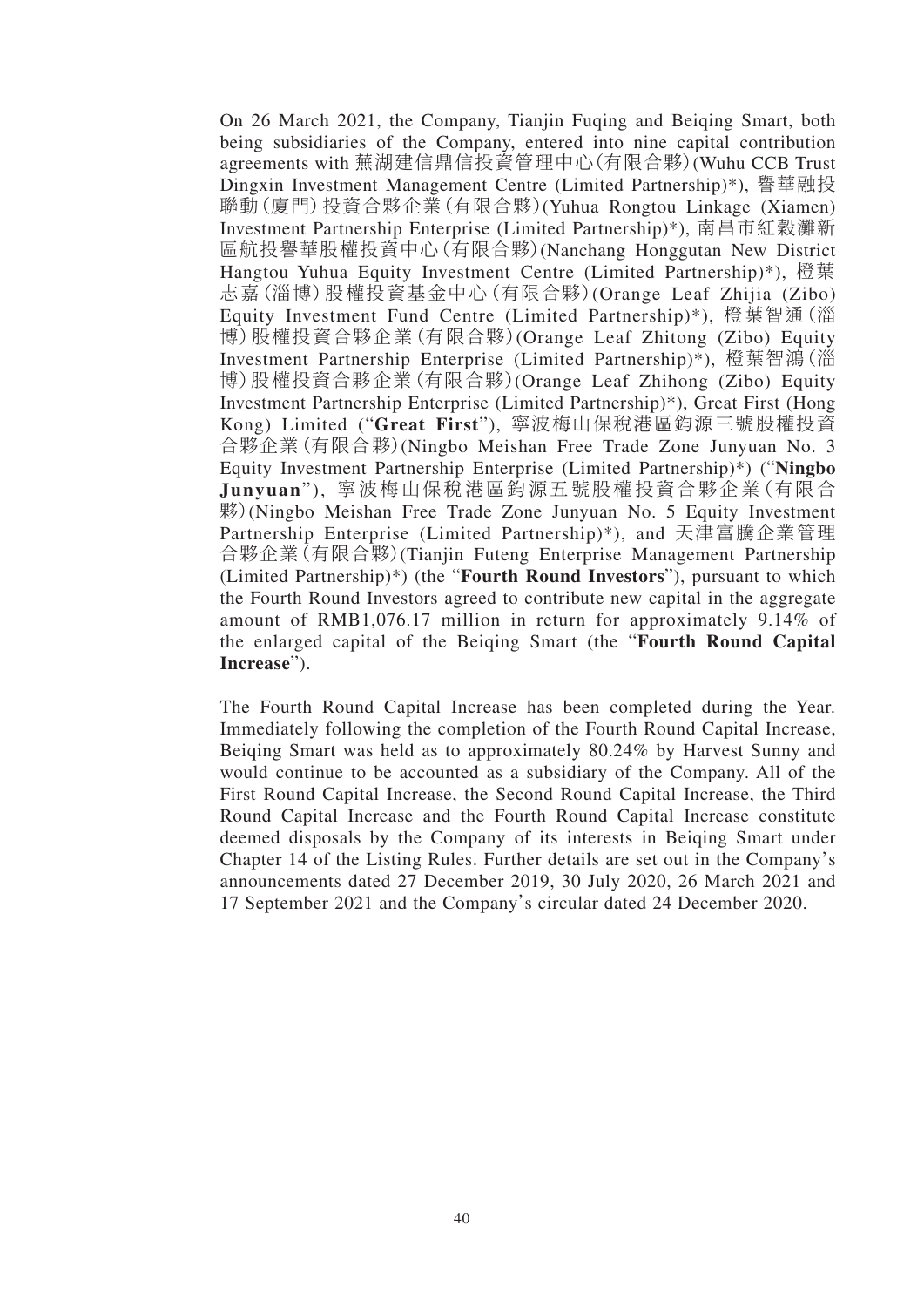As majority of the funding derives from equity fundings from shareholders in prior years, long-term borrowings and the corporate bonds, the Group recorded net current liabilities position of approximately HK\$2,570.4 million (2020: net current assets position of approximately HK\$1,049.3 million) as at 31 December 2021.

The Group obtains certain unutilised banking facilities to enable higher flexibility and stability on capital management. As at 31 December 2021, the Group had unutilised banking facilities of approximately HK\$3,772.0 million in aggregate with terms ranging from repayable on demand to 15 years.

The Group's net gearing ratio, which was calculated by dividing net debt (defined as the corporate bonds, bank loans and other borrowings, net of cash and cash equivalents and other lease liabilities) by the sum of net debt and total equity, was approximately 71% (2020: approximately 67%) as at 31 December 2021. The increase in net gearing ratio was mainly due to the increase in bank loans and other borrowings for the purpose of funding the development of the clean energy businesses.

## **FUTURE OUTLOOK**

Facing the development opportunities brought by the "double carbon" ("**Carbon Dioxide Emissions Peak** and **Carbon Neutrality**") targets, the Group always keeps in mind the original aspiration of "promoting the revolution in energy production and consumption, building a clean, low-carbon, safe and efficient energy system", closely follows the "14th Five-Year" development plan of the industry, takes account of the development of each business, persistently promotes the clean energy development with photovoltaic power, wind power and smart energy management service as the business core, and stays committed to becoming an integrated operator and provider of efficient, green, low-carbon and smart energy solutions with cutting-edge technologies, cost advantage, high-quality assets and solid operation in China.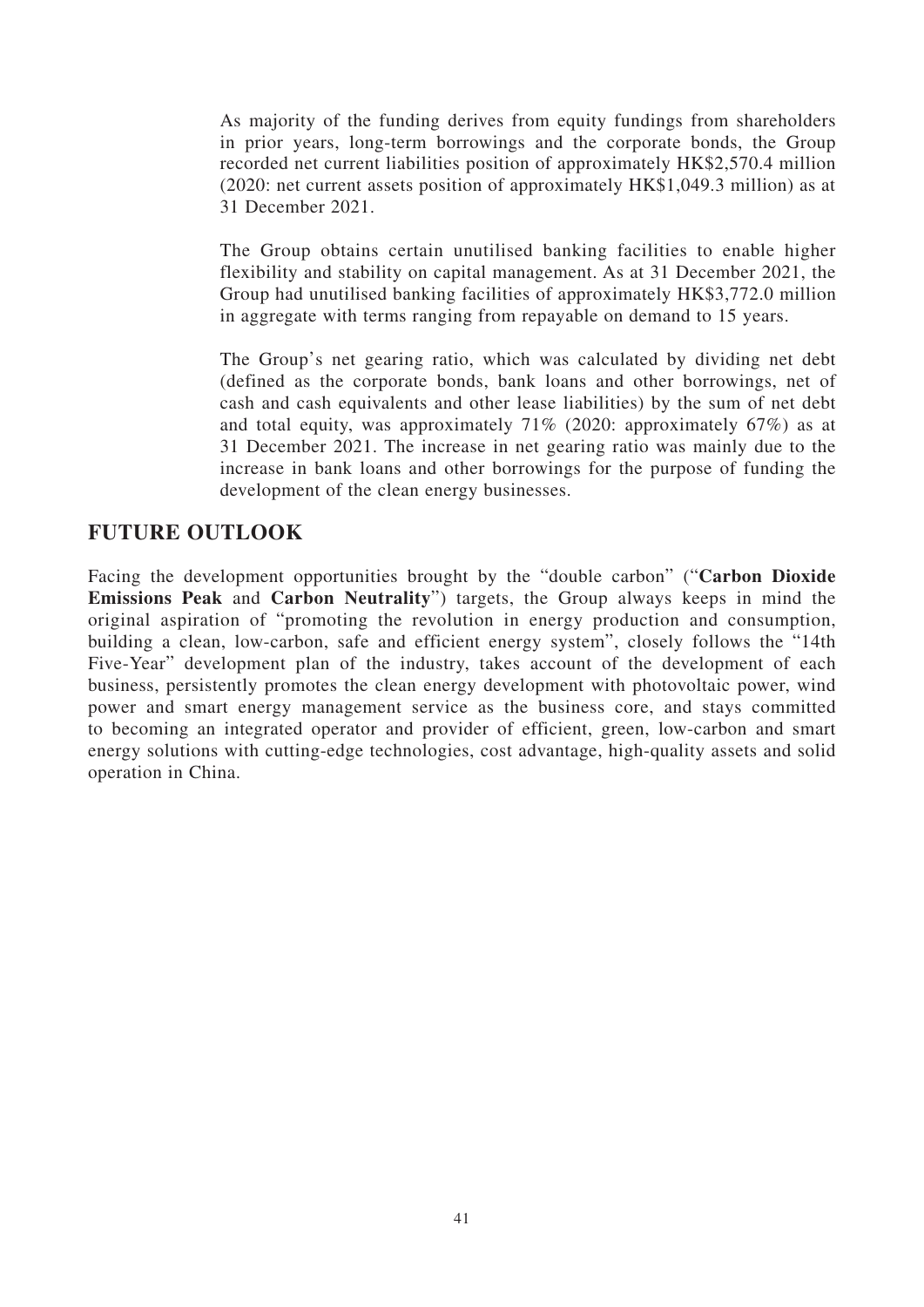Going forward in 2022, for investment and development, the Group will closely monitor policy changes, review and adjust the business strategy in a timely manner, strengthen efforts in market development and acquire high-quality resources with differentiated competitiveness by employing all available means. For project construction, the Group will continue to develop the internal strength and further improve the standardisation, streamlining and informatisation of project construction management to improve the quality of project construction. In production and operation, the Group will persist in enhancing quality internally and building brand image externally, apply delicacy management to improve power generation and reduce energy consumption of heat supply, and build the livelihood brand and the entrusted power operation and maintenance service brand. In risk management and control, the Group will establish a specialised risk system, set the bottom line, strengthen employees' risk awareness, build the scientific decision-making mechanism and the standard operation mechanism, and allow the frontline to control risks with independent initiative. In safety management, the Group will further consolidate the foundation to achieve another progress in building the enterprise of inherent safety. In technology management, the Group will continue to improve the technical standard system, strengthen the technological innovation capability, application capability and service capacity, promote the technologydriven market development, advance projects with the "resource + technology" pattern that coordinates technology with investment and development. In the back-end support, the Group will enhance the materials management and reduce impairment and additional stock loss, and will benchmark against market prices and update the cost standard system in a timely manner to develop the cost advantage. It will establish the "management + professionalism" dual career development channel, launch the programmes of key position successor and reserve talent selection, and improve the remuneration review system, therefore strengthening the competitiveness in the industry. The Group will promote the high-quality development of the clean energy in the new era with firm belief and solid actions, and facilitate the country to achieve the goals of "Carbon Dioxide Emissions Peak and Carbon Neutrality" in all aspects.

## **MATERIAL ASSETS REORGANISATION**

On 15 March 2021, Beiqing Smart, an indirect non-wholly owned subsidiary of the Company, entered into an agreement of Intent on Material Assets Reorganisation with SEC Electric pursuant to which Beiqing Smart and SEC Electric proposed to undertake a material asset swap transaction, whereby SEC Electric will use all or part of its assets, liabilities and businesses to swap with the equivalent value of part of the equity interests of Beiqing Smart held by Tianjin Fuqing, an indirect wholly-owned subsidiary of the Company and one of the direct shareholders of Beiqing Smart (the "**Asset Swap**"). Upon completion of the Asset Swap, SEC Electric will acquire all the remaining equity interests of Beiqing Smart from all the shareholders of Beiqing Smart through the issuance of A-shares of SEC Electric. Further details are set out in the Company's announcement dated 15 March 2021.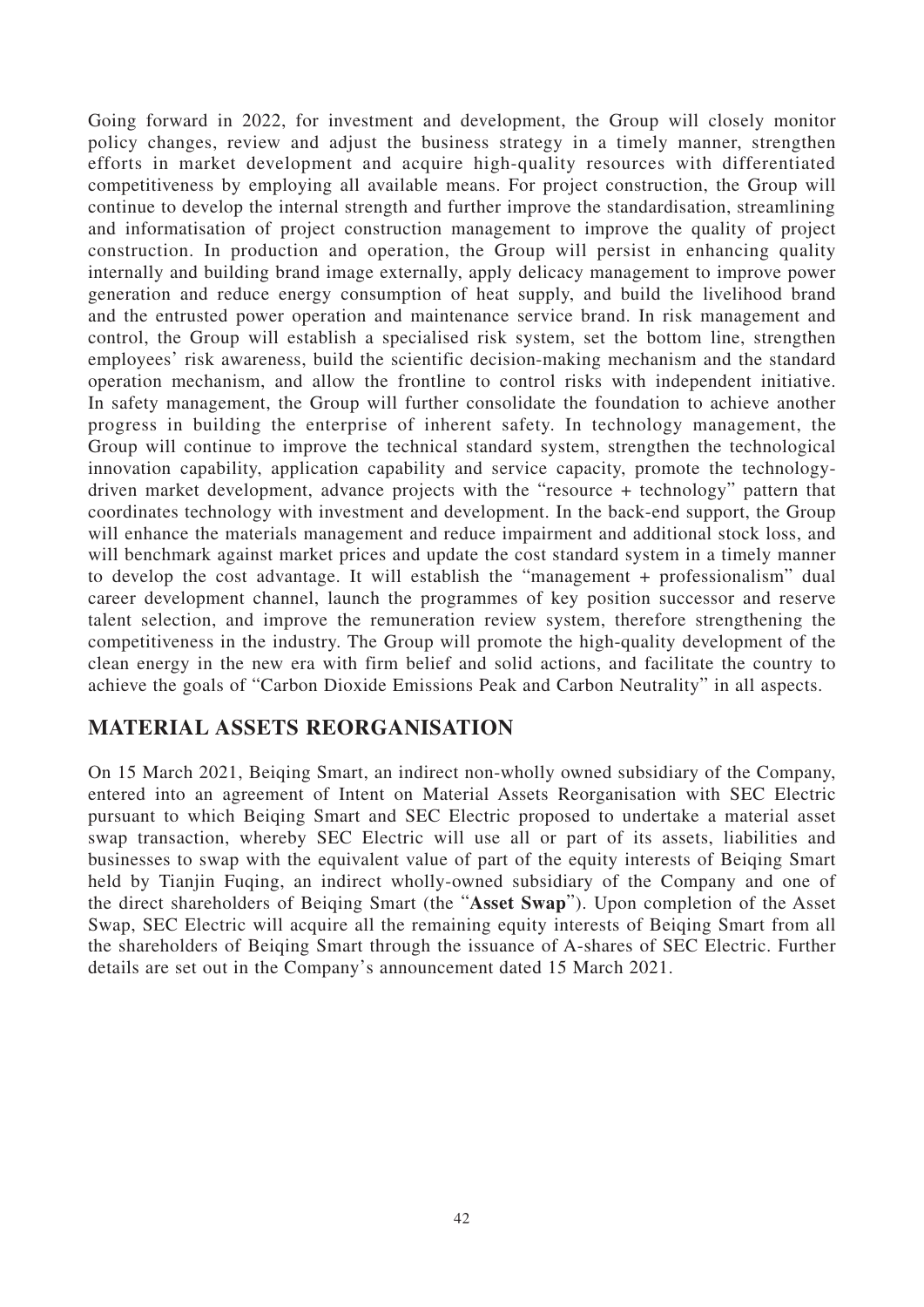On 26 March 2021, SEC Electric, Tianjin Fuqing, Other Beiqing Smart Shareholders and Existing SEC Electric Shareholders entered into the material asset framework agreement dated 26 March 2021 with, among others, Tianjin Fuqing, SEC Electric, the Existing SEC Electric Shareholders and the Other Beiqing Smart Shareholders in relation to, among others, the Asset Swap; the disposal of the all remaining equity interest of Beiqing Smart held by Tianjin Fuqing and the Other Beiqing Smart Shareholders to SEC Electric; and the new ordinary share(s) in the share capital of SEC Electric to be issued to Tianjin Fuqing and the Other Beiqing Smart Shareholders to satisfy the consideration payable by SEC Electric to Tianjin Fuqing and the Other Beiqing Smart Shareholders; and the proposed transfer of part of SEC Electric Shares from the Existing SEC Electric Shareholders to Tianjin Fuqing. Further details are set out in the Company's announcement dated 26 March 2021.

On 24 September 2021, Tianjin Fuqing, and the Other Beiqing Smart Shareholders entered into an agreement of reorganisation with SEC Electric and the Existing SEC Electric Shareholders under which:

- (i) SEC Electric will transfer all of its assets and liabilities (other than assets of SEC Electric that SEC Electric will not transfer to its subsidiary 無錫中電電機科技有 限公司 (Wuxi SEC Electric Technology Co., Ltd.\*) (the "**Disposed SEC Electric Subsidiary**") upon the completion of the Proposed Reorganisation (the "**Retained Assets of SEC Electric**")) to the Disposed SEC Electric Subsidiary, and will use 60% of the equity interests of the Disposed SEC Electric Subsidiary to exchange for 3.11% of the equity interests held by Tianjin Fuqing in Beiqing Smart. Tianjin Fuqing will purchase the remaining 40% equity interests in the Disposed SEC Electric Subsidiary for cash consideration of RMB254,400,000;
- (ii) Tianjin Fuqing and the Other Beiqing Smart Shareholders will sell the Other Beiqing Smart interest, representing 96.89% of the equity interests in Beiqing Smart, to SEC Electric for RMB11,876,598,100, which will be satisfied by SEC Electric by way of the issuance of an aggregate of 1,175,900,807 new SEC Electric shares at the issue price of RMB10.10 per SEC Electric share to each of Tianjin Fuqing and the Other Beiqing Smart Shareholders; and
- (iii) the Existing SEC Electric Shareholders, will transfer 31,304,347 existing SEC Electric shares which held by them at the consideration of RMB12.19 per SEC Electric share, representing the 13.31% of the equity interests in SEC Electric to Tianjin Fuqing for the aggregate consideration of approximately RMB381,600,000, which will be satisfied by Tianjin Fuqing procuring SEC Electric to transfer 60% of the equity interests in the Disposed SEC Electric Subsidiary to the Existing SEC Electric Shareholders or the nominee designated by the Existing SEC Electric Shareholders. The Existing SEC Electric Shareholders will also acquire the remaining 40% of the equity interests in the Disposed SEC Electric Subsidiary from Tianjin Fuqing for a cash consideration of RMB254,400,000.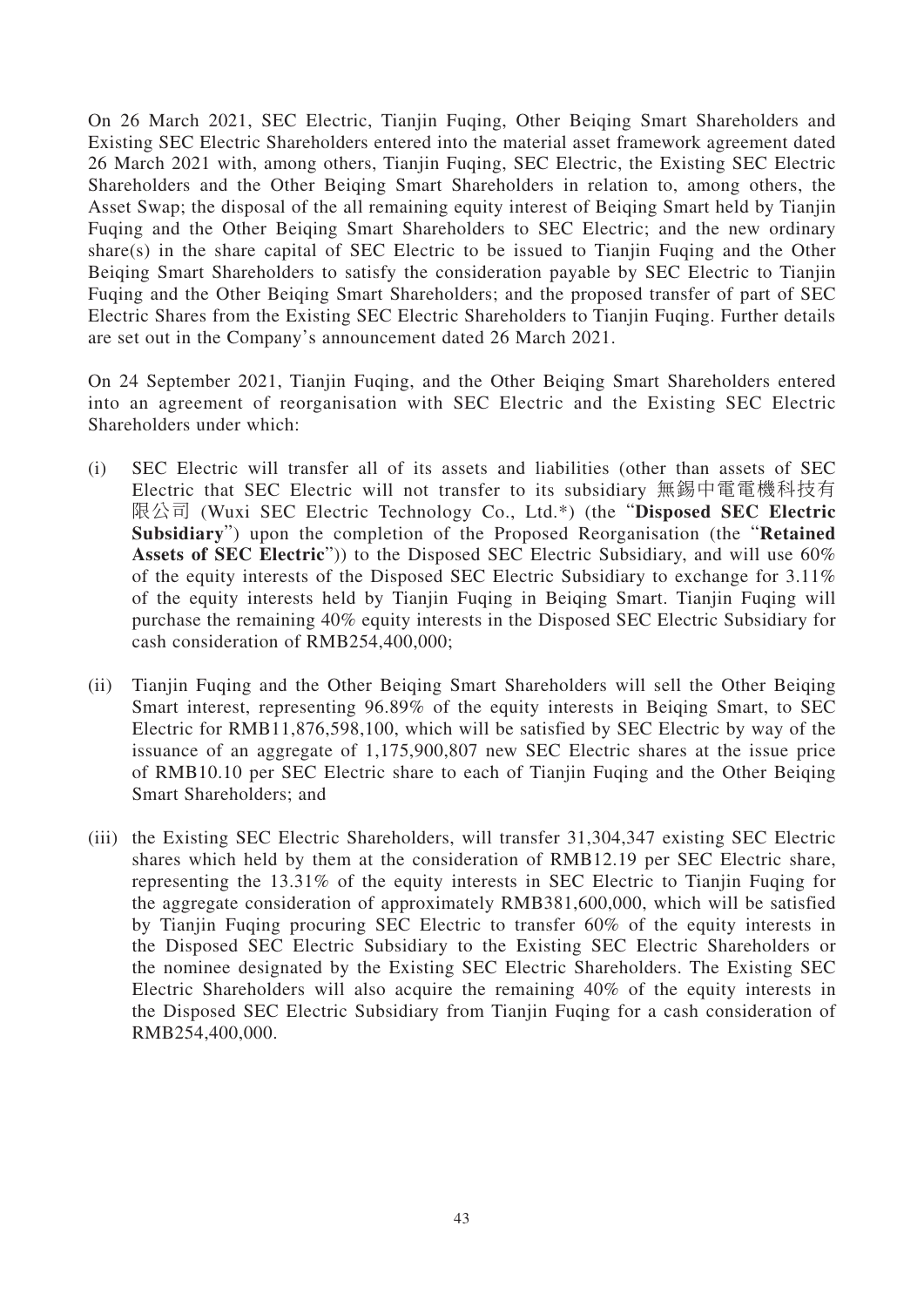Upon completion of the Proposed Reorganisation, Beiqing Smart will become a wholly-owned subsidiary of SEC Electric and Tianjin Fuqing will become the controlling shareholder of SEC Electric holding approximately 68.55% of the equity interests of SEC Electric as enlarged by the allotment and issuance of the Consideration Shares, and the Existing SEC Electric Shareholders will hold the entire equity interest in the Disposed SEC Electric Subsidiary. Accordingly, SEC Electric will become an indirect non-wholly owned subsidiary of the Company focusing on the businesses of investment and development of photovoltaic power plants and wind power plants in the PRC.

On 25 February 2022, Tianjin Fuqing, Beiqing Smart, the Other Beiqing Smart Shareholders, the Existing SEC Electric Shareholders and SEC Electric entered into the Termination Agreement in relation to the Proposed Reorganisation, pursuant to which the parties have mutually agreed to terminate the Proposed Reorganisation. Upon the entering into of the Termination Agreement and save as agreed among the parties on the responsibilities for the payment of the expenses for professional services in relation to the Proposed Reorganisation incurred, the parties will be released from any rights and obligations under the agreements and documents entered into in relation to the Proposed Reorganisation.

As at the date of this announcement, the business operations of the Company remain normal. The Company will further evaluate its financial positions and future development plan of the Group. Further details are set out in the Company's announcements dated 15 October 2021, 25 January 2022, 26 January 2022, 17 February 2022 and 25 February 2022.

## **CHARGE ON THE GROUP'S ASSETS**

The secured bank loans and other borrowings and bills payables of the Group as at 31 December 2021 are secured by:

- (i) pledges over certain of the Group's property, plant and equipment and operating concessions;
- (ii) pledges over certain of the Group's trade receivables and contract assets;
- (iii) pledges over the Group's equity interests in certain subsidiaries and an associate;
- (iv) guarantees given by the Company and/or its subsidiaries; and/or
- (v) pledges over certain of the Group's bank balances.

Save as disclosed above, at 31 December 2021, the Group did not have any charges on the Group's assets.

### **CONTINGENT LIABILITIES**

As at the end of the reporting period, the Group did not have any significant contingent liabilities (2020: Nil).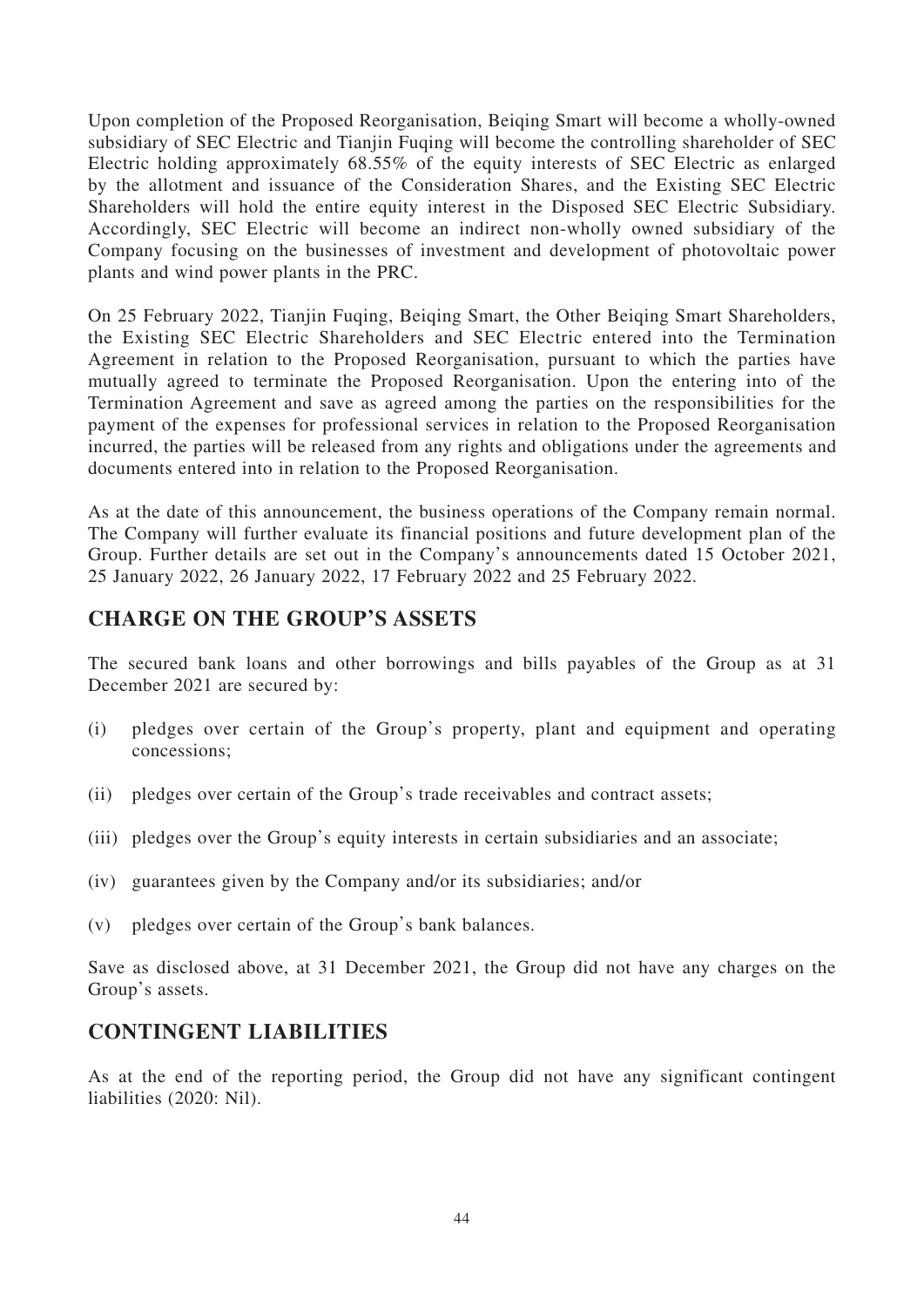## **FOREIGN EXCHANGE EXPOSURE**

Majority of the subsidiaries of the Company operate in the PRC with most of the transactions denominated and settled in RMB. Fluctuations of exchange rates would impact the Group's net asset value due to currency translation in the preparation of the Group's consolidated accounts. If RMB appreciates/depreciates against HK\$, the Group would record a(n) increase/ decrease in the Group's net asset value. During the Year, the Group has not used derivative financial instruments to hedge against its foreign currency risk.

## **EMPLOYEES AND REMUNERATION POLICIES**

As at 31 December 2021, the Group employed 2,283 employees (2020: 2,041 employees) with total staff cost of approximately HK\$226.3 million incurred for the Year (2020: approximately HK\$221.4 million). The Group's remuneration packages are generally structured with reference to market terms and individual merits. Salaries are normally reviewed on an annual basis based on performance appraisals and other relevant factors.

### **SIGNIFICANT INVESTMENTS, MATERIAL ACQUISITION AND DISPOSAL OF SUBSIDIARIES AND ASSOCIATED COMPANIES AND JOINT VENTURES**

(a) On 26 March 2021, the Company, Tianjin Fuqing and Beiqing Smart, both being subsidiaries of the Company, entered into nine capital contribution agreements with the Fourth Round Investors, pursuant to which the Fourth Round Investors agreed to contribute new capital in the aggregate amount of RMB1,076.17 million in return for approximately 9.14% of the enlarged capital of Beiqing Smart. Immediately following the completion of the Fourth Round Capital Increase, Beiqing Smart will be held as to approximately 80.24% by Tianjin Fuqing. Beiqing Smart would continue to be accounted as a subsidiary of the Company. The Fourth Round Capital Increase constitutes a deemed disposal by the Company of its interests in Beiqing Smart. The Fourth Round Capital Increase has been completed during the Year.

On 17 September 2021, the Company, Tianjin Fuqing, 北京北控光伏科技發展有限公 司 (Beijing Enterprises New Energy Company Limited\*) and Beiqing Smart entered into supplemental agreements with the First Round Investors, the Second Round Investors, the Third Round Investor and the Fourth Round Investors under which the respective parties agreed to amend certain terms of the capital contribution agreements.

Further details are set out in the Company's announcements dated 26 March 2021 and 17 September 2021.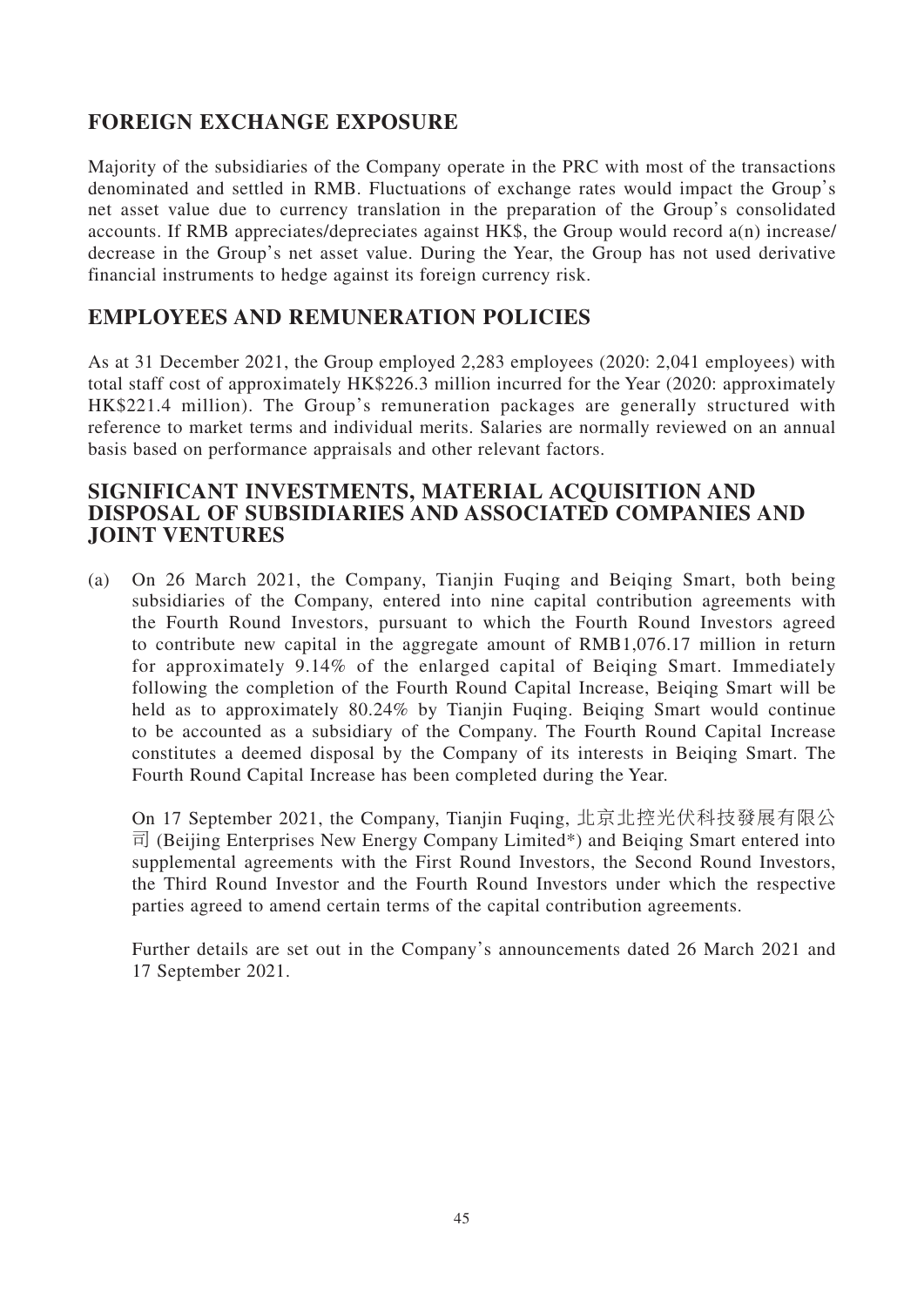- (b) On 16 April 2021, Beiqing Smart entered into an operating rights agreement with 連州 市嘉潤投資發展有限公司 (Lianzhou City Jiarun Investment Development Co., Ltd.\*) (the "**Lianzhou Company**") in relation to the transfer of the operating rights of 連州市 潭嶺水電廠 (Lianzhou City Tanling Hydropower Plant\*) (the "**Hydropower Plant**") to Beiqing Smart (the "**Operating Rights Agreement**"), pursuant to which the Lianzhou Company agreed to transfer the operating rights of the Hydropower Plant to Beiqing Smart (or its holding company) for a term of 20 years (from the date of transfer of the operating rights of the Hydropower Plant), subject to the obtaining of approval of the pumped-storage project. The basic operating fees payable by Beiqing Smart under the Operating Rights Agreement shall be approximately RMB41,020,000 per annum. Further details are set out in the Company's announcements dated 16 April 2021 and 30 April 2021.
- (c) On 14 May 2021, 西藏多能共拓企業管理合夥企業(普通合夥)(Tibet Duoneng Gongtuo Enterprise Management Partnership Enterprise (General Partnership)\*) (as the "**Purchaser**") (an indirect non-wholly owned subsidiary of the Company) and Great First entered into a target equity transfer agreement, pursuant to which the Purchaser agreed to acquire, and Great First agreed to dispose of, approximately 8.33% equity interest in 北控風力發電有限公司 (Beijing Enterprises Wind Power Generation Company Limited\*) (as the "**Target Company**") at a consideration of RMB33,222,712 (the "**Great First Target Equity Transfer**"). On 14 May 2021, the Purchaser also entered into a target equity transfer agreement with each of Ningbo Junyuan and Super Bright (Hong Kong) Limited, ("**Super Bright**") respectively, pursuant to which the Purchaser agreed to acquire, and Ningbo Junyuan and Super Bright agreed to dispose of, an aggregate of approximately 11.88% equity interest in the Target Company at an aggregate of consideration of RMB47,520,726 (the "**Ningbo Junyuan and Super Bright Target Equity Transfer**"), (The Great First Target Equity Transfer and the Ningbo Junyuan and Super Bright Target Equity Transfer are collectively referred to as the "**Target Equity Transfer**").

The Target Equity Transfer has been completed during the Year. Upon completion of the Target Equity Transfers, the Purchaser will hold an aggregate of approximately 95.76% equity interest in the Target Company. The Target Company will continue to be a nonwholly owned subsidiary of the Company and its financial results will continue to be consolidated into the financial results of the Group. Further details are set out in the Company's announcement dated 14 May 2021.

(d) For details of those acquisition and disposal transactions contemplated under material assets reorganisation are set out in the section headed "**Material Assets Reorganisation**".

Save as disclosed above, there were no significant investments, material acquisition and disposal of subsidiaries, associated companies and joint ventures by the Group for the Year.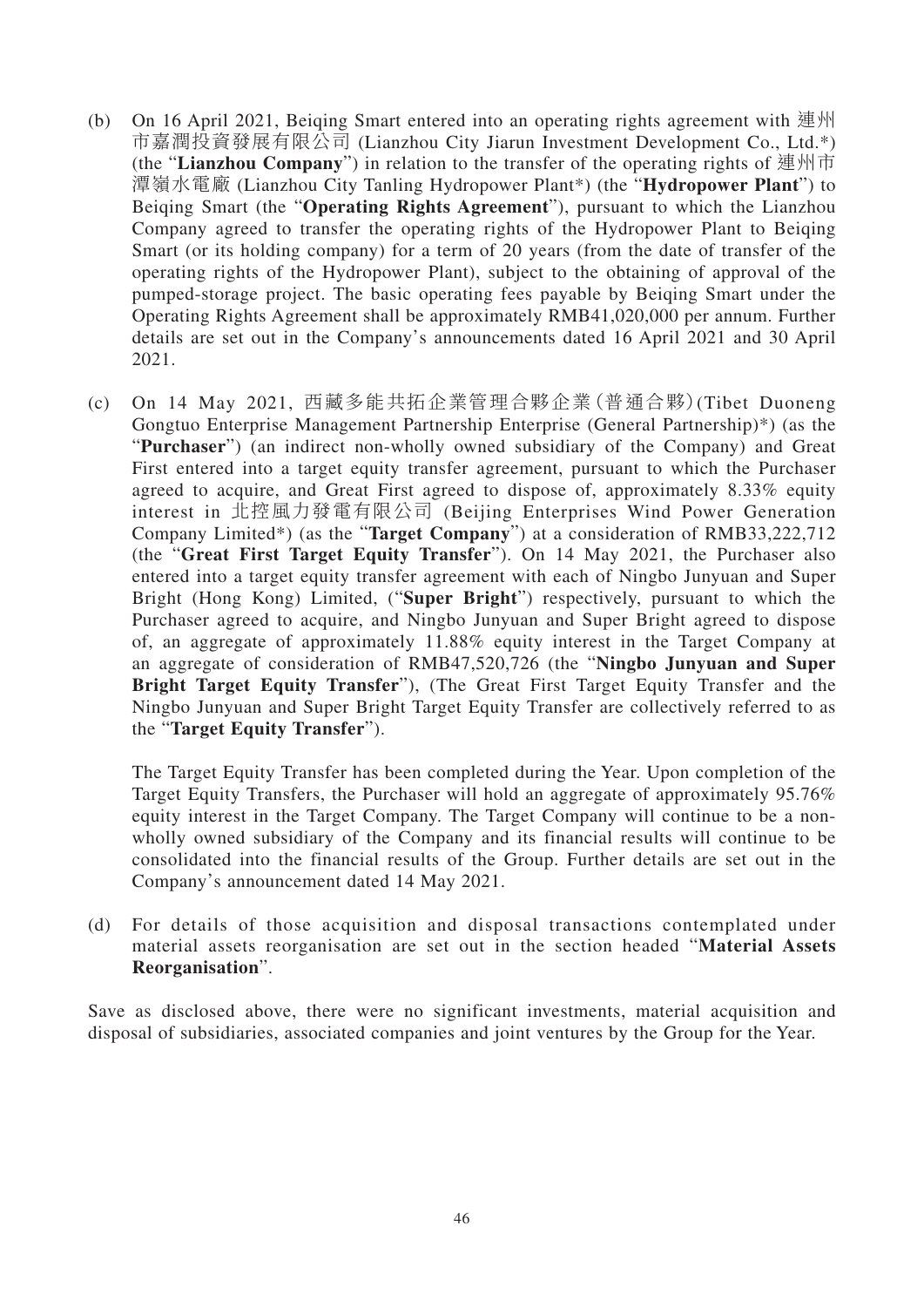## **EVENTS AFTER THE REPORTING PERIOD**

Details of the significant events after the reporting period are set out in pages 16 to 17 of this annual results announcement.

## **FINAL DIVIDEND**

The Board does not recommend the payment of a final dividend for the Year (2020: Nil).

## **CLOSURE OF REGISTER OF MEMBERS**

For the purpose of determining shareholders who are entitled to attend and vote at the forthcoming annual general meeting of the Company to be held on Tuesday, 7 June 2022 (the "**AGM**"), the register of members of the Company will be closed from Tuesday, 31 May 2022 to Tuesday, 7 June 2022 (both days inclusive), during which period no transfer of shares will be registered. In order to qualify for attending and voting at the AGM, all properly completed transfer forms accompanied by the relevant share certificates must be lodged with the Company's branch share registrar and transfer office in Hong Kong, Computershare Hong Kong Investor Services Limited at Shops 1712-1716, 17th Floor, Hopewell Centre, 183 Queen's Road East, Wanchai, Hong Kong for registration not later than 4:30 p.m. on Monday, 30 May 2022.

### **PURCHASE, SALE OR REDEMPTION OF THE COMPANY'S LISTED SECURITIES**

### **Redemption of RMB500,000,000 Corporate Bond Due 2022**

For the Year, the Group redeemed the one year prior to the maturity date RMB460,000,000 from the outstanding principal amount of RMB500,000,000 corporate bond due 2022 issued by the Company at the redemption amount of RMB460,000,000 plus accrued interest which was paid. The amount of RMB40,000,000, being the outstanding amount of principal amount of the RMB Bonds, was scheduled to be redeemed on the maturity date in year 2022 as the bond holders did not register for the redemption within prescribed deadline.

### **Redemption of RMB1,000,000,000 Perpetual Capital Instrument**

For the Year, the Group redeemed all of the Perpetual Capital Instrument issued in 2018 by the Company with the amount of RMB1,000,000,000 plus accrued distributions payments which was paid.

Save as the above, neither the Company nor any of its subsidiaries purchased, sold or redeemed any of the listed securities of the Company during the Year.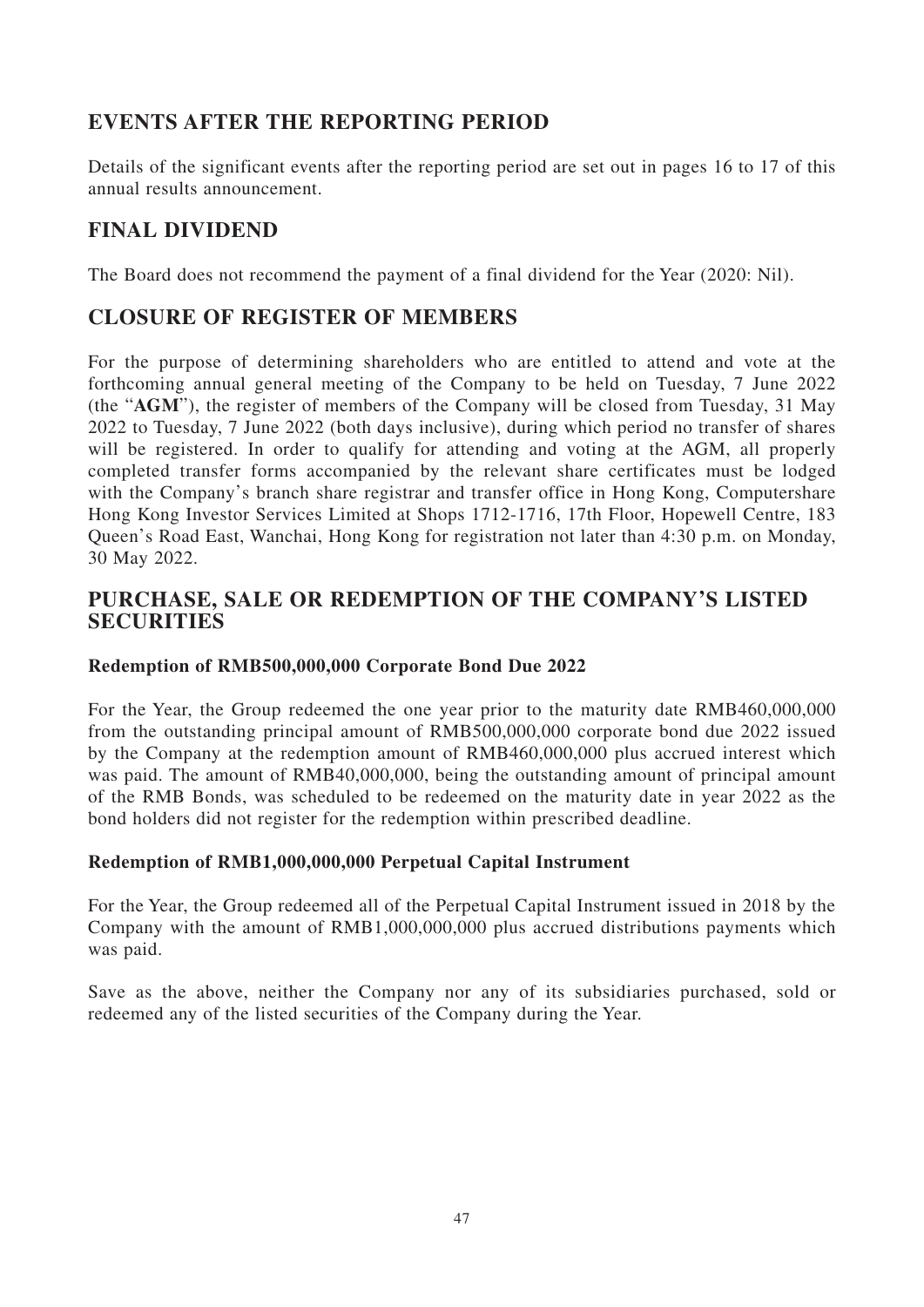## **COMPLIANCE WITH THE CORPORATE GOVERNANCE CODE**

The Company focuses on maintaining high standards of corporate governance in order to achieve sustainable development and enhance corporate performance. The Board and the management of the Company strive for adhering to the principles of corporate governance and have adopted sound corporate governance practices to meet the legal and commercial standards, focusing on areas such as internal control, risk management, fair disclosure and accountability to all shareholders to ensure the transparency and accountability of all operations of the Group. The Company believes that effective corporate governance is an essential factor to enhance shareholders value and safeguard shareholders' interests. In the opinion of the Board, the Company has complied with all the applicable code provisions set out in the Corporate Governance Code contained in Appendix 14 of the Listing Rules on The Stock Exchange of Hong Kong Limited (the "**Stock Exchange**") throughout the Year.

## **MODEL CODE FOR SECURITIES TRANSACTIONS BY DIRECTORS**

The Company has adopted the Model Code for Securities Transactions by Directors of Listed Issuers (the "**Model Code**") as set out in Appendix 10 of the Listing Rules as its own code of conduct for dealings in securities of the Company by the Directors. Having made specific enquiries to all the Directors, all Directors confirmed that they have complied with the required standard set out in the Model Code throughout the Year.

## **AUDIT COMMITTEE AND REVIEW OF ANNUAL RESULTS**

The audit committee of the Company (the "**Audit Committee**") comprises three independent non-executive Directors namely Mr. Li Fujun (the chairman of the Audit Committee), Mr. Xu Honghua and Mr. Chiu Kung Chik. The Audit Committee is primarily responsible for reviewing and providing supervision over the financial reporting procedure and risk management and internal control systems of the Company. The annual results of the Group for the Year have been reviewed by the Audit Committee. The Audit Committee considers that appropriate accounting policies have been adopted, and the applicable requirements of the Listing Rules have been complied with, in the preparation of relevant results, and sufficient disclosures have been made.

## **SCOPE OF WORK OF THE COMPANY'S AUDITOR IN RESPECT OF THE PRELIMINARY ANNOUNCEMENT**

The figures in respect of the Group's consolidated statement of financial position, consolidated statement of profit or loss, consolidated statement of comprehensive income and the related notes thereto for the Year as set out in the preliminary announcement have been agreed by the Company's auditor to the amounts set out in the Group's draft consolidated financial statements for the Year. The work performed by the Company's auditor in this respect did not constitute an assurance engagement in accordance with Hong Kong Standards on Auditing, Hong Kong Standards on Review Engagements or Hong Kong Standards on Assurance Engagements issued by the HKICPA and consequently, no assurance has been expressed by the Company's auditor on the preliminary announcement.